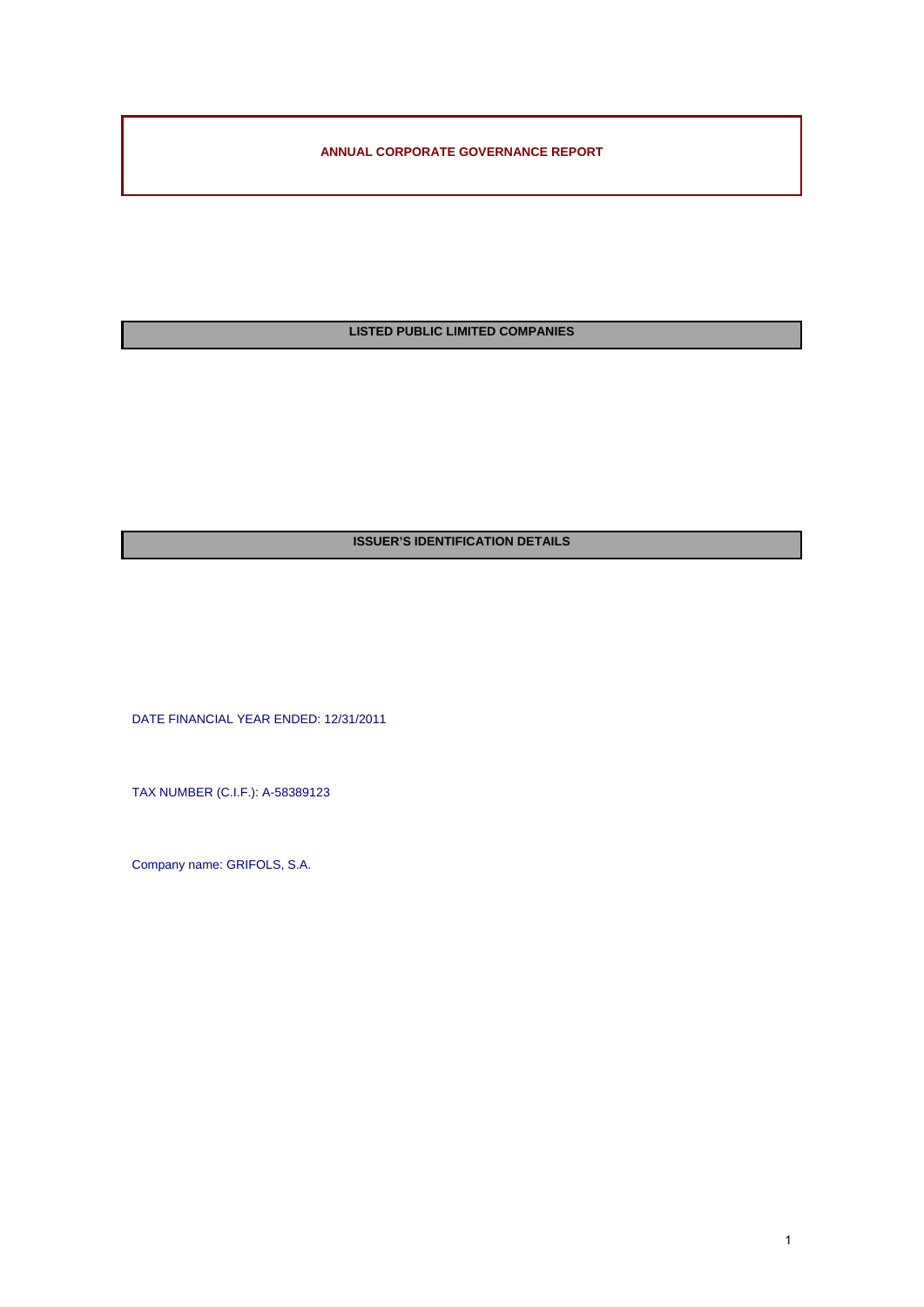## **MODEL ANNUAL CORPORATE GOVERNANCE REPORT FOR PUBLIC LIMITED COMPANIES**

The instructions for filling this report in given at the end of this document should be read in order to understand the model better and then draw this up properly.

## **A – OWNERSHIP STRUCTURE**

A.1 Complete the following table on the Company's share capital:

| Date of last modification | Share capital (euros) | Number of shares | Number of voting rights |
|---------------------------|-----------------------|------------------|-------------------------|
| 12/31/2011                | 117,882,384.10        | 326.564.245      | 213.064.899             |

State whether there are different types of shares with different associated rights:

| <b>Class</b> | <b>Number of shares</b> | Face value per share | Unitary number of<br>voting rights | <b>Different rights</b>                                                                                                                                                                                                                   |
|--------------|-------------------------|----------------------|------------------------------------|-------------------------------------------------------------------------------------------------------------------------------------------------------------------------------------------------------------------------------------------|
| Α            | 213,064,899             | 0.50                 | 213,064,899                        | Ordinary shares.                                                                                                                                                                                                                          |
| B            | 113,499,346             | 0.10                 | $\mathbf 0$                        | 1) Separate vote at<br>a general<br>shareholders'<br>meeting on<br>extraordinary<br>matters;<br>2) Preference<br>dividend;<br>3) Right of<br>redemption in the<br>event of a takeover<br>bid; and<br>4) Preferential<br>liquidation right |

YES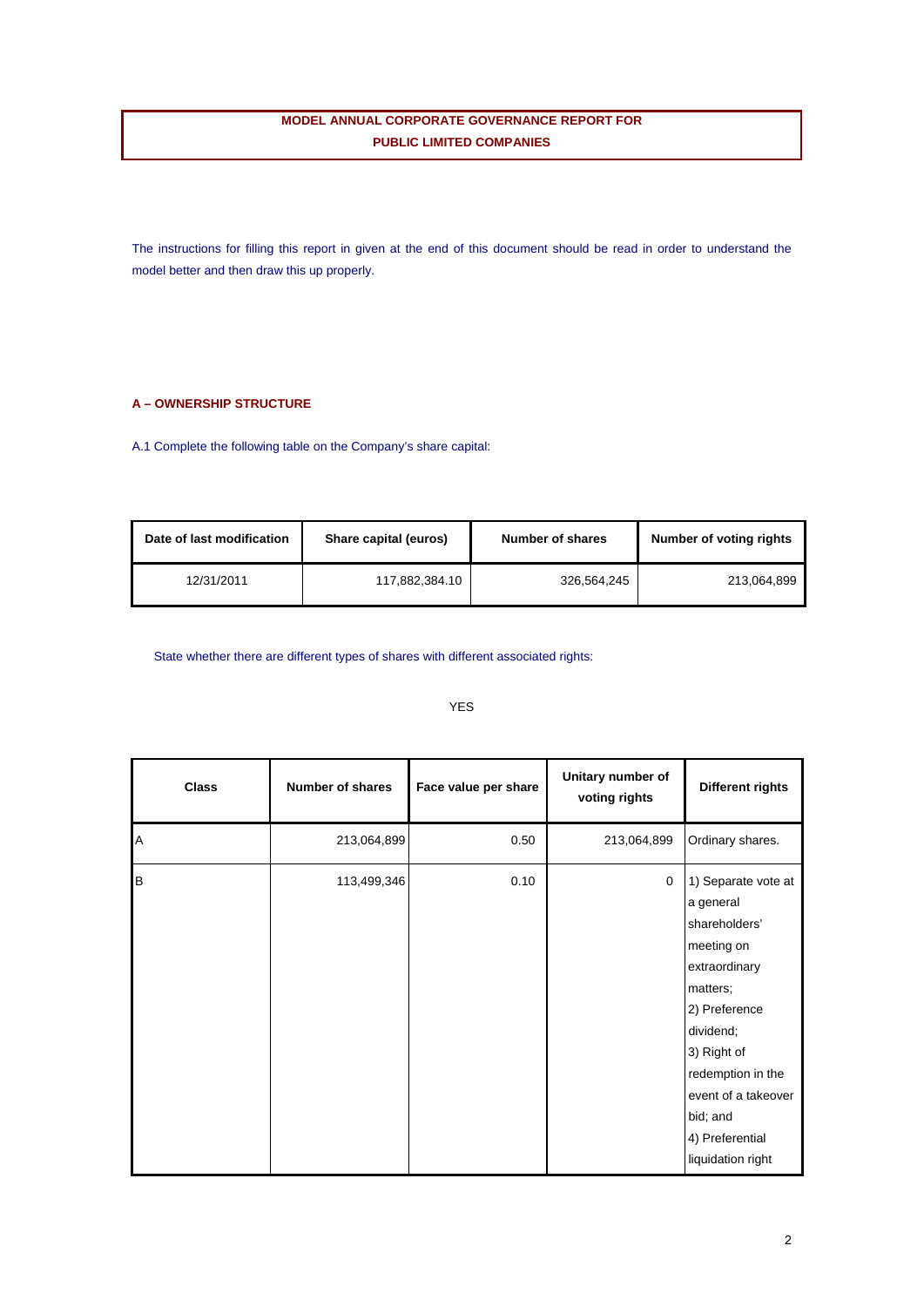A.2 Give details of the direct and indirect owners of significant shareholdings and of their size at the date of closing the financial year, excluding Directors:

| Personal or corporate name of the shareholder        | Number of direct<br>voting rights | Number of indirect<br>voting rights (*) | % of total<br>voting<br>rights |
|------------------------------------------------------|-----------------------------------|-----------------------------------------|--------------------------------|
| CAPITAL RESEARCH AND MANAGEMENT COMPANY              | $\Omega$                          | 31,995,474                              | 15.017                         |
| DERIA, S.A.                                          | 18,687,588                        | 0                                       | 8.771                          |
| <b>SCRANTON ENTERPRISES, B.V.</b>                    | 16,149,937                        | 0                                       | 7.580                          |
| MR. VICTOR GRIFOLS LUCAS                             | $\Omega$                          | 13,112,187                              | 6.154                          |
| AMERICAN FUNDS INSURANCE SERIES GROWTH FUND<br>(VIG) | 6,400,370                         | 0                                       | 3.004                          |

| Personal or corporate name of<br>the indirect owner of the holding | Held through: Personal or<br>corporate name of the direct<br>owner of the holding | Number of direct<br>voting rights | % of total voting<br>rights |
|--------------------------------------------------------------------|-----------------------------------------------------------------------------------|-----------------------------------|-----------------------------|
| <b>CAPITAL RESEARCH AND</b><br><b>MANAGEMENT COMPANY</b>           | AMERICAN FUNDS INSURANCE<br>SERIES GROWTH FUND (VIG)                              | 6,769,066                         | 3.177                       |
| CAPITAL RESEARCH AND<br>MANAGEMENT COMPANY                         | OTHER COLLECTIVE<br><b>INVESTMENT INSTITUTIONS</b><br><b>MANAGED</b>              | 14,584,280                        | 6.845                       |
| IMR. VICTOR GRIFOLS LUCAS                                          | RODELLAR AMSTERDAM B.V.                                                           | 13,112,187                        | 6.154                       |

State the most significant changes in the shareholding structure during the financial year:

| Personal or corporate name of the shareholder | Date of the<br>operation | Description of the operation             |
|-----------------------------------------------|--------------------------|------------------------------------------|
| BLACKROCK, INC.                               | 08/04/2011               | Dropped below 3% of the share<br>capital |
| BLACKROCK, INC.                               | 07/07/2011               | 3% of the share capital was<br>exceeded  |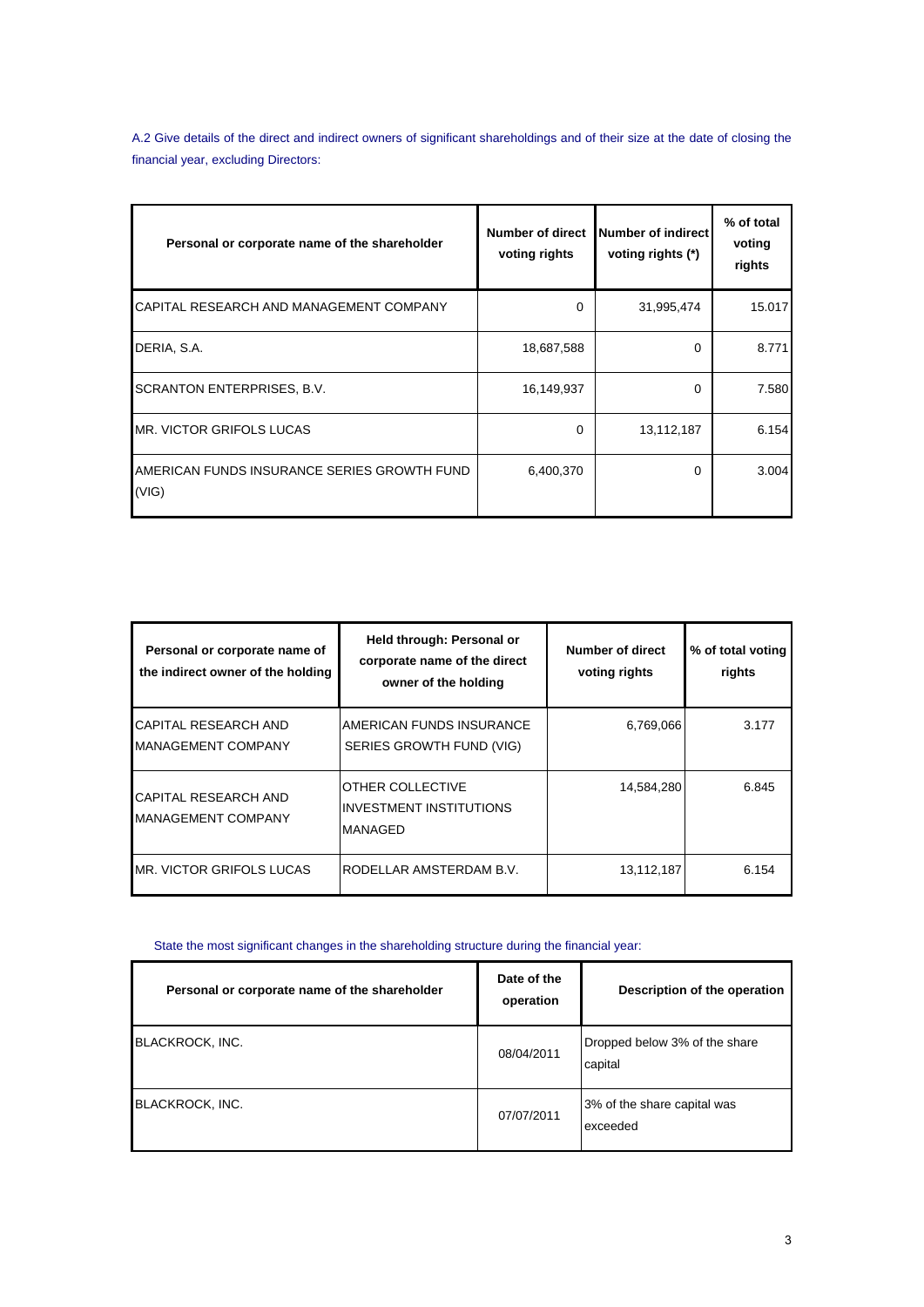A.3 Complete the following tables on the members of the Company's Board of Directors with voting rights from Company shares:

| Personal or corporate name of Director | <b>Number of direct</b><br>voting rights | Number of indirect<br>voting rights (*) | % of total<br>voting<br>rights |
|----------------------------------------|------------------------------------------|-----------------------------------------|--------------------------------|
| MR. VICTOR GRIFOLS ROURA               | 440,450                                  | 0                                       | 0.207                          |
| <b>MS. ANNA VEIGA LLUCH</b>            | 100                                      | $\Omega$                                | 0.000                          |
| MR. EDGAR DALZELL JANNOTTA             | 254,127                                  | 0                                       | 0.119                          |
| MR. JUAN IGNACIO TWOSE ROURA           | 119,274                                  | 0                                       | 0.056                          |
| MR. LUIS ISASI FERNÁNDEZ DE BOBADILLA  | 100                                      | 0                                       | 0.000                          |
| <b>MR. RAMON RIERA ROCA</b>            | 169,085                                  | 8,000                                   | 0.083                          |
| MR. THOMAS GLANZMANN                   | 18,561                                   | 65,000                                  | 0.039                          |
| THORTHOL HOLDINGS, B.V.                | 15,042,766                               | 0                                       | 7.060                          |
| MR. TOMAS DAGA GELABERT                | 51,898                                   | 0                                       | 0.024                          |

| Personal or corporate name of<br>the indirect owner of the holding | Held through: Personal or<br>corporate name of the direct<br>owner of the holding | Number of direct<br>voting rights | % of total voting<br>rights |
|--------------------------------------------------------------------|-----------------------------------------------------------------------------------|-----------------------------------|-----------------------------|
| MR. THOMAS GLANZMANN                                               | KOLHOLMEN INVESTMENT AB                                                           | 53,000                            | 0.025                       |
| MR. THOMAS GLANZMANN                                               | <b>GLANZMANN ENTERPRISES</b><br><b>GMBH</b>                                       | 12.000                            | 0.006                       |
| <b>MR. RAMON RIERA ROCA</b>                                        | MS. LAURA RIERA SANTOS                                                            | 8,000                             | 0.004                       |

| % total number of voting rights belonging to the Board of Directors<br>.589 |
|-----------------------------------------------------------------------------|
|-----------------------------------------------------------------------------|

Complete the following tables on the members of the Company's Board of Directors holding rights over Company shares: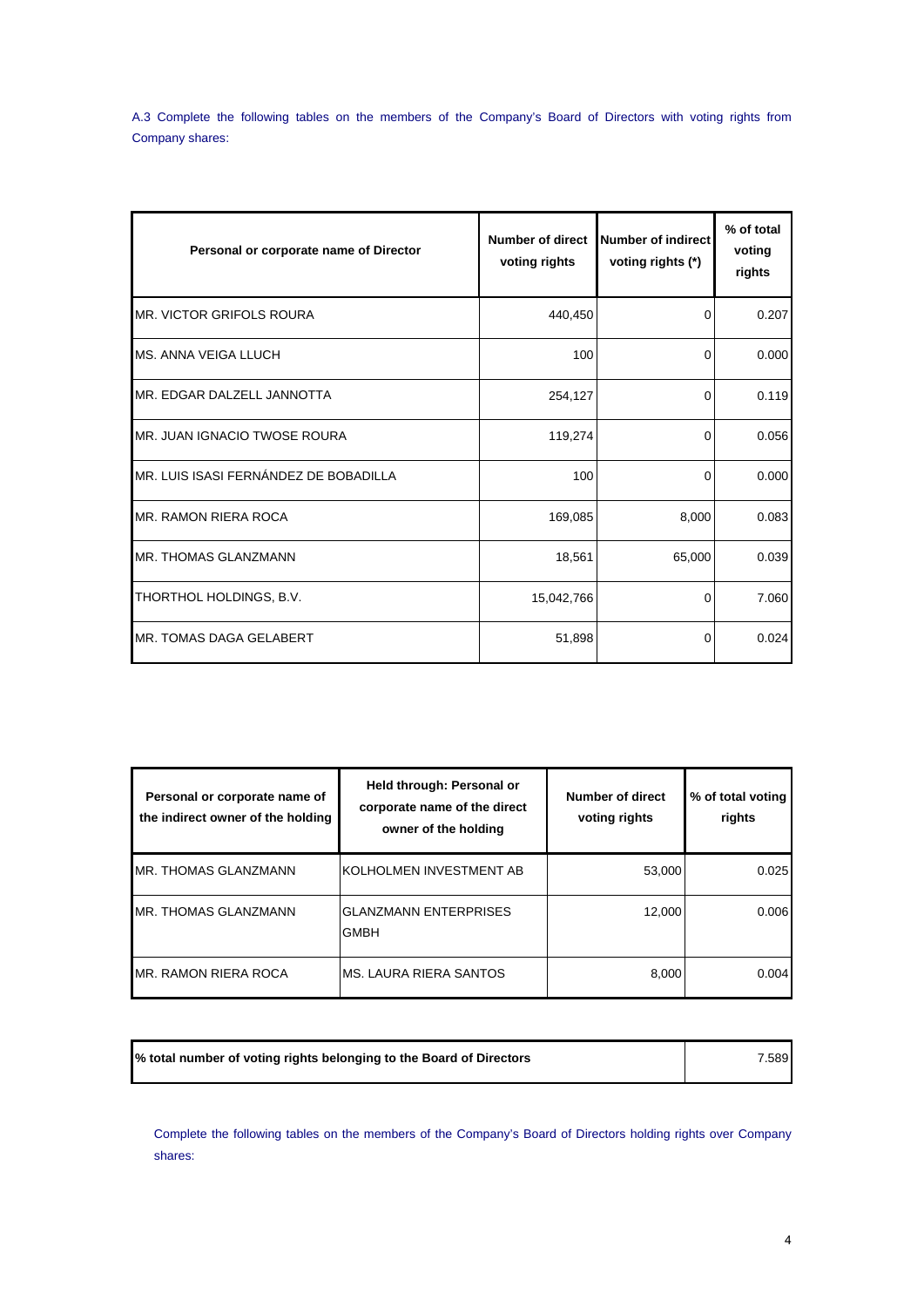A.4 Describe, where applicable, any family, commercial, contractual or corporate relations that may exist between the owners of significant shareholdings, to the extent that these are known to the Company, unless they are not highly relevant or stem from ordinary business operations:

## **Type of relationship:**

Family

### **Short description:**

Mr. Víctor Grifols Lucas is the father of the partners of Deria, S.A. and uncle of the shareholders of Thorthol Holdings B.V.

#### **Personal or corporate name connected**

THORTHOL HOLDINGS, B.V.

MR. VICTOR GRIFOLS LUCAS

DERIA, S.A.

A.5 Describe, where applicable, any commercial, contractual or corporate relations existing between the owners of significant shareholdings and the Company and/or its Group, unless they are not highly relevant or stem from ordinary business operations:

#### **Type of relationship:**

**Contractual** 

### **Short description:**

Mr. Víctor Grifols Lucas is a partner of Marca Grifols, S.L., which is paid a fee for use of the Grifols trademark

#### **Personal or corporate name connected**

MR. VICTOR GRIFOLS LUCAS

#### **Type of relationship:**

**Contractual** 

#### **Short description:**

The shareholders of Thorthol Holdings B.V. (Grifols Gras family) are partners of Marca Grifols, S.L which is paid a fee for use of the Grifols trademark

## **Personal or corporate name connected**

THORTHOL HOLDINGS, B.V.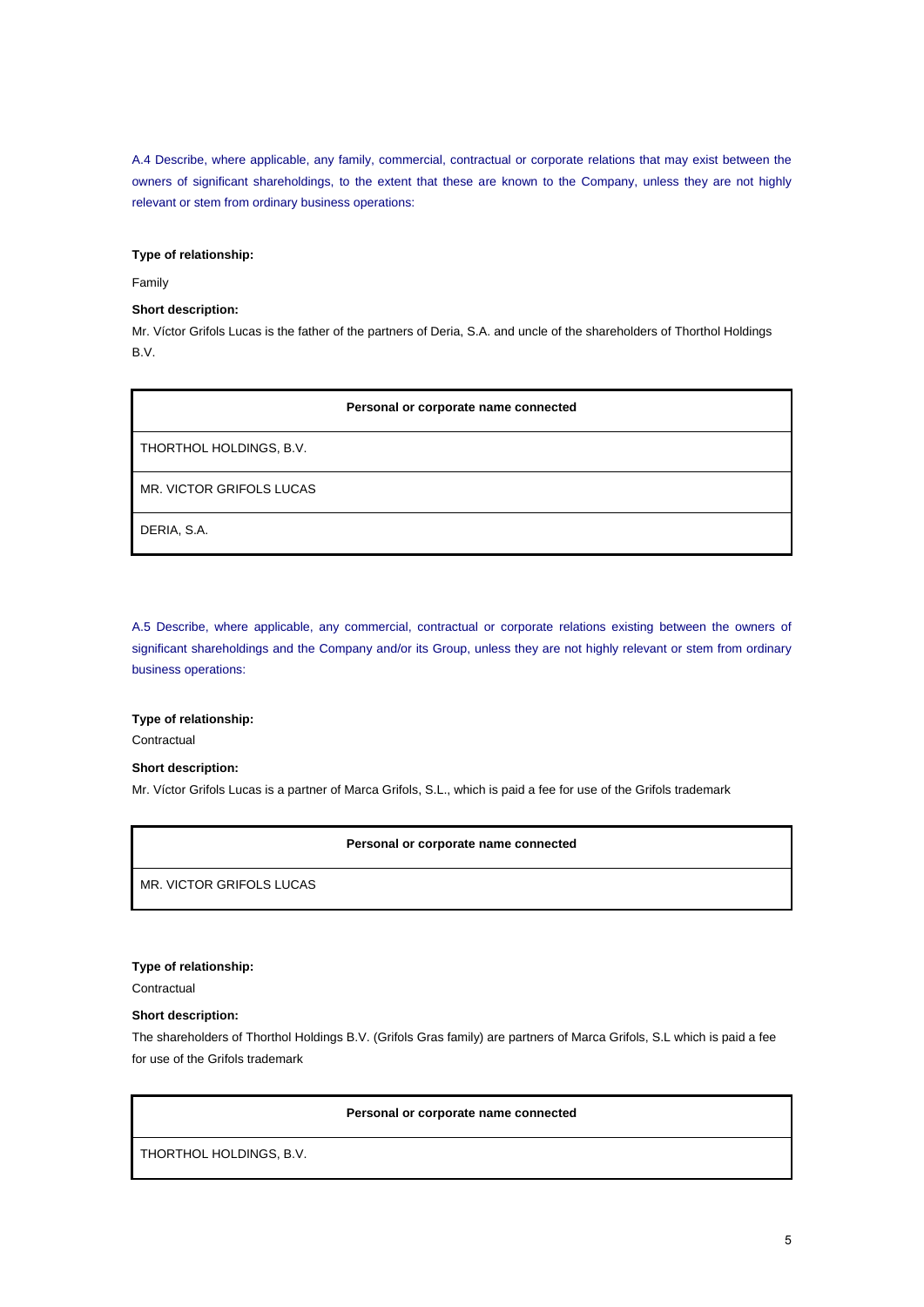A.6 State whether the Company has been informed of any shareholders' agreements affecting this pursuant to art. 112 of the Spanish Securities Market Law (LMV). Where applicable, describe these briefly and list the shareholders bound by any such agreement:

NO

State whether the Company is aware of the existence of any concerted actions arranged by its shareholders. Where applicable, give a short description of these:

NO

In the event of there having been any amendments to or termination of said stipulations or agreements or concerted actions, expressly state this:

A.7 State whether there is any natural or legal person now exercising or who could exercise control over the Company pursuant to article 4 of the Spanish Securities Market Law. Where applicable, identify this person:

NO

A.8 Complete the following tables on the Company's treasury stock:

At the date of closing the financial year:

| Number of direct shares | Number of indirect shares (*) |       |
|-------------------------|-------------------------------|-------|
| 174,158                 |                               | 0.068 |

(\*) Through:

| Total |  |
|-------|--|
|       |  |

Give details of any significant variations taking place during the financial year, in accordance with what is laid down in Royal Decree 1362/2007:

| Capital gain/(loss) of the Company's treasury stock disposed of during the period (thousand |  |
|---------------------------------------------------------------------------------------------|--|
| euros)                                                                                      |  |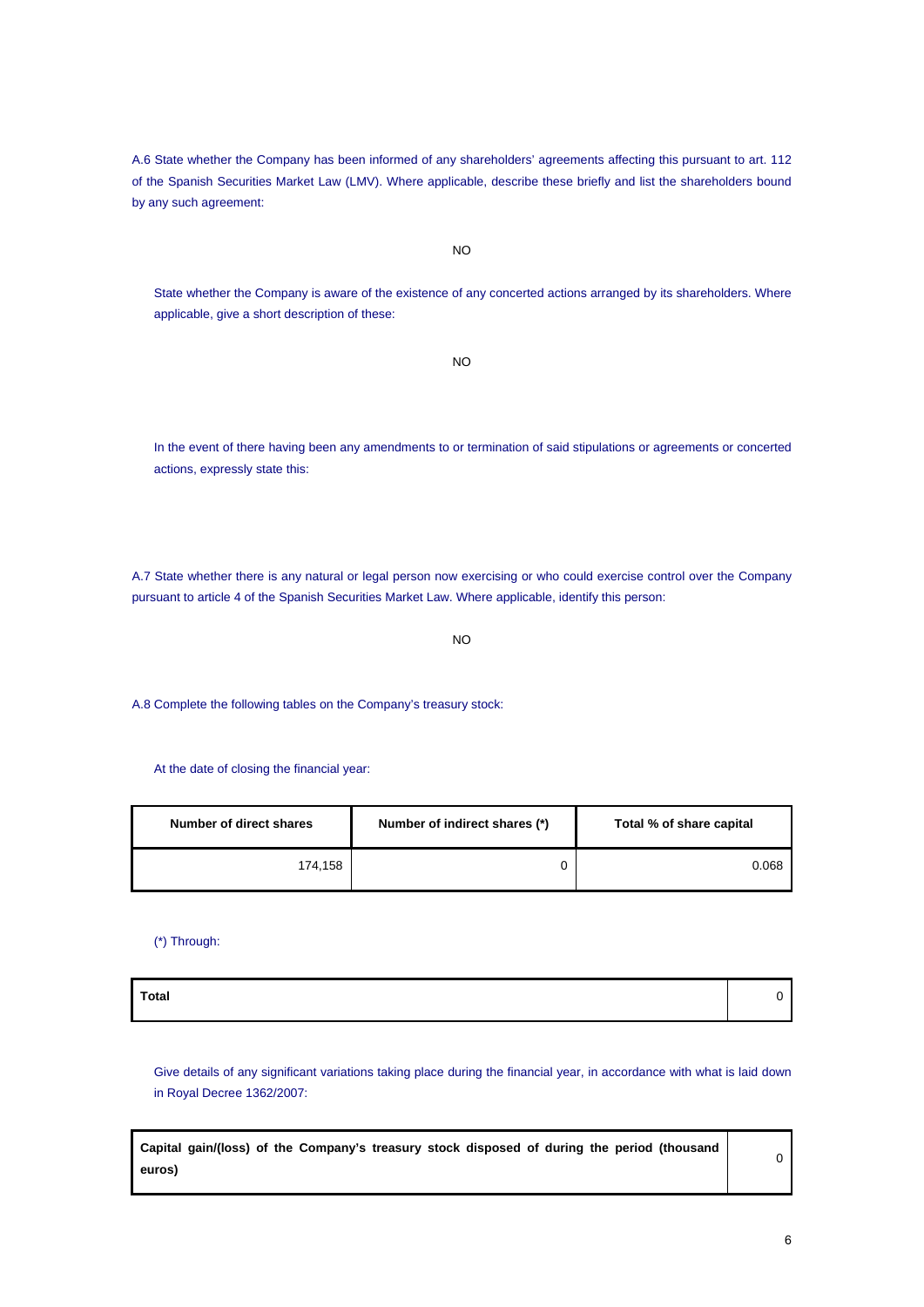A.9 Give details of the conditions and period of the current mandate given by the Meeting to the Board of Directors to acquire or transfer the Company's treasury stock.

At the Extraordinary General Meeting of 25th January 2011, among other points, it was agreed to authorize the Company's Board of Directors to acquire its own stock or subscription rights, by means of purchase, exchange, attribution account payment or any other form envisaged in the Law, either directly or through its subsidiaries, within the limits and with the requisites to be announced below:

(i) That, insofar as there are Class B Shares, the acquisition should be performed pro rata between Class A Shares and the Class B Shares, at the same price and under identical terms and conditions;

(ii) For the face value of the shares acquired, added to the ones already owned by the Company or its Subsidiary companies, not to exceed 10% of the Company's share capital at any time.

(iii) For the acquisition, including any shares that the Company, or person acting in their own name but on the Company's behalf, had previously acquired and had in its portfolio, not to make the net worth work out lower than the amount of the share capital plus the legally or statutorily non-disposable reserves.

(iv) For the shares acquired to be paid up in full.

(v) The maximum acquisition price will be the listed price for the Class A shares at the stock exchange session on the day the acquisition is made or, where applicable, the one authorized by the Spanish Stock Exchange Commission. The minimum price will be 100% of the face value of each Class A share.

(vi) This authorization is granted for at most five years.

(vii) The shares acquired may be intended to be given to the workers or managers of the Group, either directly or as a result of exercising any option rights to which they may be entitled.

It was also agreed to revoke and make invalid in all its terms the previous authorization for acquisition of the Company treasury stock granted by the General Shareholders' Meeting of 21st June 2010.

A.10 State, where applicable, any legal and statutory restrictions to exercising voting rights, as well as any legal restrictions on acquisition or transfer of holdings in the share capital. State whether there are any legal restrictions to exercising voting rights:

NO

**Maximum percentage of voting rights that a shareholder may exercise by legal restriction** 0

State whether there are any statutory restrictions to exercising voting rights: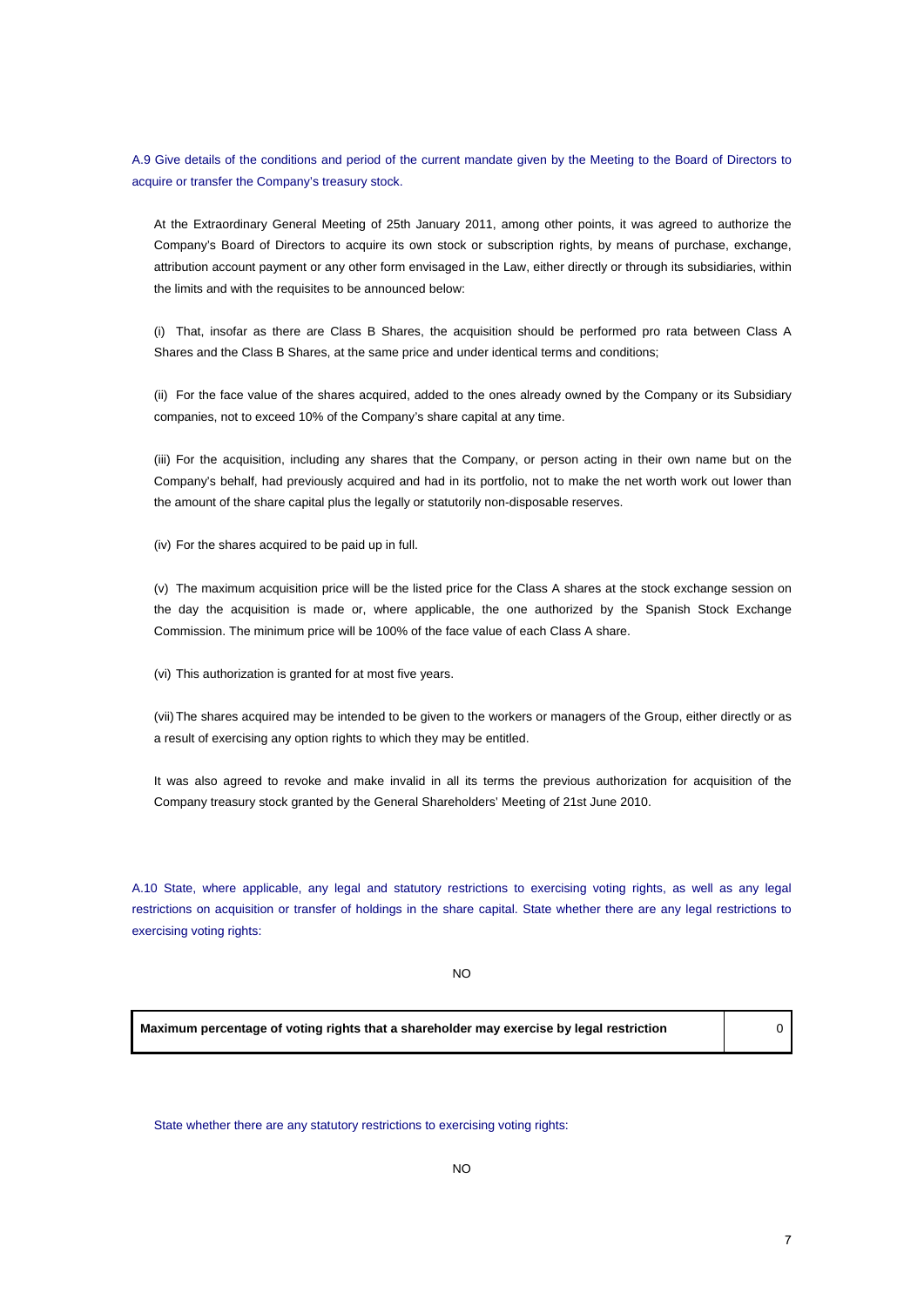**Maximum percentage of voting rights that a shareholder may exercise through statutory restriction**

State whether there are any legal restrictions to the acquisition or transfer of holdings in the share capital:

NO

A.11 State whether the General Shareholders' Meeting has agreed to adopt any neutralization measures against a public takeover bid pursuant to the provisions of Law 6/2007.

NO

Where applicable, explain the approved measures and the terms under which the restrictions would become ineffective:

## **B – STRUCTURE OF THE COMPANY'S ADMINISTRATION**

B.1 Board of Directors

## B.1.1 Give details of the maximum and minimum number of Directors envisaged in the corporate articles:

| <b>Maximum number of Directors</b> |  |
|------------------------------------|--|
| <b>Minimum number of Directors</b> |  |

#### B.1.2 Complete the following table with the members of the Board of Directors:

| Personal or<br>corporate name<br>of Director | Representative | Post on the<br><b>Board</b> | Date 1st<br>appoint-<br>ment | Date last<br>appoint-<br>ment | <b>Election procedure</b>         |
|----------------------------------------------|----------------|-----------------------------|------------------------------|-------------------------------|-----------------------------------|
| MR. VICTOR<br><b>GRIFOLS ROURA</b>           | --             | CHAIRMAN<br>AND CEO         | 07/08/1991                   | 06/20/2007                    | <b>VOTING AT</b><br>SHAREHOLDERS' |

0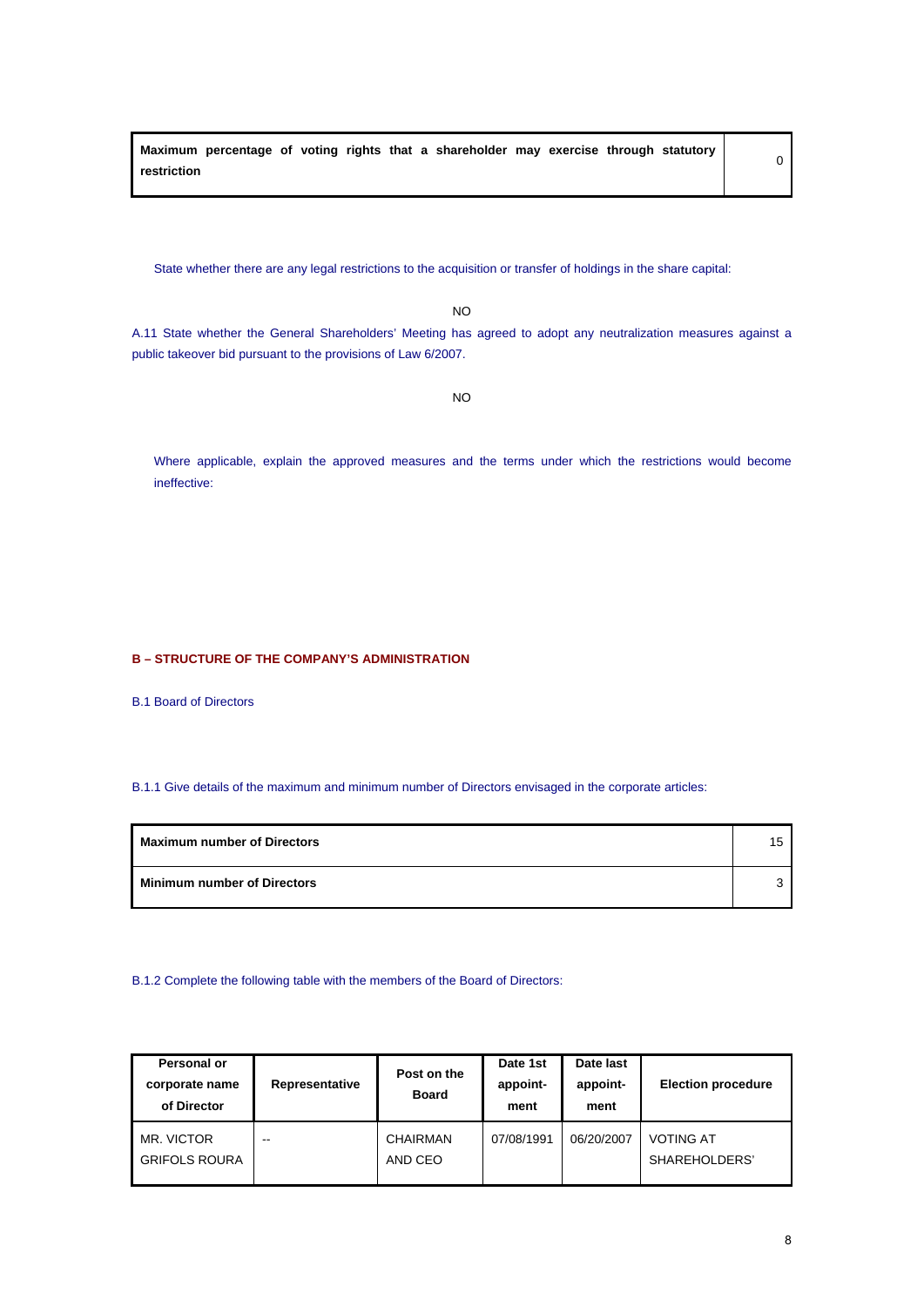| Personal or<br>corporate name<br>of Director              | Representative                                    | Post on the<br><b>Board</b> | Date 1st<br>appoint-<br>ment | Date last<br>appoint-<br>ment | <b>Election procedure</b>                           |
|-----------------------------------------------------------|---------------------------------------------------|-----------------------------|------------------------------|-------------------------------|-----------------------------------------------------|
|                                                           |                                                   |                             |                              |                               | <b>MEETING</b>                                      |
| MS. ANNA VEIGA<br>LLUCH                                   | $\overline{\phantom{a}}$                          | <b>DIRECTOR</b>             | 12/09/2008                   | 06/21/2010                    | <b>VOTING AT</b><br>SHAREHOLDERS'<br><b>MEETING</b> |
| MR. EDGAR<br><b>DALZELL</b><br><b>JANNOTTA</b>            | $\overline{a}$                                    | <b>DIRECTOR</b>             | 12/19/2006                   | 06/21/2010                    | <b>VOTING AT</b><br>SHAREHOLDERS'<br><b>MEETING</b> |
| MR. JUAN<br><b>IGNACIO TWOSE</b><br><b>ROURA</b>          | $\overline{\phantom{a}}$                          | <b>DIRECTOR</b>             | 04/13/2000                   | 06/20/2007                    | <b>VOTING AT</b><br>SHAREHOLDERS'<br><b>MEETING</b> |
| <b>MR. LUIS ISASI</b><br>FERNÁNDEZ DE<br><b>BOBADILLA</b> | $\overline{\phantom{a}}$                          | <b>DIRECTOR</b>             | 05/24/2011                   | 05/24/2011                    | <b>VOTING AT</b><br>SHAREHOLDERS'<br><b>MEETING</b> |
| MR. RAMON<br>RIERA ROCA                                   | $\overline{\phantom{a}}$                          | <b>DIRECTOR</b>             | 04/13/2000                   | 06/20/2007                    | <b>VOTING AT</b><br>SHAREHOLDERS'<br><b>MEETING</b> |
| MR. STEVEN<br>MAYER                                       | $\overline{\phantom{a}}$                          | <b>DIRECTOR</b>             | 01/25/2011                   | 01/25/2011                    | <b>VOTING AT</b><br>SHAREHOLDERS'<br><b>MEETING</b> |
| MR. THOMAS<br><b>GLANZMANN</b>                            | $\overline{\phantom{a}}$                          | <b>DIRECTOR</b>             | 04/05/2006                   | 04/05/2006                    | <b>VOTING AT</b><br>SHAREHOLDERS'<br><b>MEETING</b> |
| THORTHOL<br>HOLDINGS, B.V.                                | MR. JOSÉ<br><b>ANTONIO</b><br><b>GRIFOLS GRAS</b> | <b>DIRECTOR</b>             | 01/20/2000                   | 06/20/2007                    | VOTING AT<br>SHAREHOLDERS'<br><b>MEETING</b>        |
| MR. TOMAS<br>DAGA GELABERT                                |                                                   | <b>DIRECTOR</b>             | 04/13/2000                   | 06/21/2010                    | <b>VOTING AT</b><br>SHAREHOLDERS'<br><b>MEETING</b> |
| MR. W. BRETT<br><b>INGERSOLL</b>                          | --                                                | <b>DIRECTOR</b>             | 01/25/2011                   | 01/25/2011                    | <b>VOTING AT</b><br>SHAREHOLDERS'<br><b>MEETING</b> |

| <b>Total number of Directors</b> |  |
|----------------------------------|--|
|                                  |  |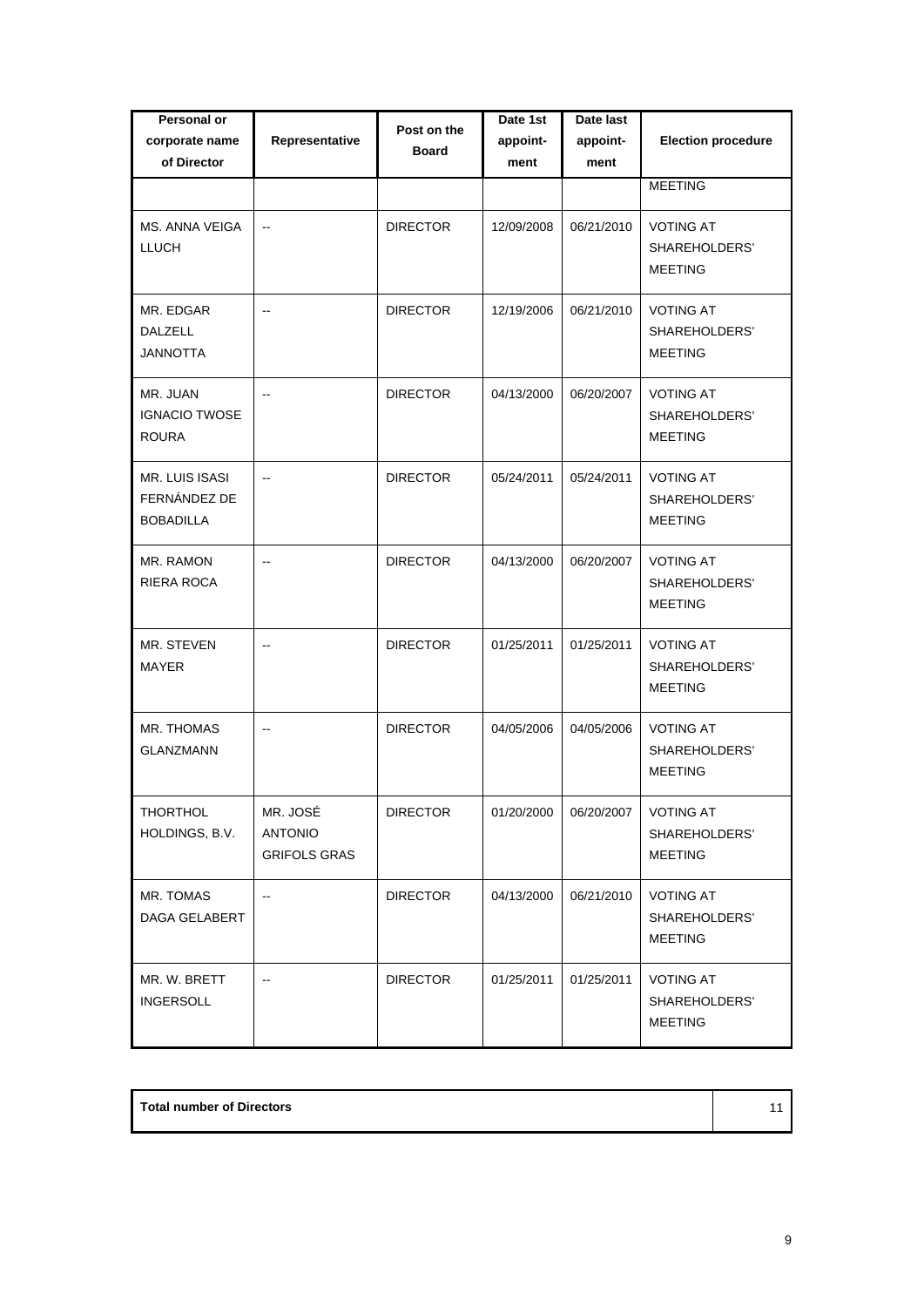State any members leaving the Board of Directors during the period:

B.1.3 Complete the following tables on the members of the Board and their different types:

## EXECUTIVE DIRECTORS

| Personal or corporate name of the Director | <b>Committee proposing</b><br>their appointment           | Post held on the Company's<br>organization chart |
|--------------------------------------------|-----------------------------------------------------------|--------------------------------------------------|
| MR. VICTOR GRIFOLS ROURA                   | NOMINATING AND<br><b>REMUNERATION</b><br><b>COMMITTEE</b> | CHAIRMAN AND CEO                                 |
| MR. JUAN IGNACIO TWOSE ROURA               | NOMINATING AND<br><b>REMUNERATION</b><br><b>COMMITTEE</b> | <b>VICE-PRESIDENT OF</b><br><b>PRODUCTION</b>    |
| MR. RAMON RIERA ROCA                       | NOMINATING AND<br><b>REMUNERATION</b><br><b>COMMITTEE</b> | VICE-PRESIDENT OF<br>MARKETING AND SALES         |

| Total number of executive Directors | ີ      |
|-------------------------------------|--------|
| Total % of the Board                | 27.273 |

## EXTERNAL PROPRIETARY DIRECTORS

| Personal or corporate name of<br>the Director | Committee proposing their<br>appointment        | Personal or corporate name of<br>the significant shareholder whom<br>they represent or who proposed<br>their appointment |
|-----------------------------------------------|-------------------------------------------------|--------------------------------------------------------------------------------------------------------------------------|
| THORTHOL HOLDINGS, B.V.                       | NOMINATING AND<br><b>REMUNERATION COMMITTEE</b> | THORTHOL HOLDINGS, B.V.                                                                                                  |

| <b>Total number of proprietary Directors</b> |       |
|----------------------------------------------|-------|
| Total % of the Board                         | 9.091 |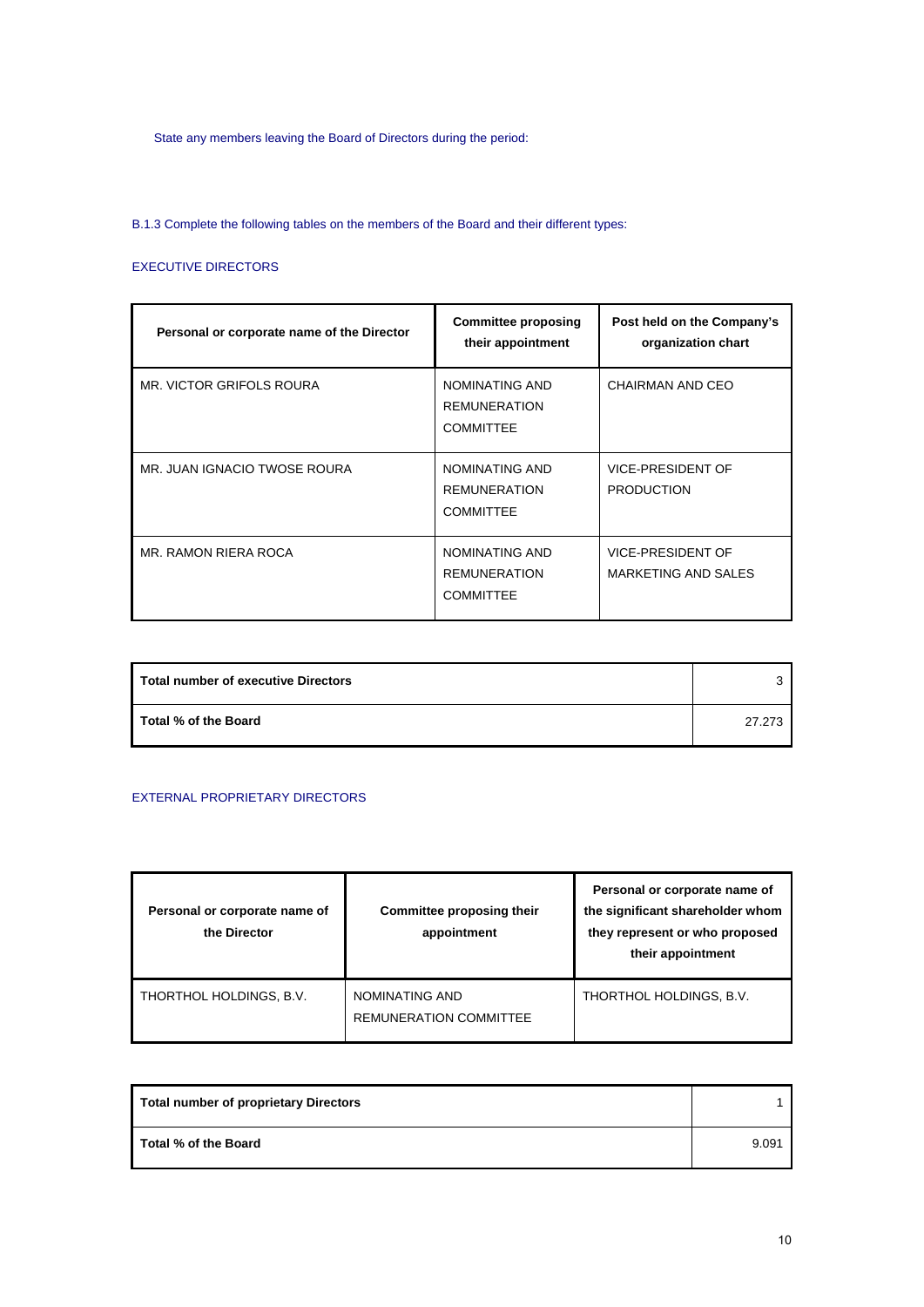#### INDEPENDENT EXTERNAL DIRECTORS

#### **Personal or corporate name of the Director**

MS. ANNA VEIGA LLUCH

#### **Profile**

Graduate in Biology and Ph. D in Biology (Cum Laude) at Barcelona Autonomous University. Specialist in Human Assisted Reproduction at the Official Biologists' Association and the Association for Study of Reproductive Biology (2001). She is Senior Clinical Embryologist Certification of the European Society for Human Reproduction and Embryology (2008). She has been Director of the Biology Section of the Reproductive Medicine Service of the Dexeus University Institute (1982-2004). Coordinator of the Master in Reproductive Biology and ART of the Reproductive Medicine Service of the Dexeus University Institute and of the Cellular Biology and Physiology Department of Barcelona Autonomous University since 1998. She has been coordinator of the Special Interest Group in Stem Cells of the European Society for Human Reproduction and Embryology (2005-2008) and Scientific Coordinator of the European Project European Human Embryonic Stem Cell Registry (2002-2010). She was also a founder and president of the Spanish Association for Study of Reproduction Biology (ASEBIR) (1993-2003), member of Alpha Scientists in Reproductive Medicine Executive Committee (1998-2002). Since 2004 she has been a member of the Commission for Bioethics in Biomedical Research of the Health Department of Catalonia Government (*Generalitat*), a member of Catalonia Bioethics Consultancy Committee and member of the Advisory Board of the Health Department of Catalonia Government. Also External Advisor in Assisted Reproduction of the European Commission. Since 2005 she has been a member of the Executive Committee of the European Assisted Conception Consortium (EACC) and, since 2008, a member of the International Committee of the International Society for Stem Cell Research (ISSCR). She has also been a member of the Executive Committee of the European Society for Human Reproduction and Embryology. She is a member of the boards of the Fundación IrsiCaixa, of the Banc de Sang i Teixits and of the Círculo de Economía. She has been given many awards and recognitions such as the Catalonia Government's Creu de Sant Jordi (2004), the Medalla Narcis Monturiol for Scientific and Technological Merit of the Department of Universities, Research and Information Societies (2005), Amics dels Amics award of Barcelona Autonomous University, Catalonia Government's National Scientific Culture Award (2006) and Esteve Bassols Senyora Award of Barcelona (2007).

#### **Personal or corporate name of the Director**

MR. EDGAR DALZELL JANNOTTA

#### **Profile**

In March 2001 he was appointed Chairman of William Blair Company L.L.C. and President of that Company's Executive Committee. He joined William Blair, an international investment bank, in 1959, he was appointed partner in 1965, and was a managing partner from 1977 to 1995. Before being appointed managing partner, he worked in the corporate finance department, in investment banking transactions and private equity. He was President of the Securities Industry Association (1982) and a board member of New York Stock Exchange Inc. He is a board member of Aon Corporation, Commonwealth Edison Company, Molex Incorporated and Sloan Valve Company. He is a graduate from Princeton University and has an MBA from Harvard Business School.

### **Personal or corporate name of the Director**

MR. LUIS ISASI FERNÁNDEZ DE BOBADILLA

#### **Profile**

He is a managing director of Morgan Stanley España, country head for Spain, and board member of Madrid Stock Exchange. Mr. Isasi joined Morgan Stanley, in London, in 1987. He had previously acted as executive director of First Chicago Ltd. in London and worked before that at the Latin American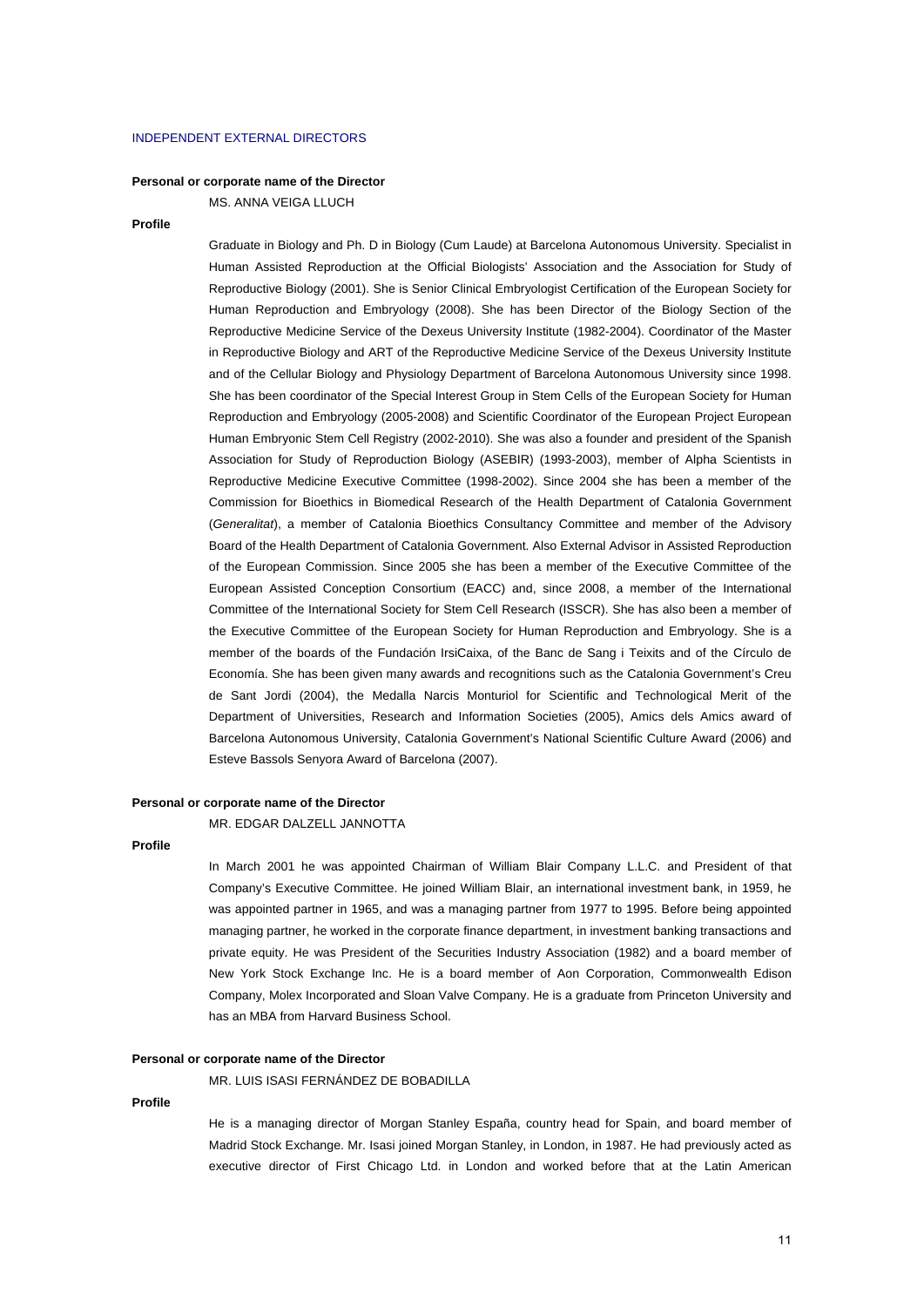Department of Morgan Guaranty Trust Co. in New York. Mr. Isasi started his professional career at Abengoa, in Seville, in 1977.

Mr. Isasi is a graduate in Economic and Business Sciences from Seville University and in 1982 obtained a Master's Degree in Business Administration at the University of Columbia in New York

| Total number of independent Directors |        |
|---------------------------------------|--------|
| <b>Total % of the Board</b>           | 27.273 |

## OTHER EXTERNAL DIRECTORS

| Personal or corporate name of the Director | Committee proposing their<br>appointment        |
|--------------------------------------------|-------------------------------------------------|
| MR. STEVEN MAYER                           | NOMINATING AND<br><b>REMUNERATION COMMITTEE</b> |
| MR. THOMAS GLANZMANN                       | NOMINATING AND<br><b>REMUNERATION COMMITTEE</b> |
| MR. TOMAS DAGA GELABERT                    | NOMINATING AND<br><b>REMUNERATION COMMITTEE</b> |
| MR. W. BRETT INGERSOLL                     | NOMINATING AND<br><b>REMUNERATION COMMITTEE</b> |

| Total number of other external Directors |        |
|------------------------------------------|--------|
| Total % of the Board                     | 36.364 |

Give the reasons why these cannot be considered proprietary or independent and their connections, either with the Company, its Directors, or its shareholders.

#### **Personal or corporate name of Director**

GRIFOLS, S.A.

MR. TOMAS DAGA GELABERT

## **Company, Director or shareholder with whom there is a connection**

**Grounds** 

His relationship does not match the current definitions of executive Director, proprietary or independent Board member. He is a partner of the Osborne Clarke practice, which renders legal and tax services to the Group.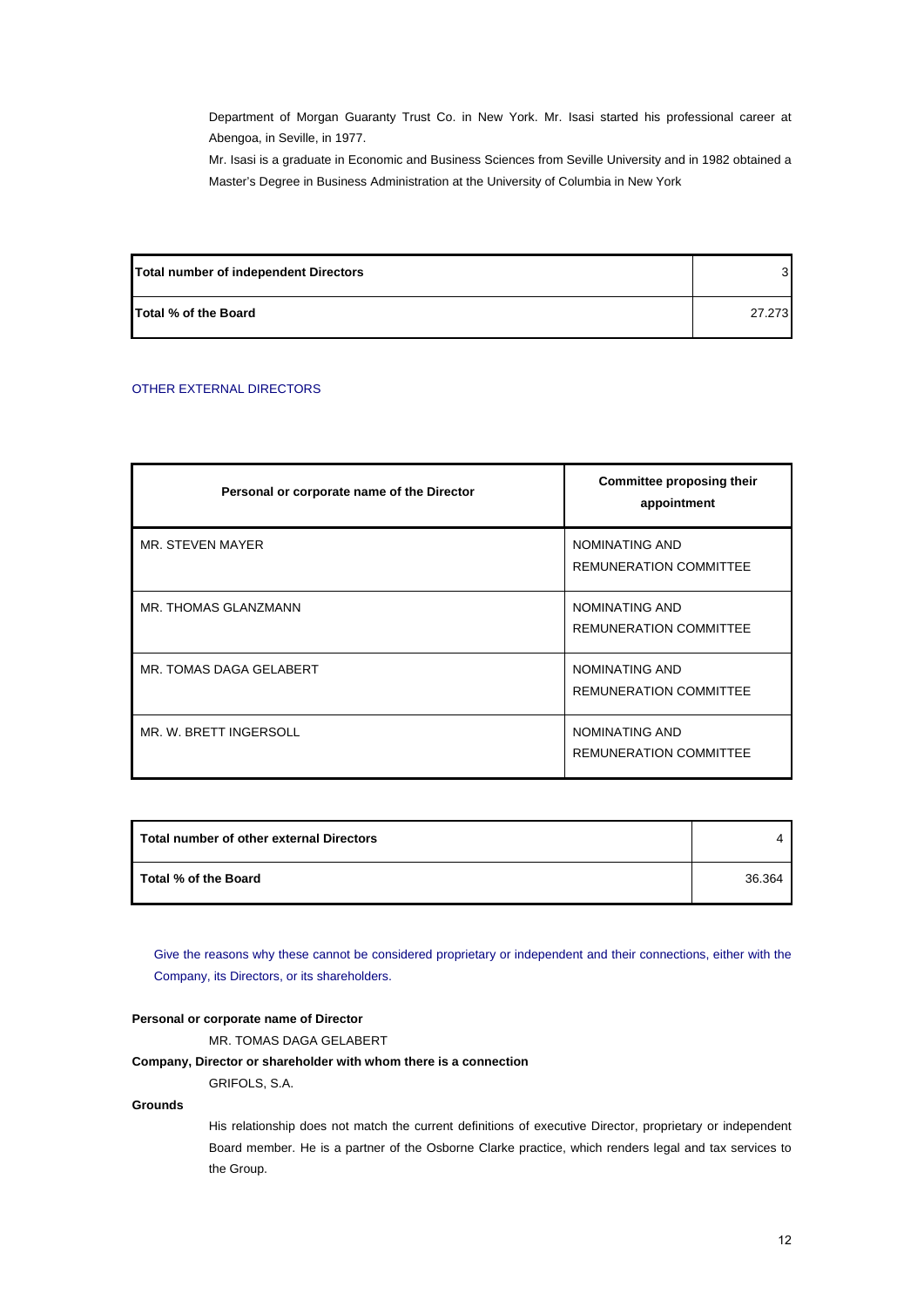#### **Personal or corporate name of Director**

MR. THOMAS GLANZMANN

#### **Company, Director or shareholder with whom there is a connection**

GRIFOLS, S.A.

#### **Grounds**

His relationship does not match the current definitions of executive Director, proprietary or independent Board member. He is the majority partner at Glanzmann Enterprises GmbH, a company which has been rendering advisory services to the Group since 2011.

#### **Personal or corporate name of Director**

MR. STEVEN MAYER

#### **Company, Director or shareholder with whom there is a connection**

GRIFOLS, S.A.

### **Grounds**

On the occasion of the agreement for purchasing Talecris Biotherapeutics Holdings Corp., the majority partners of the Company agreed to vote in favor of the General Meeting agreements required to close the operation. One of these agreements covered the appointment of Mr. W. Brett Ingersoll and Mr. Steven Mayer, board members of Cerberus (majority shareholder of Talecris), although the agreement did not lay down any obligation as regards their remaining as members of the Board of Directors of the Company. In fact, under NASDAQ regulations, both board members have independent status.

#### **Personal or corporate name of Director**

MR. W. BRETT INGERSOLL

#### **Company, Director or shareholder with whom there is a connection**

GRIFOLS, S.A.

## **Grounds**

On the occasion of the agreement for purchasing Talecris Biotherapeutics Holdings Corp., the majority partners of the Company agreed to vote in favor of the General Meeting agreements required to close the operation. One of these agreements covered the appointment of Mr. W. Brett Ingersoll and Mr. Steven Mayer, board members of Cerberus (majority shareholder of Talecris), although the agreement did not lay down any obligation as regards their remaining as members of the Board of Directors of the Company. In fact, under NASDAQ regulations, both board members have independent status.

Detail any changes which may, where applicable, have taken place in the classification of Directors during the period:

| Personal or corporate name of Director | Change<br>date | <b>Previous status</b> | <b>Current status</b> |
|----------------------------------------|----------------|------------------------|-----------------------|
| MR. THOMAS GLANZMANN                   | 06/03/2011     | <b>INDEPENDENT</b>     | OTHER EXTERNAL        |

B.1.4 Explain, where applicable, the reasons why proprietary Directors have been appointed at the request of shareholders whose shareholding is under 5% of the capital.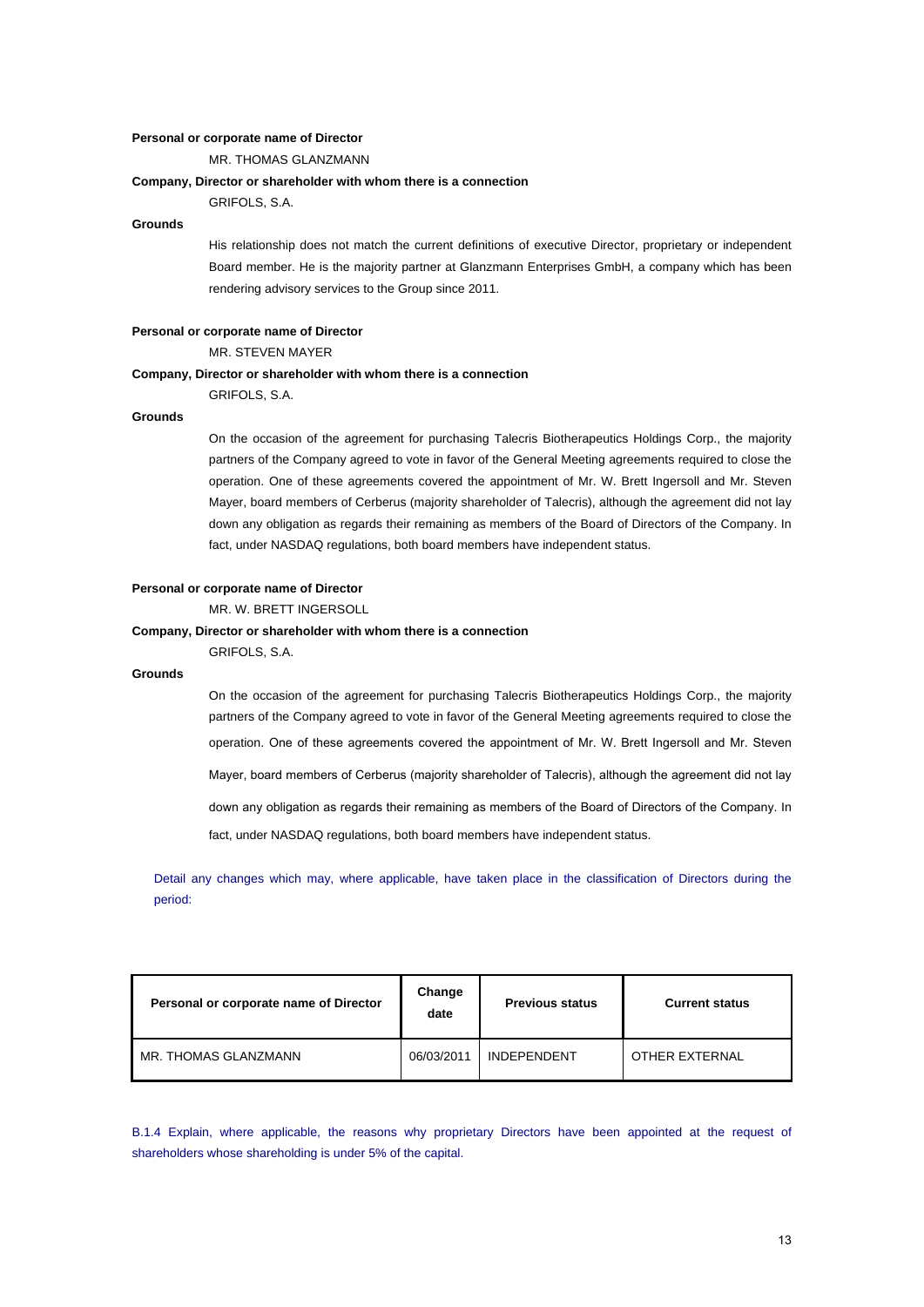State whether there has been any failure to address formal requests for representation on the Board made by shareholders whose stake is equal to or over that of others at whose request proprietary shareholders had been appointed. If applicable, explain the reasons why these requests were not accepted.

## NO

B.1.5 State whether any Board member had left their post prior to the expiry of their term of office, whether such a person has explained their reasons to the Board and through what channels, and, in the event of having done so in writing to the whole Board, explain below at least the reasons which this person gave:

NO

B.1.6 State, where applicable, the powers that have been vested in the CEOs:

#### **Personal or corporate name of Director**

MR. VICTOR GRIFOLS ROURA

## **Short description**

All legally and statutorily conferrable powers

B.1.7 Identify, where applicable, any Board members holding administrative or executive posts in other companies forming a part of the Group of the Company listed:

| Personal or corporate name of Director | Corporate name of the entity in the Group | <b>Position</b>     |
|----------------------------------------|-------------------------------------------|---------------------|
| MR. VICTOR GRIFOLS ROURA               | ARRAHONA OPTIMUS, S.I.                    | CHAIRMAN<br>AND CEO |
| IMR. VICTOR GRIFOLS ROURA              | <b>BIOMAT USA INC</b>                     | <b>DIRECTOR</b>     |
| IMR. VICTOR GRIFOLS ROURA              | BIOMAT, S.A.                              | <b>MANAGER</b>      |
| MR. VICTOR GRIFOLS ROURA               | DIAGNOSTIC GRIFOLS, S.A.                  | <b>MANAGER</b>      |
| MR. VICTOR GRIFOLS ROURA               | GRI-CEL, S.A.                             | MANAGER             |
| MR. VICTOR GRIFOLS ROURA               | <b>GRIFOLS ENGINEERING, S.A.</b>          | <b>MANAGER</b>      |
| MR. VICTOR GRIFOLS ROURA               | <b>GRIFOLS INC.</b>                       | <b>DIRECTOR</b>     |
| MR. VICTOR GRIFOLS ROURA               | <b>GRIFOLS INTERNATIONAL, S.A.</b>        | <b>MANAGER</b>      |
| IMR. VICTOR GRIFOLS ROURA              | <b>GRIFOLS VIAJES, S.A.</b>               | <b>MANAGER</b>      |
| MR. VICTOR GRIFOLS ROURA               | <b>INSTITUTO GRIFOLS, S.A.</b>            | CHAIRMAN<br>AND CEO |
| <b>MR. VICTOR GRIFOLS ROURA</b>        | LABORATORIOS GRIFOLS, S.A.                | MANAGER             |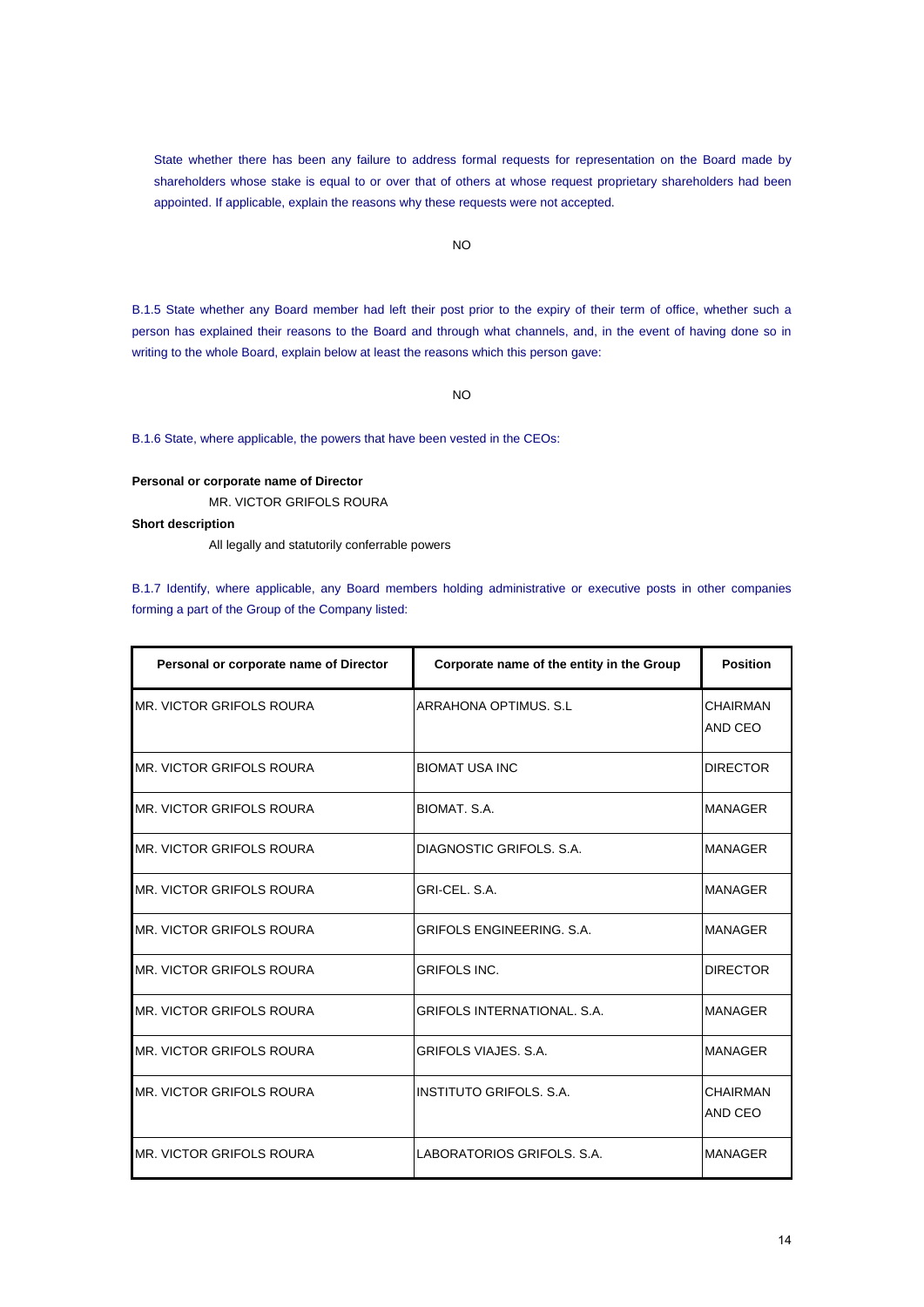| Personal or corporate name of Director | Corporate name of the entity in the Group | <b>Position</b>                                   |
|----------------------------------------|-------------------------------------------|---------------------------------------------------|
| MR. VICTOR GRIFOLS ROURA               | LOGISTER, S.A.                            | <b>MANAGER</b>                                    |
| MR. VICTOR GRIFOLS ROURA               | MOVACO, S.A.                              | MANAGER                                           |
| <b>MR. VICTOR GRIFOLS ROURA</b>        | PLASMACARE INC.                           | <b>DIRECTOR</b>                                   |
| MR. EDGAR DALZELL JANNOTTA             | INSTITUTO GRIFOLS. S.A.                   | <b>DIRECTOR</b>                                   |
| MR. JUAN IGNACIO TWOSE ROURA           | ARRAHONA OPTIMUS. S.L                     | <b>DIRECTOR</b>                                   |
| MR. JUAN IGNACIO TWOSE ROURA           | <b>BIOMAT USA INC</b>                     | <b>DIRECTOR</b>                                   |
| MR. JUAN IGNACIO TWOSE ROURA           | GRIFOLS COLOMBIA. LTDA.                   | <b>ALTERNATE</b><br><b>BOARD</b><br><b>MEMBER</b> |
| MR. JUAN IGNACIO TWOSE ROURA           | GRIFOLS ENGINEERING. S.A.                 | MANAGER                                           |
| MR. JUAN IGNACIO TWOSE ROURA           | GRIFOLS INC.                              | <b>DIRECTOR</b>                                   |
| MR. JUAN IGNACIO TWOSE ROURA           | INSTITUTO GRIFOLS, S.A.                   | <b>DIRECTOR</b>                                   |
| MR. JUAN IGNACIO TWOSE ROURA           | PLASMACARE INC.                           | <b>DIRECTOR</b>                                   |
| MR. RAMON RIERA ROCA                   | ACN 073 272 830 PTY LTD.                  | Director                                          |
| MR. RAMON RIERA ROCA                   | ALPHA THERAPEUTIC ITALIA S.P.A.           | <b>CHAIRMAN</b>                                   |
| MR. RAMON RIERA ROCA                   | BIOMAT USA INC                            | <b>DIRECTOR</b>                                   |
| MR. RAMON RIERA ROCA                   | <b>GRIFOLS (THAILAND) LTD</b>             | <b>DIRECTOR</b>                                   |
| MR. RAMON RIERA ROCA                   | GRIFOLS ARGENTINA. S.A.                   | CHAIRMAN                                          |
| MR. RAMON RIERA ROCA                   | GRIFOLS ASIA PACIFIC PTE LTD              | <b>DIRECTOR</b>                                   |
| <b>MR. RAMON RIERA ROCA</b>            | GRIFOLS AUSTRALIA PTY LTD.                | Director                                          |
| MR. RAMON RIERA ROCA                   | GRIFOLS BRASIL LTDA                       | <b>DIRECTOR</b>                                   |
| MR. RAMON RIERA ROCA                   | GRIFOLS CHILE. S.A.                       | <b>DIRECTOR</b>                                   |
| <b>MR. RAMON RIERA ROCA</b>            | GRIFOLS DEUTSCHLAND GMBH                  | <b>DIRECTOR</b>                                   |
| <b>MR. RAMON RIERA ROCA</b>            | GRIFOLS FRANCE S.A.R.L.                   | CO-<br>MANAGER                                    |
| MR. RAMON RIERA ROCA                   | GRIFOLS INC.                              | <b>DIRECTOR</b>                                   |
| MR. RAMON RIERA ROCA                   | GRIFOLS INTERNATIONAL. S.A.               | MANAGER                                           |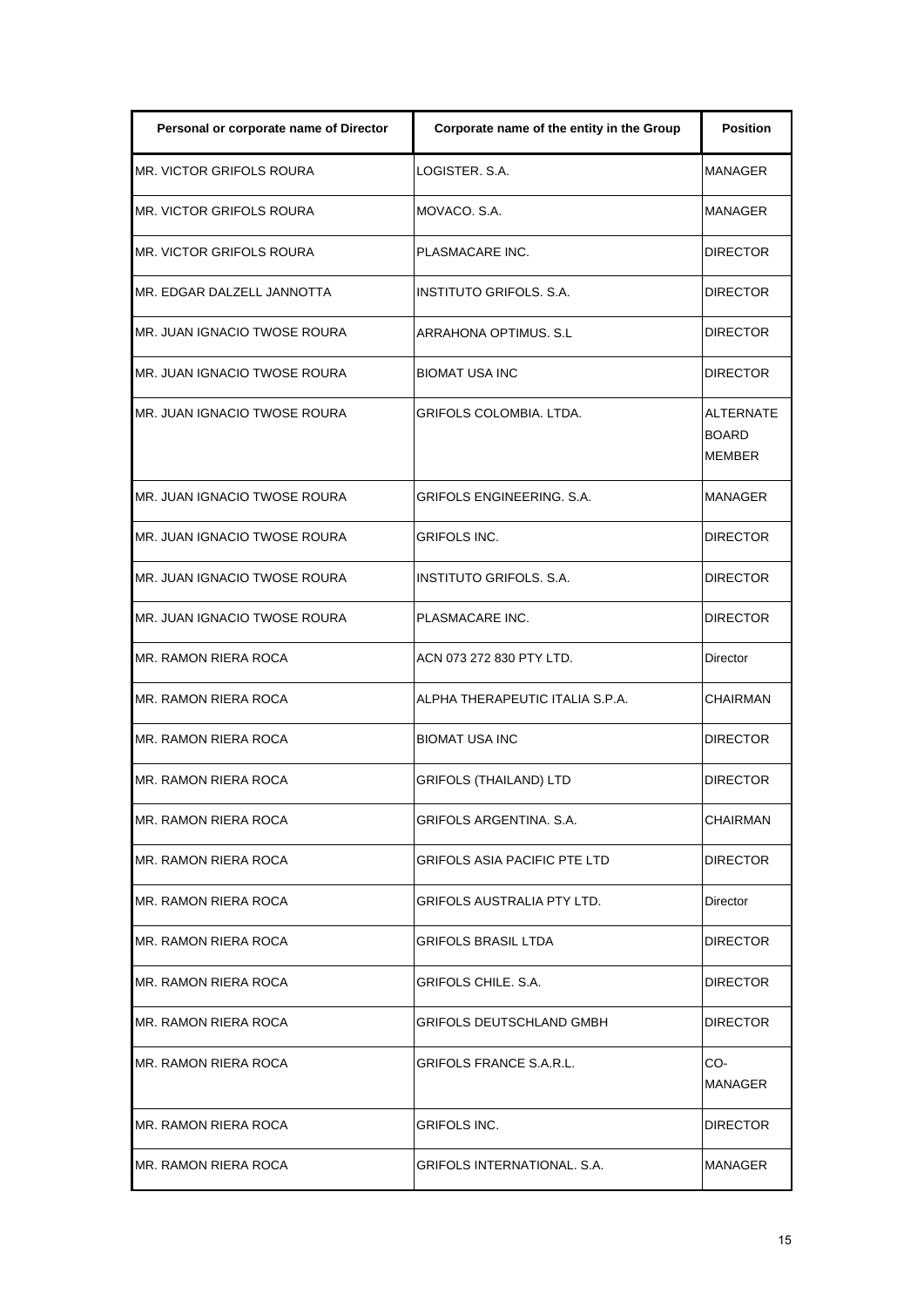| Personal or corporate name of Director | Corporate name of the entity in the Group                       | <b>Position</b> |
|----------------------------------------|-----------------------------------------------------------------|-----------------|
| MR. RAMON RIERA ROCA                   | <b>GRIFOLS ITALIA, S.P.A.</b>                                   | <b>CHAIRMAN</b> |
| MR. RAMON RIERA ROCA                   | <b>GRIFOLS MALAYSIA SDN BHD</b>                                 | CHAIRMAN        |
| MR. RAMON RIERA ROCA                   | GRIFOLS MEXICO S.A. DE C.V.                                     | <b>CHAIRMAN</b> |
| MR. RAMON RIERA ROCA                   | <b>GRIFOLS NORDIC AB</b>                                        | <b>CHAIRMAN</b> |
| MR. RAMON RIERA ROCA                   | GRIFOLS POLSKA S.P.Z.O.O.                                       | CHAIRMAN        |
| MR. RAMON RIERA ROCA                   | GRIFOLS PORTUGAL PRODUCTOS<br>FARMACEUTICOS E HOSPITALARES LDA. | <b>DIRECTOR</b> |
| <b>MR. RAMON RIERA ROCA</b>            | GRIFOLS S.R.O.                                                  | <b>DIRECTOR</b> |
| MR. RAMON RIERA ROCA                   | GRIFOLS UK. LTD.                                                | <b>DIRECTOR</b> |
| MR. RAMON RIERA ROCA                   | INSTITUTO GRIFOLS, S.A.                                         | <b>DIRECTOR</b> |
| MR. RAMON RIERA ROCA                   | LOGÍSTICA GRIFOLS, S.A. DE C.V.                                 | CHAIRMAN        |
| MR. RAMON RIERA ROCA                   | <b>MEDION GMBH</b>                                              | <b>DIRECTOR</b> |
| MR. RAMON RIERA ROCA                   | <b>MEDION GRIFOLS AG</b>                                        | <b>DIRECTOR</b> |
| MR. RAMON RIERA ROCA                   | PLASMACARE INC.                                                 | <b>DIRECTOR</b> |
| MR. RAMON RIERA ROCA                   | SATURN AUSTRALIA PTY LTD                                        | <b>DIRECTOR</b> |
| MR. RAMON RIERA ROCA                   | SATURN INVESTMENTS AG                                           | <b>DIRECTOR</b> |
| MR. RAMON RIERA ROCA                   | WOOLLOOMOOLOO PTY LTD                                           | <b>DIRECTOR</b> |
| MR. THOMAS GLANZMANN                   | GRIFOLS INC.                                                    | CHAIRMAN        |
| MR. THOMAS GLANZMANN                   | INSTITUTO GRIFOLS. S.A.                                         | <b>DIRECTOR</b> |
| MR. TOMAS DAGA GELABERT                | ACN 073 272 830 PTY LTD.                                        | Director        |
| MR. TOMAS DAGA GELABERT                | ARRAHONA OPTIMUS. S.L                                           | <b>DIRECTOR</b> |
| MR. TOMAS DAGA GELABERT                | <b>BIOMAT USA INC</b>                                           | <b>DIRECTOR</b> |
| MR. TOMAS DAGA GELABERT                | DIAMED AUSTRALIA PTY LTD                                        | <b>DIRECTOR</b> |
| MR. TOMAS DAGA GELABERT                | GRIFOLS AUSTRALIA PTY LTD.                                      | Director        |
| MR. TOMAS DAGA GELABERT                | GRIFOLS INC.                                                    | <b>DIRECTOR</b> |
| MR. TOMAS DAGA GELABERT                | <b>MEDION GMBH</b>                                              | <b>DIRECTOR</b> |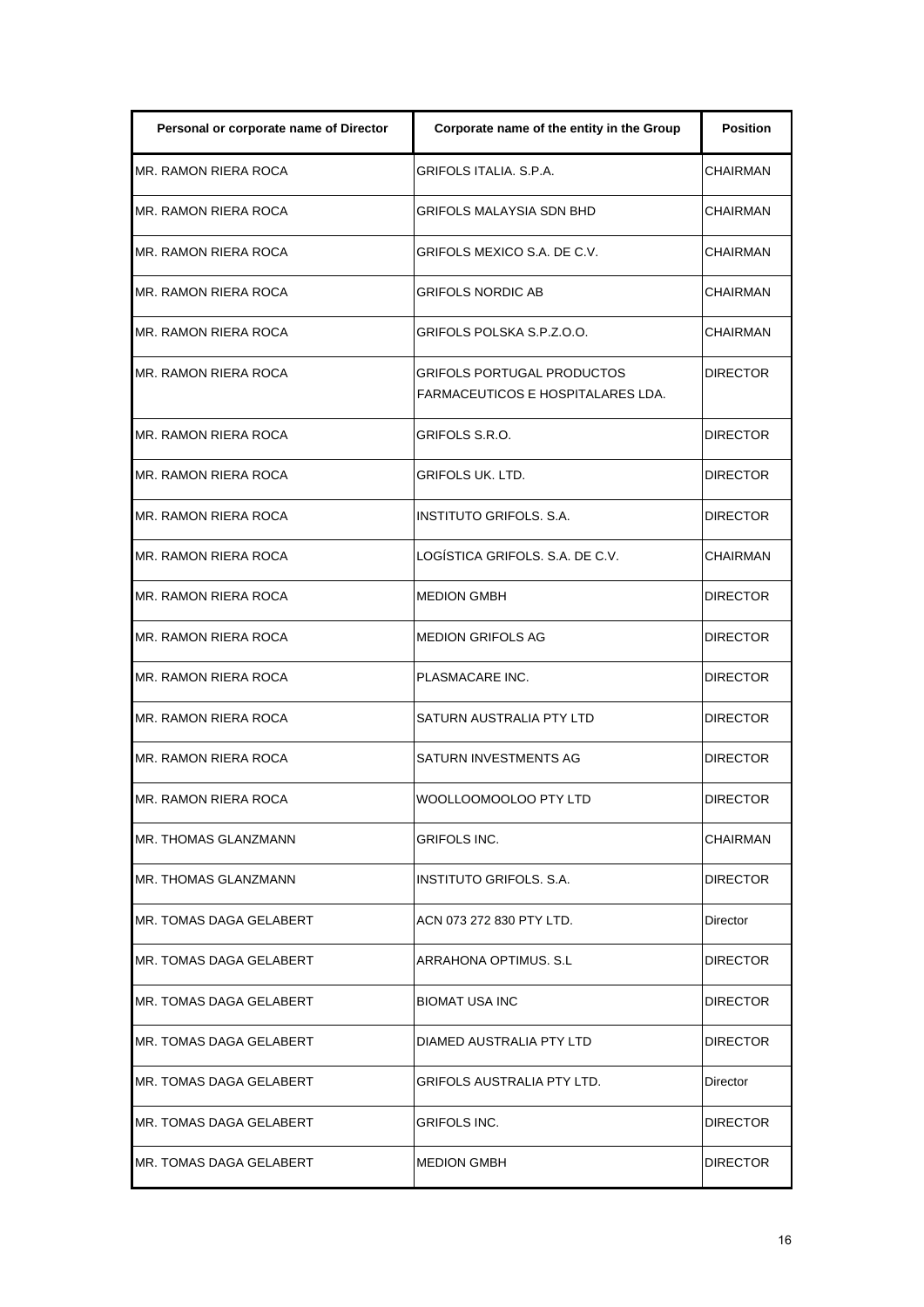| Personal or corporate name of Director | Corporate name of the entity in the Group | <b>Position</b> |
|----------------------------------------|-------------------------------------------|-----------------|
| MR. TOMAS DAGA GELABERT                | <b>MEDION GRIFOLS AG</b>                  | CHAIRMAN        |
| MR. TOMAS DAGA GELABERT                | PLASMA COLLECTION CENTER INC.             | <b>DIRECTOR</b> |
| MR. TOMAS DAGA GELABERT                | PLASMACARE INC.                           | <b>DIRECTOR</b> |
| MR. TOMAS DAGA GELABERT                | SATURN AUSTRALIA PTY LTD                  | <b>DIRECTOR</b> |
| MR. TOMAS DAGA GELABERT                | SATURN INVESTMENTS AG                     | <b>DIRECTOR</b> |
| MR. TOMAS DAGA GELABERT                | WOOLLOOMOOLOO PTY LTD                     | <b>DIRECTOR</b> |

B.1.8 Detail, where applicable, the Directors of your Company who are also on the Board of Directors of other companies listed on official securities markets in Spain other than your Group, which have been made known to the Company:

B.1.9 State and where applicable explain whether the Company has established rules on the number of boards on which its own Directors may sit:

NO

B.1.10 As regards recommendation number 8 of the Unified Code, state the policies and general strategies of the Company that must be approved by plenary session of the Board of Directors:

| The investments and financing policy                                                                                         | <b>YES</b> |
|------------------------------------------------------------------------------------------------------------------------------|------------|
| The definition of the structure of the Company Group                                                                         | YES.       |
| The corporate governance policy                                                                                              | <b>YES</b> |
| The corporate social responsibility policy                                                                                   | <b>YES</b> |
| The strategic or business plan, as well as the management targets and annual budget                                          | YES.       |
| The remuneration and performance assessment policy for senior management                                                     | YES.       |
| The risk control and management policy, as well as the regular monitoring of the internal<br>information and control systems | YES.       |
| The Company's dividends and treasury stock policy and in particular its limits                                               | NO.        |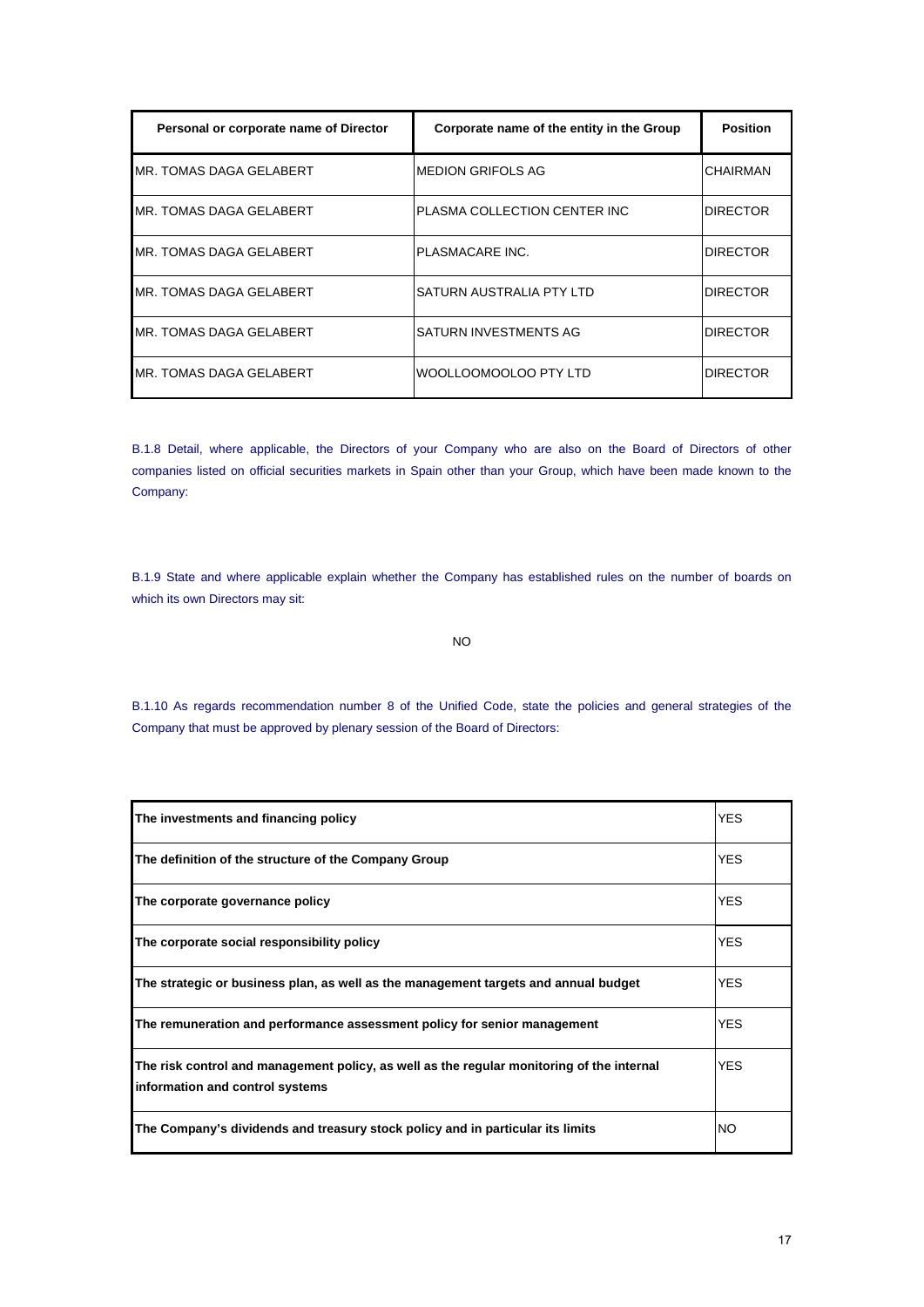B.1.11 Complete the following tables as regards the aggregate remuneration of the Directors accrued during the financial year:

a) In the Company covered by this report:

| <b>Remuneration type</b>                         | Data in<br>thousand<br>euros |
|--------------------------------------------------|------------------------------|
| <b>Fixed remuneration</b>                        | 1,825                        |
| Variable remuneration                            | 597                          |
| Allowances                                       | $\mathbf 0$                  |
| <b>Statutory benefits</b>                        | $\overline{0}$               |
| Stock options and/or other financial instruments | $\mathbf 0$                  |
| <b>Others</b>                                    | $\overline{0}$               |

| Total | $\sim$<br>$\Delta$<br>42Z I |
|-------|-----------------------------|
|       |                             |

| <b>Other benefits</b>                                   | Data in<br>thousand<br>euros |
|---------------------------------------------------------|------------------------------|
| Advance payments                                        | 0                            |
| Loans granted                                           | 0                            |
| Pension funds and plans: Contributions                  | 0                            |
| Pension funds and plans: Obligations acquired           | 0                            |
| Life insurance premiums                                 | 0                            |
| Guarantees created by the Company in favor of Directors | $\Omega$                     |

b) Payable through the Company's Directors belonging to other boards of Directors and/or to the senior management of companies in the Group: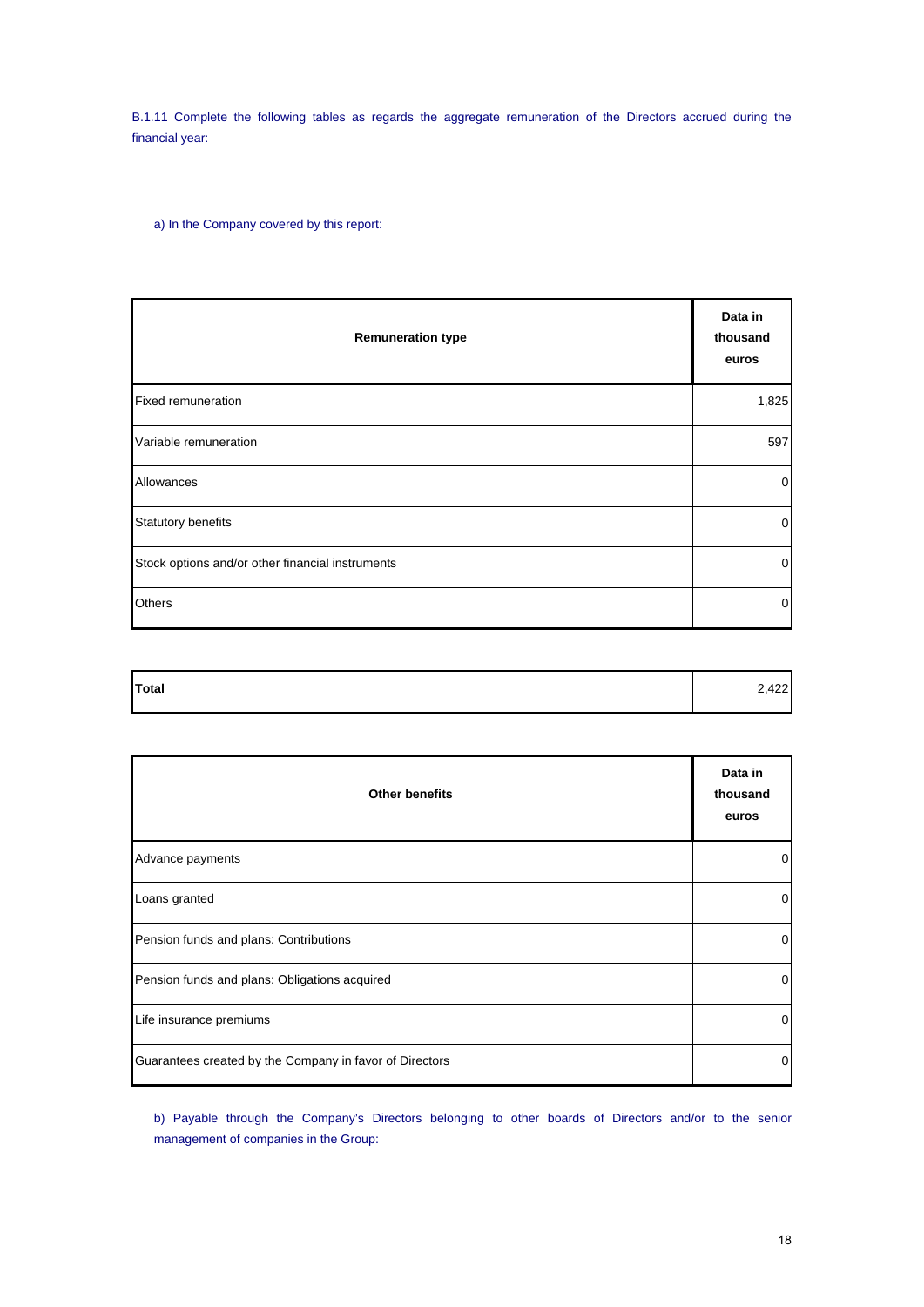| <b>Remuneration type</b>                         | Data in thousand<br>euros |
|--------------------------------------------------|---------------------------|
| <b>Fixed remuneration</b>                        | 74                        |
| Variable remuneration                            | 22                        |
| Allowances                                       | $\overline{0}$            |
| <b>Statutory benefits</b>                        | $\overline{0}$            |
| Stock options and/or other financial instruments | $\overline{0}$            |
| <b>Others</b>                                    | $\overline{0}$            |

| Total | 96 |
|-------|----|
|       |    |
|       |    |

| <b>Other benefits</b>                                   | Data in thousand<br>euros |
|---------------------------------------------------------|---------------------------|
| Advance payments                                        | $\overline{0}$            |
| Loans granted                                           | $\overline{0}$            |
| Pension funds and plans: Contributions                  | $\overline{0}$            |
| Pension funds and plans: Obligations acquired           | $\overline{0}$            |
| Life insurance premiums                                 | $\overline{0}$            |
| Guarantees created by the Company in favor of Directors | $\overline{0}$            |

c) Total remuneration by type of Director:

| <b>Type of Director</b> | <b>By Company</b> | <b>By Group</b> |
|-------------------------|-------------------|-----------------|
| Executives              | 2,242             | 96              |
| External, proprietary   | 0                 | $\overline{0}$  |
| External, independent   | 180               | 0               |
| Other external          | 0                 | 0               |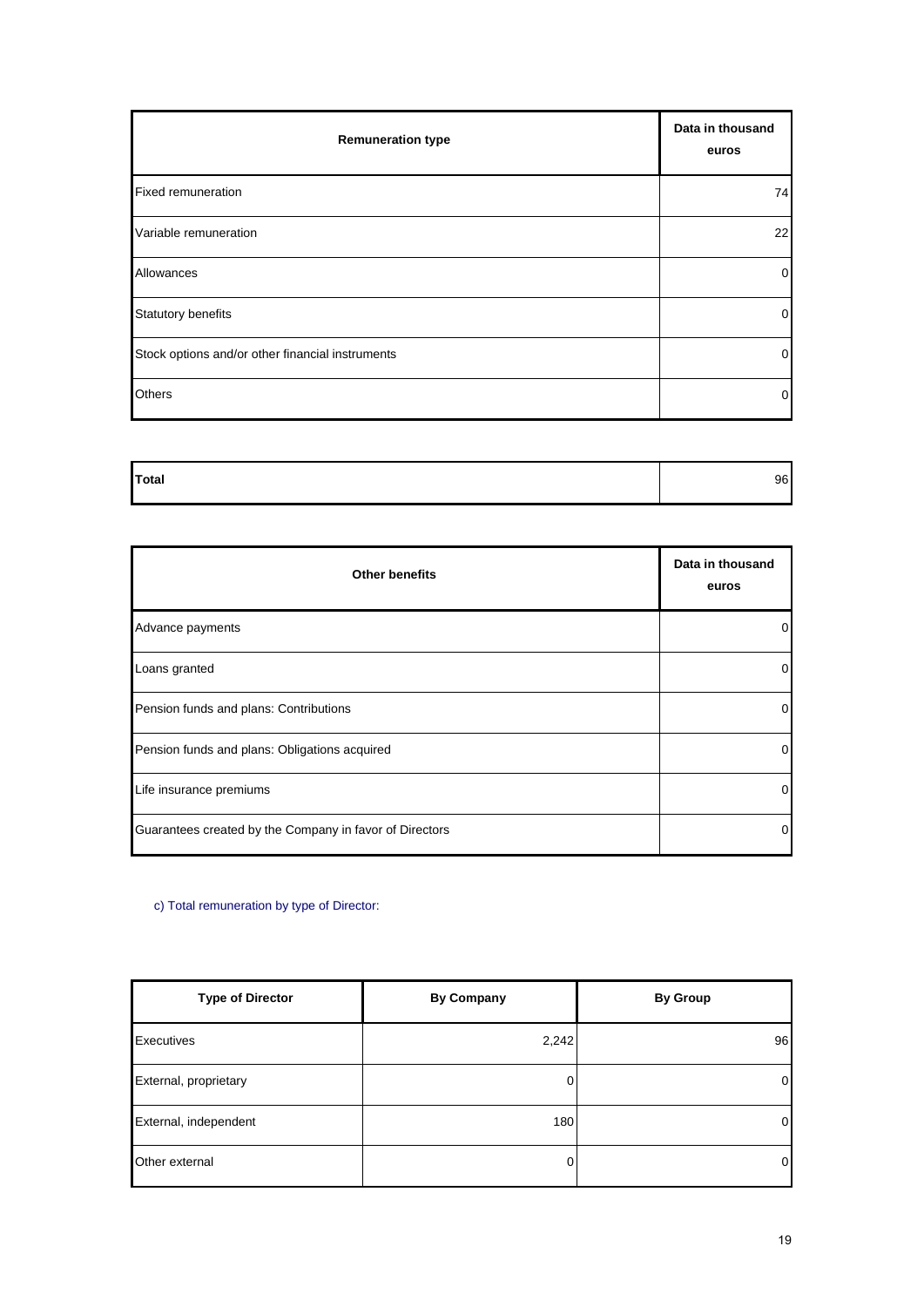| Total | 2,422<br>$\cdot$ $\sim$ | 96 |
|-------|-------------------------|----|
|       |                         |    |

d) In respect of the profit assigned to the parent Company

| Total remuneration of Directors (in thousand euros)                                     | 2.518 |
|-----------------------------------------------------------------------------------------|-------|
| Total remuneration of Directors/profit attributed to the parent society (stated as a %) | 5.0   |

B.1.12 Identify any members of senior management who are not at the same time executive Directors, and state the total remuneration payable to them over the financial year:

| Personal or corporate name           | <b>Position</b>                                           |
|--------------------------------------|-----------------------------------------------------------|
| MR. ALFREDO ARROYO GUERRA            | <b>VICE-PRESIDENT ADMINISTRATION</b><br>AND FINANCE       |
| MS. NURIA PASCUAL LAPEÑA             | DIRECTOR OF SHAREHOLDER AND<br><b>INVESTOR RELATIONS</b>  |
| MR. ALBERT GRIFOLS ROURA             | CHIEF EXECUTIVE OFFICER OF<br>LABORATORIOS GRIFOLS, S.A.  |
| MR. JAVIER JORBA RIBES               | CHIEF EXECUTIVE OFFICER OF<br>INSTITUTO GRIFOLS, S.A.     |
| MR. VICENTE BLANQUER TORRE           | CHIEF TECHNOLOGY OFFICER                                  |
| MS. EVA BASTIDA TUBAU                | CHIEF SCIENTIFIC OFFICER                                  |
| MR. ANTONIO VIÑES PARES              | DIRECTOR OF PLANNING AND<br>CONTROL                       |
| MR. MATEO BORRAS HUMBERT             | DIRECTOR OF HUMAN RESOURCES                               |
| MR. CARLOS ROURA FERNANDEZ           | DEPUTY INDUSTRIAL VICE-<br><b>PRESIDENT</b>               |
| <b>MS. MONTSERRAT LLOVERAS CALVO</b> | CHIEF ADMINISTRATIVE OFFICER<br>AND CONTROLLER            |
| MR. DAVID BELL                       | VICE-PRESIDENT OF CORPORATE<br>OPERATIONS AND DEVELOPMENT |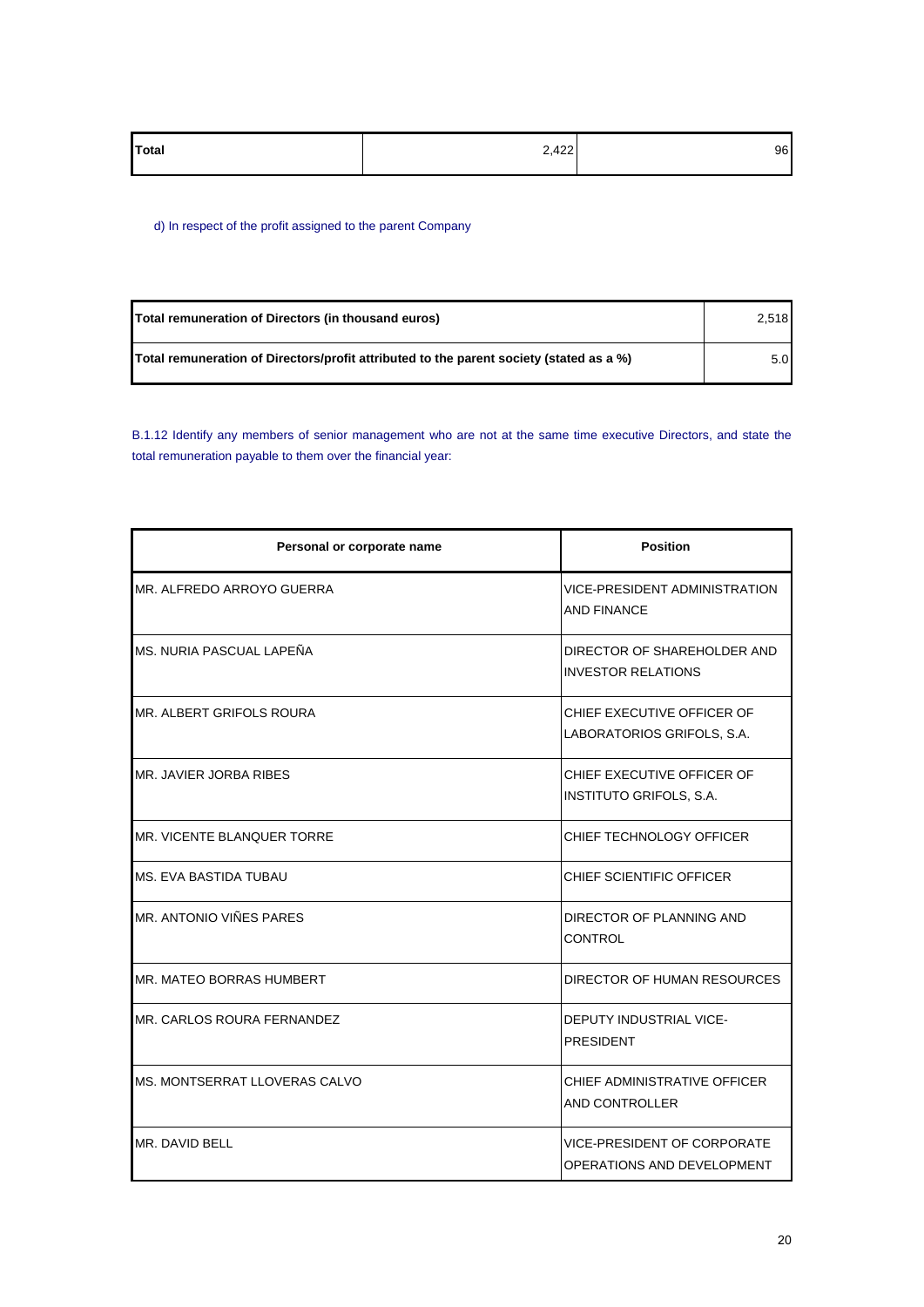| Personal or corporate name | <b>Position</b>                                                          |
|----------------------------|--------------------------------------------------------------------------|
|                            | OF GRIFOLS INC. AND U.S.<br><b>SUBSIDIARIES</b>                          |
| MR. GREGORY GENE RICH      | CHAIRMAN OF GRIFOLS INC AND<br><b>U.S. SUBSIDIARIES</b>                  |
| MR. JOEL ABELSON           | CHAIRMAN OF NORTH AMERICA<br><b>COMMERCIAL DIVISION -GRIFOLS</b><br>INC. |
| <b>MS. MARY KUHN</b>       | CHAIRMAN OF MANUFACTURING<br><b>OPERATIONS - GRIFOLS INC.</b>            |
| MR. SHINJI WADA            | <b>CHAIRMAN OF PLASMA CENTERS -</b><br><b>GRIFOLS INC.</b>               |

**Total remuneration of top management (in thousand euros)** 5,718

B.1.13 Specify on aggregate if there are guarantee or "golden parachute" protection clauses for members of senior management, including executive Directors of the Company or its Group, in the event of dismissal or changes in control. State whether these contracts have to be made known to and/or approved by the corporate or Group governing bodies:

|                                     | <b>Board of Directors</b> | <b>General Meeting</b> |
|-------------------------------------|---------------------------|------------------------|
| <b>Body authorizing the clauses</b> | <b>YES</b>                | NO                     |

| Is the General Meeting informed about the clauses? | <b>NO</b> |
|----------------------------------------------------|-----------|
|                                                    |           |

B.1.14 Describe the process for establishing the compensation of the members of the Board of Directors and the relevant statutory provisions in the articles about this.

**Process for establishing the compensation of the members of the Board of Directors and statutory clauses**

Corporate Articles: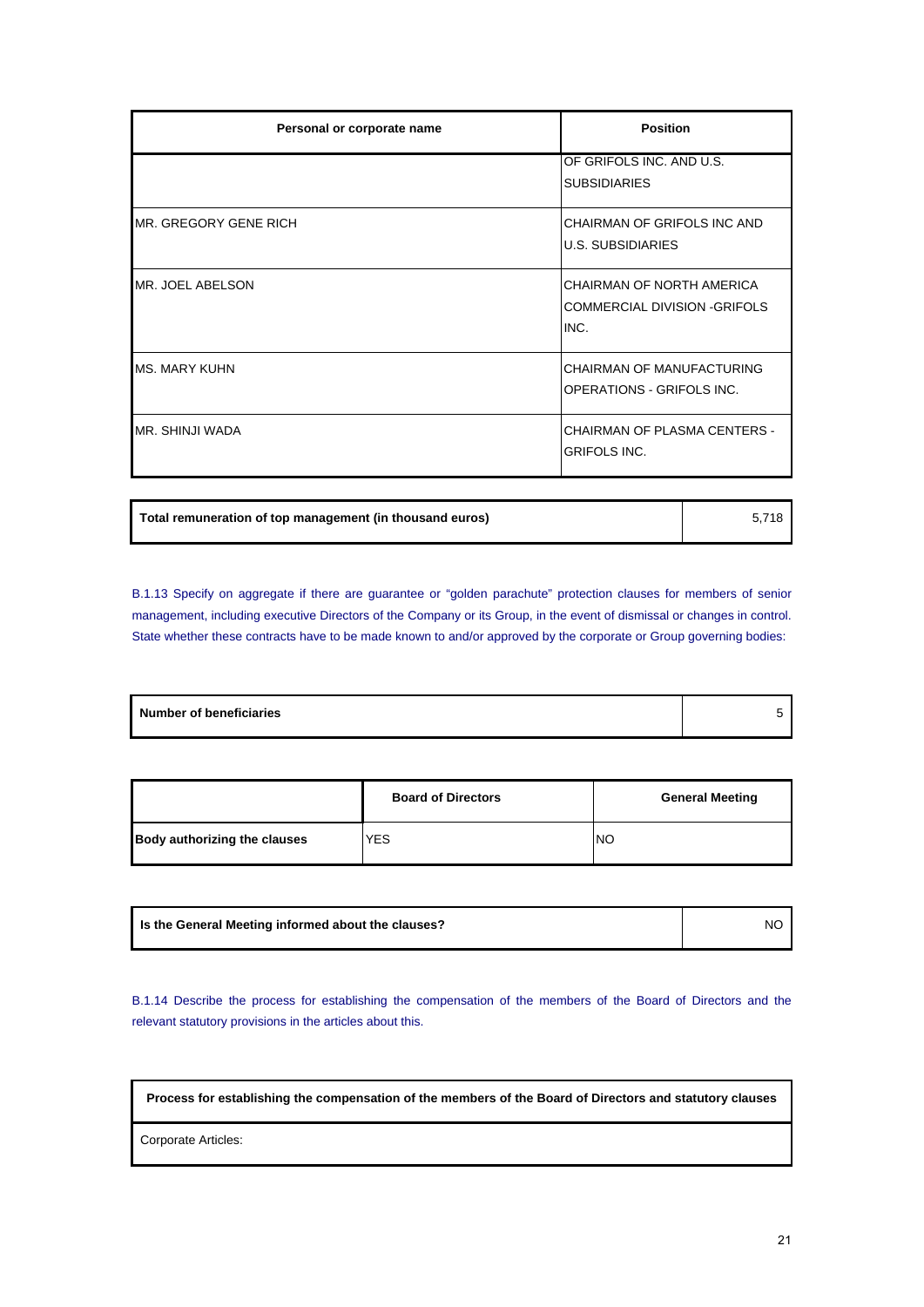#### **Process for establishing the compensation of the members of the Board of Directors and statutory clauses**

Article 20.- Composition and remuneration of the Board of Directors.- (...) The post of Director will be paid. For this purpose, the General Meeting will establish each year or for the financial years that the Meeting itself may decide, a set amount as remuneration for the Board of Directors, which will distribute this among its members, by means of an agreement, depending on their dedication to the Company's business.

Regardless of the above, the Directors shall be entitled to refunding for any expenses that they have to make as a result of performing their duties.

Regulations of the Board of Directors:

Chapter VIII Remuneration of the Director

Article 26. Remuneration of the Director

1. A Director shall be entitled to obtain the remuneration set by the Board of Directors in accordance with statutory provisions and in accordance with the guidance of the Nominating and Remuneration Committee.

2. The Board shall ensure that Directors' remuneration is moderate in accordance with market requirements.

3. The remuneration policy passed by the Board shall attempt to give guidelines on the following issues:

(a) The amount, by types of Directors, of the fixed components, breaking down, where applicable, the allowances for taking part on the Board and its Committees, and an estimation of the annual fixed remuneration to which this gives rise.

(b) Variable remuneration items, specifically including:

i. Types of Directors to whom this applies, as well as an explanation of the relative importance of variable remuneration items in respect of the fixed ones;

ii. Criteria for assessment of results used as the basis for any entitlement to remuneration by shares, stock options or any other variable component;

iii. Fundamental parameters and foundation of any annual bonus system or of other benefits not paid in cash; and

iv. An estimation of the absolute amount of variable remuneration which will be entailed by the proposed remuneration plan, in accordance with the degree of fulfillment of the hypotheses or objectives taken as a reference.

(c) Main characteristics of the welfare systems (e.g. complementary pensions, life insurance and similar items) with an estimation of their amount or equivalent annual cost.

(d) The conditions to apply to contracts of senior management such as executive Directors, these to include:

i. Duration;

ii. Advance notice periods; and

iii. Any other clauses as regards engagement bonuses, as well as compensation or "golden parachutes" for early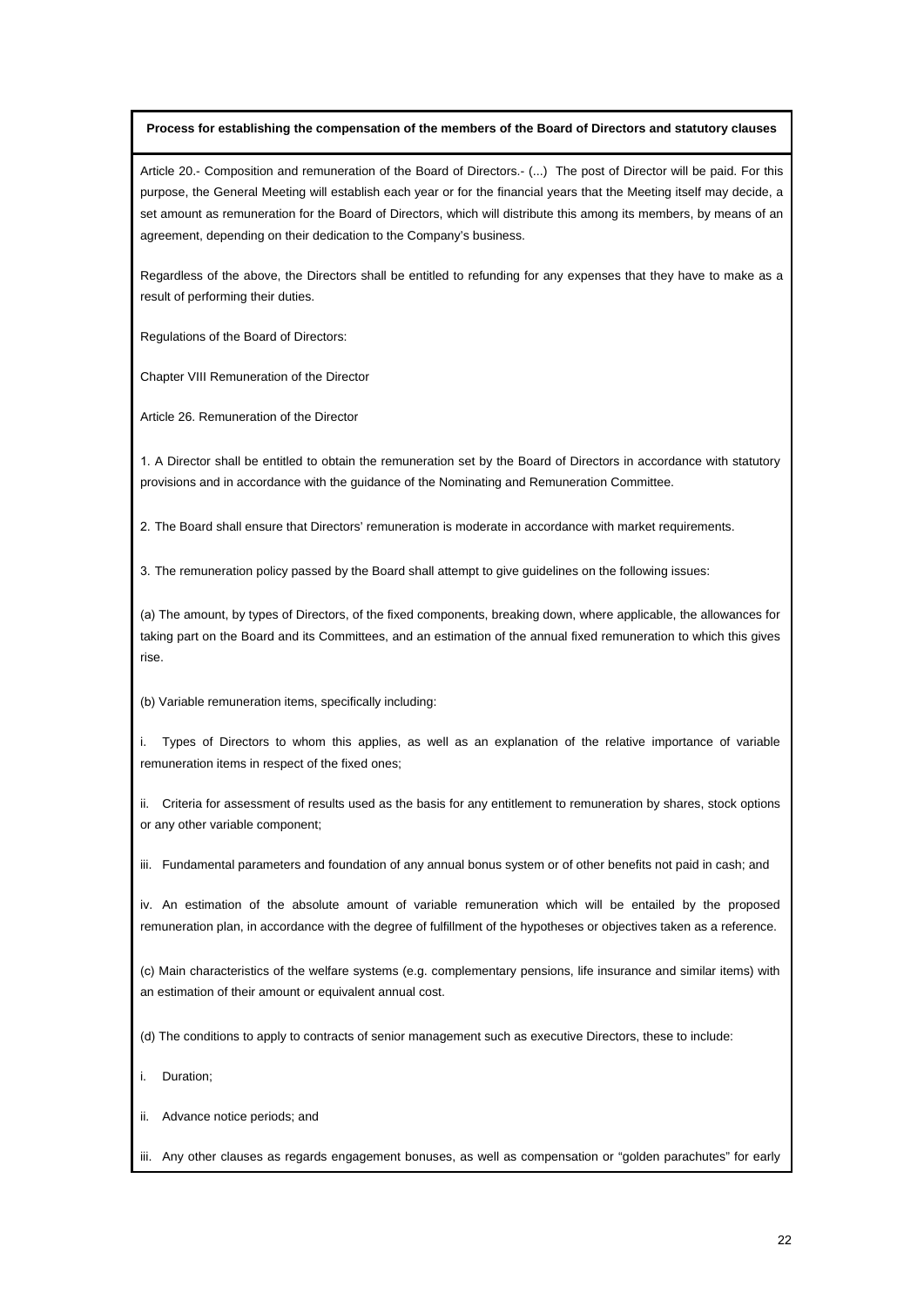## **Process for establishing the compensation of the members of the Board of Directors and statutory clauses**

cancellation or termination of the contractual relationship between the Company and the executive Director.

4. Any remuneration associated with the Company's results shall take into account any possible reservations made in the external auditor's report which reduce said results.

5. Variable remuneration policies shall incorporate the technical cautions required to ensure that such remuneration bears relation to the professional performance of their beneficiaries and do not simply stem from the general evolution of the markets or the Company's business sector or from other similar circumstances.

Article 27. Remuneration of the external Director

The Board of Directors, with the advice of the Nominating and Remuneration Committee, shall pass any measures in its power to ensure that the remuneration of external Directors is in accordance with the following directive:

(a) External Directors must be paid according to their dedication, qualification and effective responsibility;

(b) External Directors must be excluded from any remuneration systems based on giving shares of the Company or of Group companies, from stock options or financial instruments referenced to the value of the share, based on variable remuneration linked to the Company's performance or on benefits systems;

This directive shall not, nevertheless, affect giving shares, when this is conditional upon Directors keeping them until ceasing to be a Director;

(c) The amount of external Directors' remuneration must be calculated in such a way as to offer incentives for their dedication, but which does not constitute an obstacle for independence.

State whether the Board has kept for itself the passing of the following decisions at a plenary session.

| At the proposal of the Company's chief executive, the appointment and possible dismissal of<br>senior management, as well as their compensation clauses                                                  | <b>YES</b> |
|----------------------------------------------------------------------------------------------------------------------------------------------------------------------------------------------------------|------------|
| The remuneration of Directors, and, in the case of executive Directors, any additional<br><b>Iremuneration for their executive functions and other conditions that must be met in their</b><br>contracts | <b>YES</b> |

B.1.15 State whether the Board of Directors approves a detailed remuneration policy and explain the matters covered in this:

YES

| Amount of fixed components, with a breakdown, where applicable, of any allowances for | <b>YES</b> |
|---------------------------------------------------------------------------------------|------------|
| participation on the Board and its Committees and an estimation of the annual fixed   |            |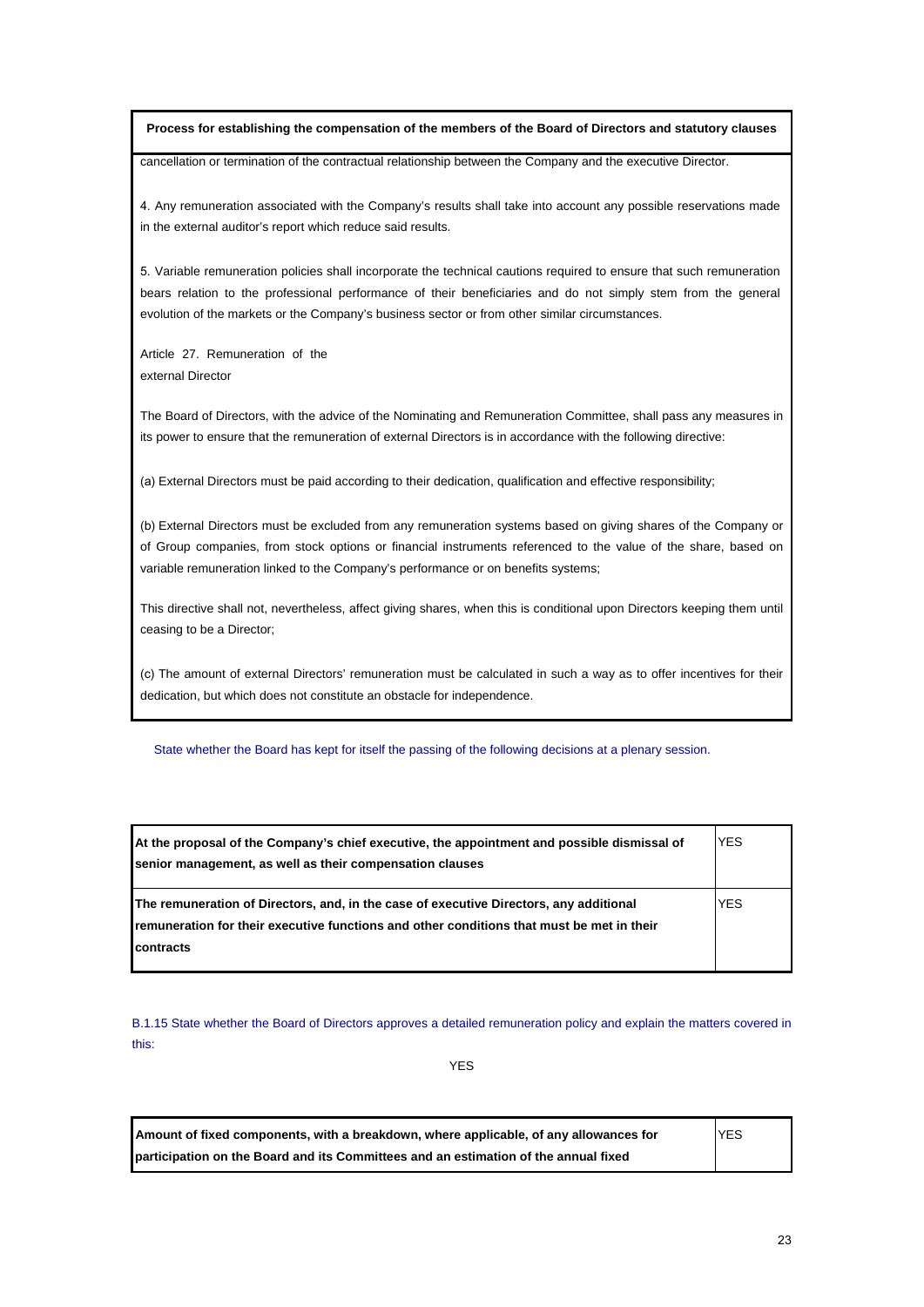| remuneration to which these give rise                                                                                            |            |
|----------------------------------------------------------------------------------------------------------------------------------|------------|
| Variable remuneration items                                                                                                      | <b>YES</b> |
| Main characteristics of the benefits system, with an estimation of their annual amount or<br>equivalent cost                     | <b>YES</b> |
| Conditions that must be met by the contracts of persons performing senior management<br><b>Ifunctions as executive Directors</b> | <b>YES</b> |

B.1.16 State whether the Board submits a report on the remuneration policy of its Directors to the advisory vote of the General Shareholders' Meeting, as a separate item on the agenda. If so, explain any aspects of the report as regards the remuneration policy as approved by the Board for future years, the most significant changes in such policies compared to the one applied during the financial year and an overall summary of how the remuneration policy was applied over the financial year in question. Give details of the role played by the Remuneration Committee and, if external consultancy was made use of, the identity of the external consultants who provided this:

NO

**Has external consultancy been used?**

**Identity of external consultants** 

B.1.17 State, where applicable, the identity of the Directors who are also members of the Board of Directors, managers or employees of companies that own significant shareholdings in the listed Company and/or in entities belonging to the business Group:

Give details, where applicable, of any relevant relations other than the ones covered in the previous point between members of the Board of Directors and significant shareholders and/or Group entities:

B.1.18 State whether any amendments were made to the Regulations of the Board during the financial year:

YES

## **Description of amendmends**

In order to adapt the Regulations of the Board of Directors to the regulatory norms of the National Association of Securities Dealers Automated Quotation (NASDAQ), and after obtaining a favorable report from the Audit Committee, the Board of Directors agreed to modify articles 14 and 15 of the aforementioned Regulations, which then read as follows:

Article 14. The Audit Committee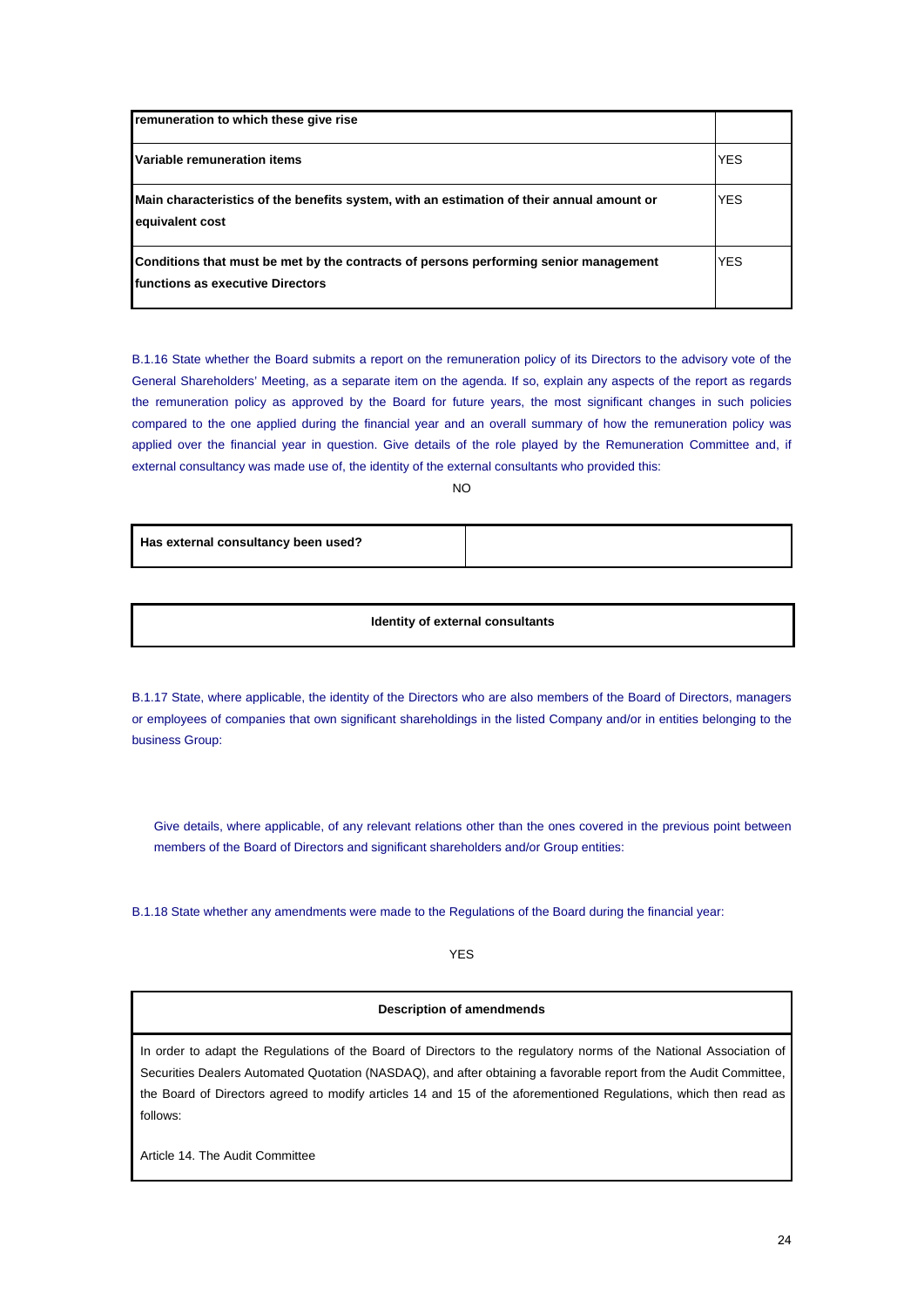1. The Audit Committee will be made up of a number of from three (3) to five (5) Directors appointed by the Board of Directors, taking into account the knowledge, skills and experience of the Directors as regards accounting, auditing and management or risks and the tasks of the Committee.

2. The Audit Committee shall, in any event, be made up of a majority of external Directors, with an appropriate presence of independent Directors. An attempt will also be made to ensure that all the members of the Audit Committee, including its President, have the independence, experience and any other requisite established by the Securities and Exchange Commission (SEC) and the National Association of Securities Dealers Automated Quotation (NASDAQ).

3. The Board of Directors shall appoint the Chairman of the Audit Committee, a post which shall necessarily have to be filled by an external Director, and, where possible, an independent Director. The Chairman of the Committee shall have to be replaced every four (4) years, being able to be reelected after a period of one (1) year from his/her dismissal has elapsed.

4. The Board of Directors will appoint the Secretary of the Audit Committee, who could be (a) one of the members of said Audit Committee (in this case, being a Secretary member of the Audit Committee), (b) any other member of the Company's Board of Directors not a member of the Audit Committee (in this case, being a Secretary nonmember of the Audit Committee), or (c) the Secretary or a Vice-Secretary of the Company's Board of Directors (being a Secretary non-member of the Audit Committee in this case). The Secretary shall make a record of the agreements adopted at each session of the Committee and inform the plenary session of the Board of Directors through its Chairman. In the event of any tie in the voting, the Chairman of the Committee shall have the casting vote.

5. With no prejudice to what is established in the Law, the Corporate Articles, or other tasks assigned to it by the Board of Directors, the Audit Committee shall have the following basic responsibilities:

(a) In respect of the General Shareholders' Meeting:

(i) To inform the General Meeting of the matters brought up in this body on matters within its competence.

(b) In respect of the Board of Directors:

(i) To inform the Board beforehand on the regular financial information that the Company periodically has to publish, through its status as a listed organization; in this respect, the Committee shall ensure that the interim accounts are drawn up with the same accounting criteria as the annual ones and to this end shall consider the suitability of a limited review by the external auditor;

(ii) To inform beforehand on the creation or acquisition of stock in concerns with a special purpose or registered in countries or territories considered to be tax havens, as well as any other transactions or operations of a similar nature whose complexity means that they might harm the Group's transparency;

(iii) To inform beforehand on related party operations;

(iv) To inform of any matter which has or could have any material financial or accounting impact.

(c) As regards information and internal control systems:

(i) To supervise the preparation process and the integrity of the financial information on the Company and, where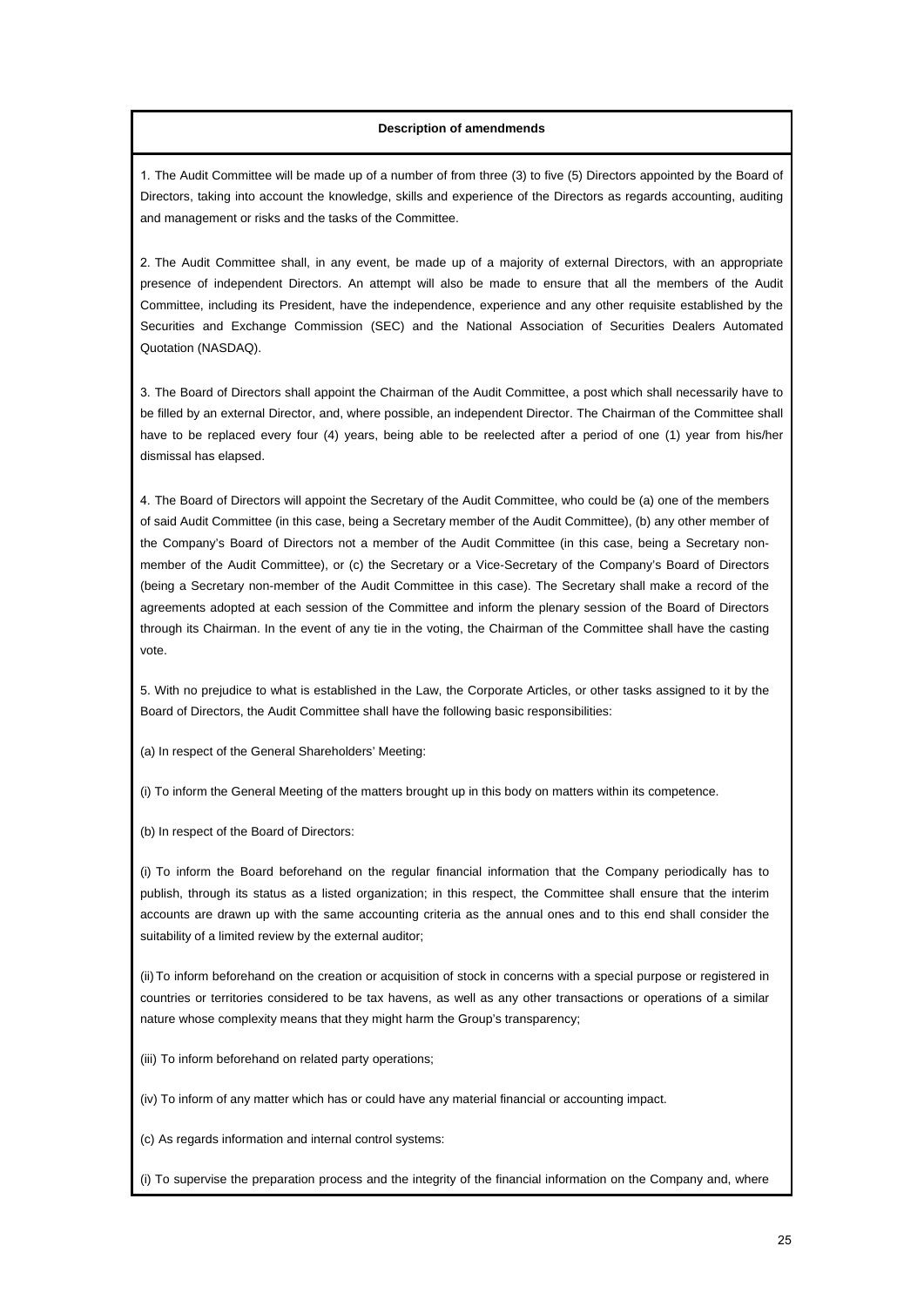applicable, the Group, verifying compliance with legal requirements, proper delimitation of the scope of consolidation and the proper application of accounting criteria;

(ii) To regularly assess the internal control and risk management systems, so that the main risks are appropriately identified, managed and made known;

(iii) To ensure the independence and efficiency of the internal audit function; to propose the selection, appointment, reappointment and removal of the Head of the Internal Audit Department; to propose the budget for such Department; to receive regular information on its activities (including the annual work plan and the activities report for the year prepared by the Head of the Department); and to check that the senior management takes the conclusions and recommendations of its reports into account;

(iv) To establish and supervise procedures for reception, retention and treatment of any complaints received by the Company in respect of accountancy, internal controls and auditing matters, as well as anonymous and confidential contributions made by employees on questionable auditing and accounting matters.

(d) As regards the external auditor:

(i) To have exclusive authority to propose the appointment, contracting and replacement of the external auditor to the Board of Directors, with no detriment to the competences granted by Spanish legislation to the General Meeting and the Board itself as regards the approval of those decisions;

(ii) To be directly responsible for the fees and supervision of the work done by the external auditor as regards the preparation or issue of auditing reports, or similar, on financial statements;

(iii) To regularly receive information directly from the external auditor on the progress, incidents and execution of auditing, as well as on the auditing plan and the results of its implementation and to make sure that senior management is acting on its recommendations.

(iv) To ensure the independence of the external auditor, and for this purpose:

. For the Company to inform the CNMV (Spanish Stock Exchange Commission), as a relevant fact, of the change of auditor and to adjoin a declaration on the possible existence of disagreements with the outgoing auditor, and if there were any, of their content;

. For the Company and the auditor to ensure respect for current legislation on rendering services other than auditing, the limits to concentration of the auditor's business and in general the other rules laid down for ensuring auditors' independence;

. In the event of the external auditor resigning, to examine the circumstances which had given rise to this.

(v) To promote the Group auditor's assuming responsibility for the audits of the companies forming part of the Group.

(e) As regards the external consultants:

(i) In order to be assisted in the practice of their functions, request legal, accounting, financial or other experts to be taken on, at the Company's expense.

(f) As regards internal rules of conduct: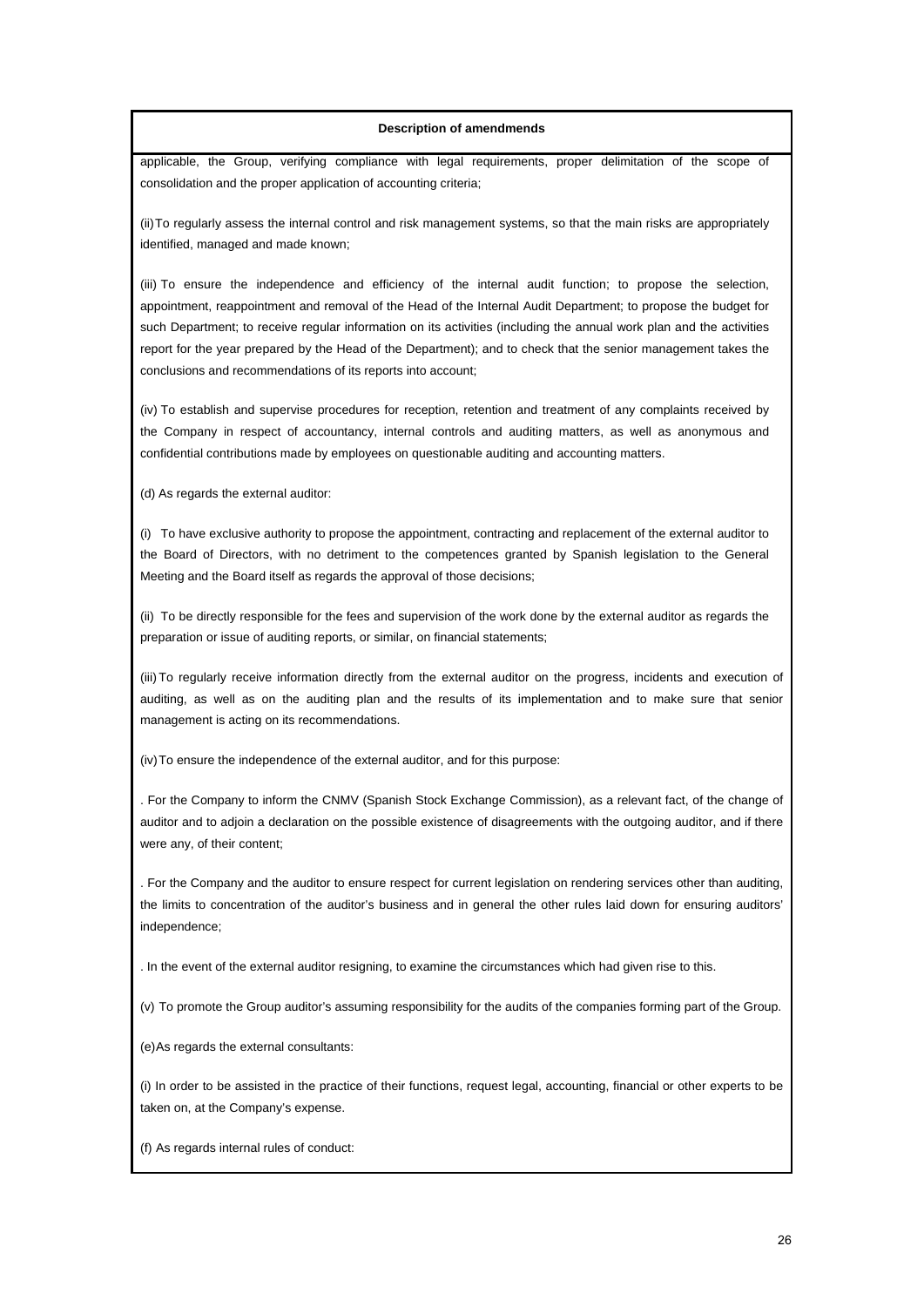(i) To monitor compliance of the Internal Regulations on Conduct in issues connected with the Securities Markets, of these Regulations, of the norms of conduct laid down in the "Ethical Code for Grifols Group Management" and in the "Code of Conduct for Grifols' Employees" and, in general, of any other internal rules for governance of the Company, as well as making the proposals required for improving these.

6. The Audit Committee shall meet as often as necessary for performing its work properly.

7. Any member of the management team or the staff of the Company whose presence were required by the Chairman shall be obliged to attend the Committee sessions, and to give cooperation and access to any information available to them. The Chairman may require them to appear in the absence of any other Director. The Chairman of the Committee may require attendance of Auditors at its sessions.

8. To perform its functions better, the Audit Committee may seek consultancy from external professionals at the Company's expense. For the sake of avoiding any doubt, the requisites and limitations envisaged in article 25 of these Regulations will not apply.

9. The Company will provide the appropriate funding, in accordance with the indications of the Audit Committee, to pay the fees of external auditors and of any advisor contracted by the Audit Committee, as well as any ordinary administrative expense incurred by the Audit Committee in the performance of its functions.

10.At the first plenary session of the Board after its meetings, the Audit Committee shall report on its work and answer for the work done. All the members of the Board shall be given a copy of the minutes of the Audit Committee's sessions.

Article 15. The Nominating and Remuneration Committee

1. The Nominating and Remuneration Committee shall assess the profile of the most appropriate persons for forming part of the different Committees and pass the relevant proposals on to the Board.

2. The Nominating and Remuneration Committee shall be made up of a number of from three (3) to five (5) Directors appointed by the Board of Directors, taking into account the knowledge, skills and experience of the Directors and the purposes of the Committee. The Nominating and Remuneration Committee shall in any event be made up of a majority of external Directors.

3. The Board of Directors shall appoint the Chairman of the Nominating and Remuneration Committee. The post of Chairman shall necessarily be given to an external Director and, insofar as this is possible, to an independent one.

4. The Board of Directors shall appoint the Secretary of the Nominating and Remuneration Committee, who could be (a) one of the members of said Nominating and Remuneration Committee (being a Secretary member of the Nominating and Remuneration Committee in this case), (b) any other member of the Company's Board of Directors who were not a member of the Nominating and Remuneration Committee (being a Secretary non-member of the Nominating and Remuneration Committee in this case) or (c) the Secretary or a Vice-Secretary of the Company's Board of Directors (being a Secretary non-member of the Nominating and Remuneration Committee in this case) The Secretary shall make a written record of all the agreements passed at each session of the Committee, and shall inform the plenary session of the Board of Directors through its Chairman. In the event of a tie, the Chairman of the Committee shall have the casting vote.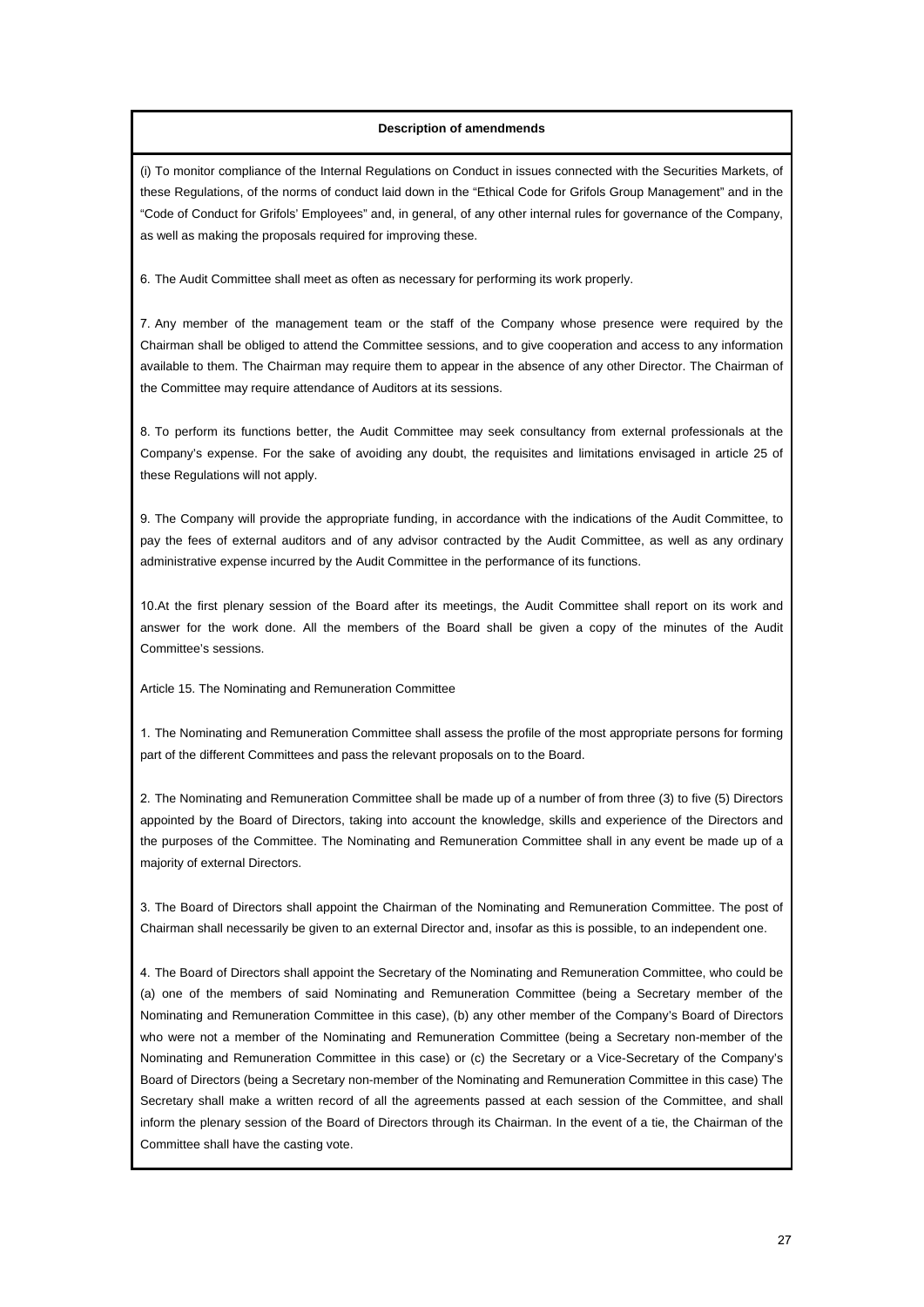5. With no prejudice to any other tasks assigned by the Board, the Nominating and Remuneration Committee shall have the following basic responsibilities:

(a)To draw up and review the criteria that have to be implemented for the composition of the Board of Directors and the selection of candidates, taking into account the skills, knowledge and experience necessary on the Board;

(b)To make the proposals of appointments of Directors prior to submitting these to the General Meeting, or where applicable, prior to their adoption by the Board making use of its co-optation powers, informing in any event on the nature of the Director proposed;

(c) To make proposals to the Board in order for the succession of the Chairman and of the chief executive to take place in a properly planned and organized manner;

(d)To inform on the appointment and removal of the Secretary and Vice-Secretaries of the Board of Directors;

(e)To inform about any appointments and removals of senior management that the chief executive may propose to the Board;

(f) To propose to the Board the members who are to form part of each of the Committees;

(g)To propose to the Board of Directors the system and amount of the annual remuneration of Directors and senior management;

(h) To regularly review the remuneration schemes of senior management, considering their fitness and performance; and

(i) To inform about any transactions which involve or could involve conflicts of interests and, in general, about the issues considered in Chapter IX of these Regulations.

6. Any member of the management team or the staff of the Company whose presence were required by the Chairman would be obliged to attend the sessions of the Committee and to give cooperation and access to any information available.

7. For better performance of its tasks, the Committee could seek consultancy from external professionals, for which purpose what is laid down in article 25 of these Regulations shall be applicable.

8. The Committee shall have to consider the suggestions made to it by the Chairman, the members of the Board, the executives or shareholders of the Company. In particular, (a) the Committee shall consult the Chairman and chief executive of the Company on matters to do with executive Directors and (b) any member of the Board may request the Committee to take into consideration potential candidates to cover any Director vacancies in case it considers these appropriate.

9. The Nominating and Remuneration Committee shall meet whenever the Board of Directors of the Company or its Chairman asks for a report to be issued or proposals to be adopted and, in any event, whenever it proves useful for proper performance of its functions. In any case, it shall meet once a year to prepare the information on the remuneration of the Directors that the Board of Directors has to approve and include in its annual public documents.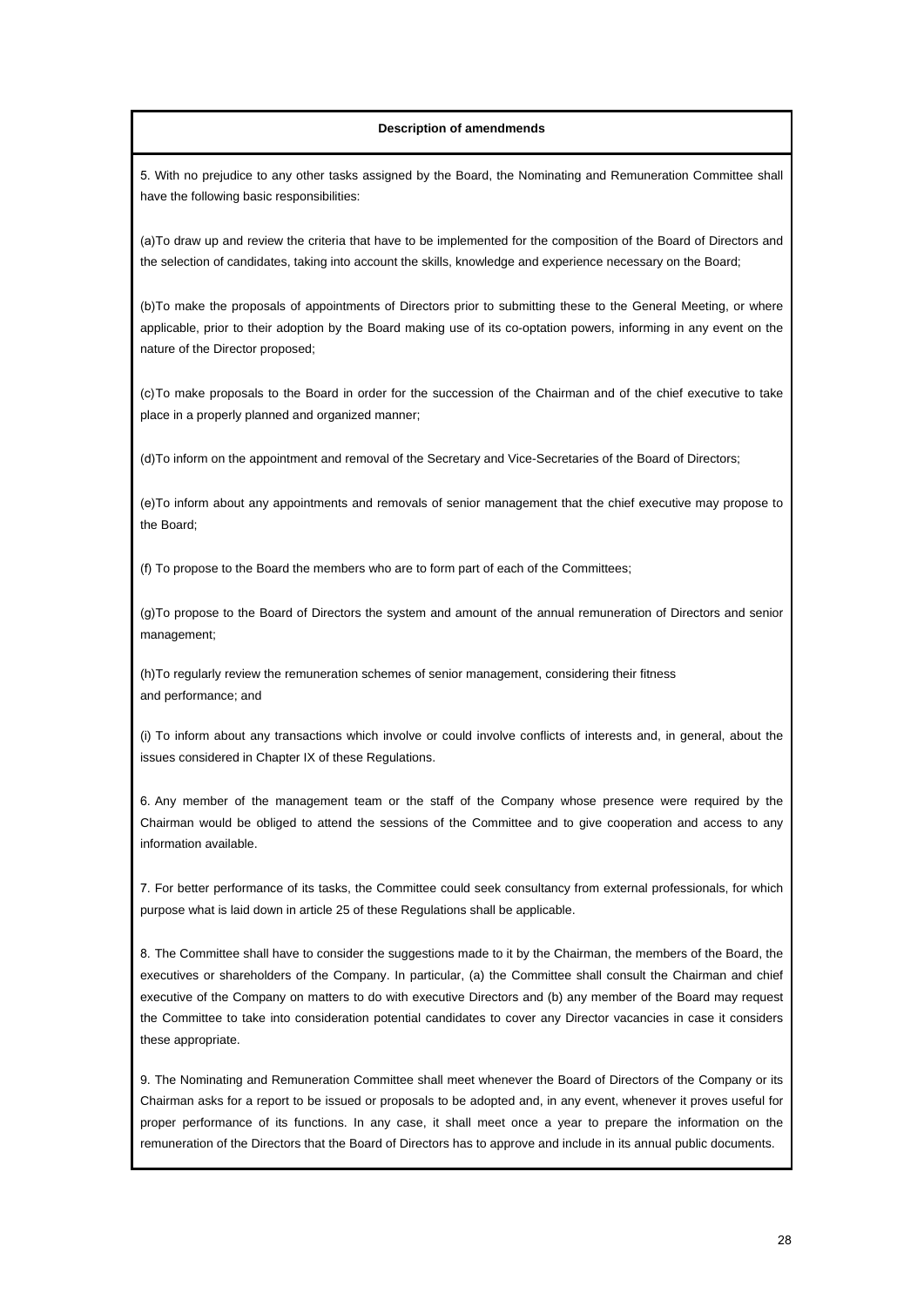10. At the first plenary session of the Board after its meetings, the Nominating and Remuneration Committee shall account for its work and answer for what has been done. All the members of the Board shall receive a copy of the minutes of the sessions of the Nominating and Remuneration Committee.

B.1.19 State the procedures for the appointment, reappointment/reelection, assessment and removal of Directors. Give details of the competent bodies, the processes to be implemented and the criteria used in each of the procedures.

Regulations of the Board of Directors:

Article 18. Appointment of Directors

1. Directors shall be designated by the General Shareholders' Meeting or by the Board of Directors, in accordance with the provisions laid down in the Spanish Corporate Enterprises Act.

2. The proposals for appointment of Directors submitted by the Board of Directors for consideration by the General Meeting, and the decisions on appointments passed by this body pursuant to the co-optation powers that it is granted by law must be preceded by the relevant proposal of the Nominating and Remuneration Committee.

When the Board departs from the recommendations of the Nominating and Remuneration Committee, the reasons for acting this way must be given, and taken note of in the minutes.

Article 19. Appointment of external Directors

1. The Board of Directors and the Nominating and Remuneration Committee, within their spheres of competence, shall ensure that the choice of candidates involves persons of known reliability, competence and experience, having to take the greatest care as regards the persons invited to occupy the positions of independent Director as envisaged in article 6 of these Regulations.

2. The Board of Directors shall not be able to propose or appoint any persons who are connected with the Company's management or who are connected by family, professional or commercial bonds with the executive Directors or senior management of the Company to occupy a position of independent Director.

The following may specifically not be proposed as or appointed independent Directors:

(a) Any persons who have during the previous year had a significant direct or indirect working, commercial or contractual relationship with the Company, its management, proprietary Directors of companies in the Group whose shareholding interests are represented by them, credit institutions with a significant position in the Company's financing, or organizations receiving significant subsidies from the Company;

(b) Any persons who are Directors of another listed Company which has proprietary Directors in the Company;

(c) Any persons connected with executive Directors, proprietary Directors or members of the Company's management; for purposes of this Regulation, persons connected with the Directors shall be understood to mean those who are involved in any of the cases envisaged in article 231 of the Spanish Corporate Enterprises Act; and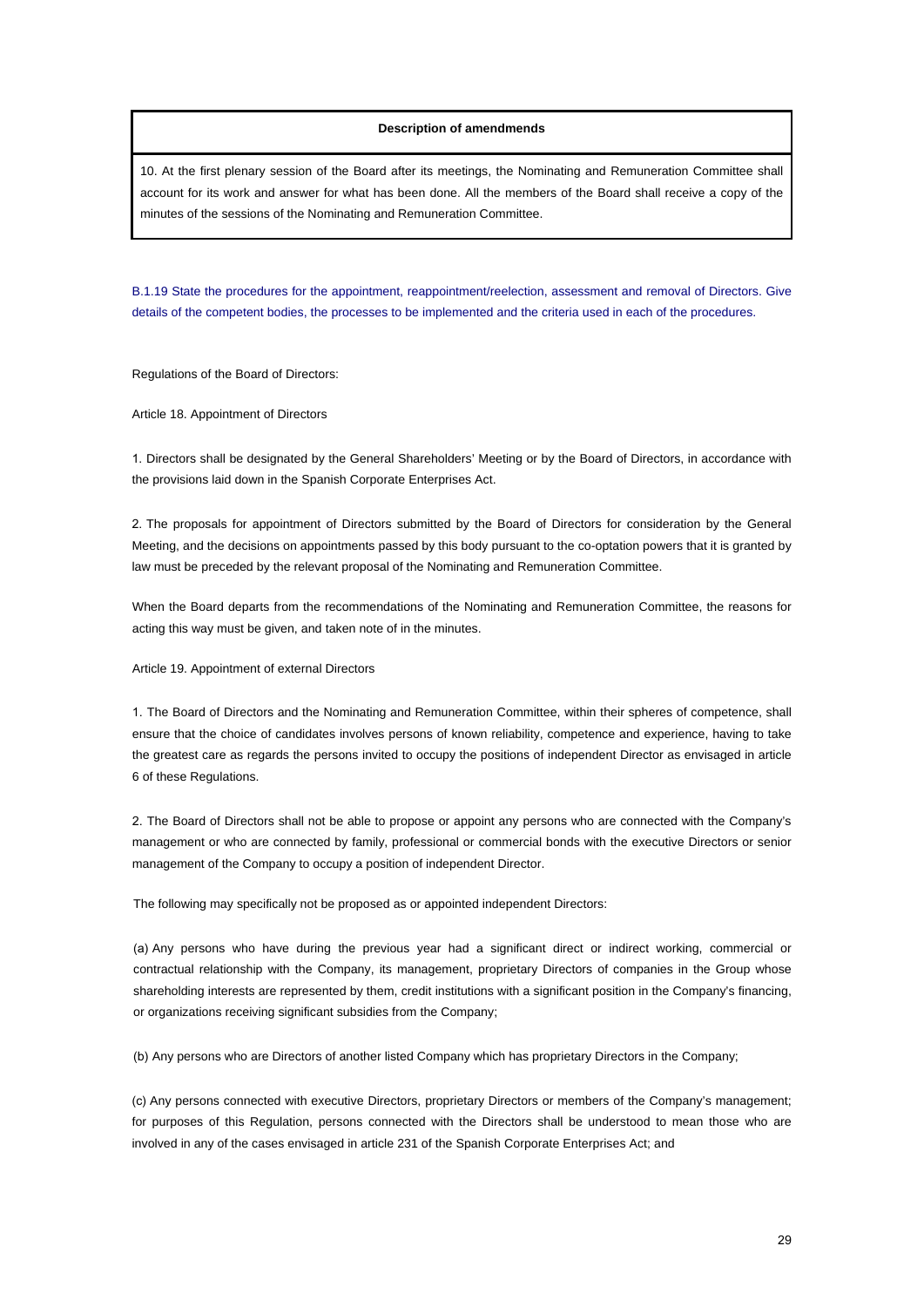(d) Any persons who have other relations with the Company which, in the opinion of Nominating and Remuneration Committee, might impair their independence.

Regulations of the Board of Directors:

Article 20. Reelection of Directors

Any proposals for reelection of Directors that the Board of Directors may decide to submit to the General Meeting shall have to go through a formal preparation process, which shall necessarily include a report issued by the Nominating and Remuneration Committee which shall assess the quality of the work and the dedication to the post of the Directors proposed during the preceding mandate.

Regulations of the Board of Directors:

Article 17 b. Regular assessment

Twice a year the Board shall meet in a plenary session, to assess:

(a) The quality and efficiency of the Board's operation;

(b) Starting from the report passed on to it by the Nominating Committee, the Chairman of the Board and the chief executive of the Company's performance of their functions;

(c) The performance of its Committees, starting from the reports supplied by these.

Regulations of the Board of Directors:

Article 21. Term of office

1. Directors shall hold their post for the period envisaged in the Corporate Articles, and they may be reelected.

2. Any Directors appointed by co-optation shall hold their post until the date of the first General Meeting.

3. When, after a report from the Nominating and Remuneration Committee, the Board of Directors were to understand that the Company's interests were endangered, any Director completing his or her term of office or for any other causes ceasing to perform his or her function shall not be able to render services in any other entity which may be considered a competitor of the Company for the period laid down by the Board of Directors, which shall under no circumstances be able to be over two (2) years.

In spite of the above, the Board of Directors shall, if it considers this appropriate, be able to release the leaving Director from this obligation.

#### Article 22. Dismissal of Directors

1. Directors shall leave their posts when the period for which they were appointed has elapsed and when this is decided by the General Meeting, making use of the powers that it is legally or statutorily conferred.

2. The Board of Directors shall refrain from proposing to the General Meeting the dismissal of external Directors (proprietary and independent) before the end of the statutory period for which they were appointed, unless there are any exceptional and justified causes, and after a report from the Nominating and Remuneration Committee.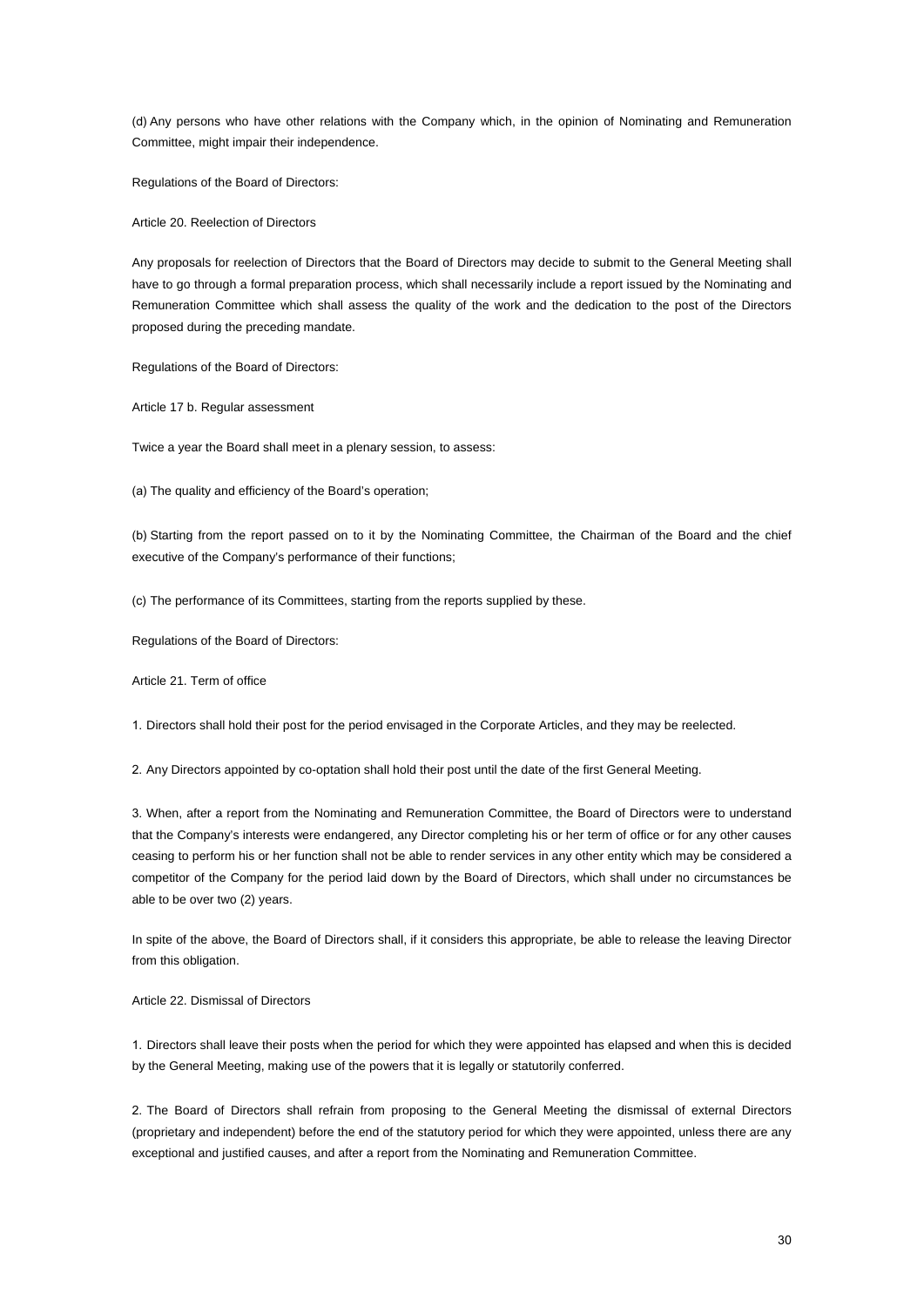3. Directors shall have to offer their resignation to the Board of Directors and go through with the relevant resignation, if the Board considers this fit, in the following cases:

(a) When they leave the executive positions with which their appointment as a Director was associated, except for express ratification by the Board of Directors, after a non-binding report from the Nominating and Remuneration Committee;

(b) When they are involved in any of the legally envisaged cases of incompatibility or prohibition;

(c) When charges are brought against them for a presumably criminal offense or when a judge's order for hearing to commence is issued for any of the offenses stated in article 213 of the Spanish Corporate Enterprises Act, or when they are involved in disciplinary proceedings for serious or very serious misconduct brought by supervisory authorities;

(d) When they are seriously admonished by the Auditing Committee for having failed to comply with their obligations as Directors;

(e) When their remaining on the Board may endanger the Company's interests or when the reasons for which they were appointed have disappeared; and

(f) In the case of a proprietary Director, when the shareholder whose shareholding interests they represent on the Board disposes of their holding in the Company or reduces this under the level reasonably justifying their appointment as such.

4. When a Director stands down from his or her post either through dismissal or for other reasons, the reasons for this shall be explained in a letter which will be sent to all the members of the Board by means of the Chairman or the Secretary.

#### B.1.20 State any cases in which Directors are obliged to resign.

Regulations of the Board of Directors:

Article 22. Dismissal of Directors

 $(...)$ 

3. Directors shall have to offer their resignation to the Board of Directors and go through with the relevant resignation, if the Board considers this fit, in the following cases:

(a) When they leave the executive positions with which their appointment as a Director was associated, except for express ratification by the Board of Directors, after a non-binding report from the Nominating and Remuneration Committee;

(b) When they are involved in any of the legally envisaged cases of incompatibility or prohibition;

(c) When charges are brought against them for a presumably criminal offense or when a judge's order for hearing to commence is issued for any of the offenses stated in article 213 of the Spanish Corporate Enterprises Act, or when they are involved in disciplinary proceedings for serious or very serious misconduct brought by supervisory authorities;

(d) When they are seriously admonished by the Auditing Committee for having failed to comply with their obligations as Directors;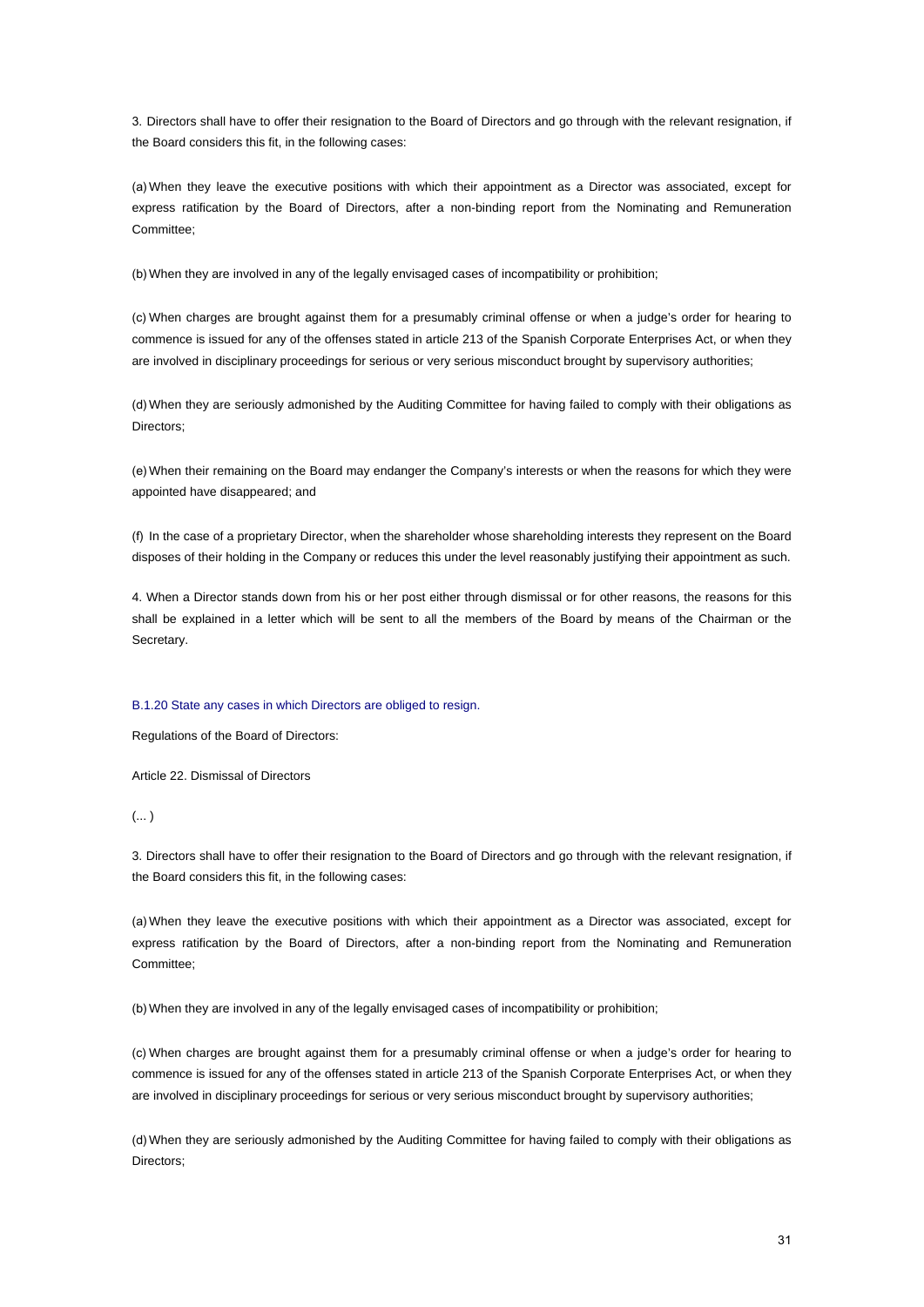(e) When their remaining on the Board may endanger the Company's interests or when the reasons for which they were appointed have disappeared; and

(f) In the case of a proprietary Director, when the shareholder whose shareholding interests they represent on the Board disposes of their holding in the Company or reduces this under the level reasonably justifying their appointment as such.

B.1.21 Explain whether the function of chief executive of the Company falls upon the Chairman of the Board of Directors. If so, state the measures that have been taken to limit the risks involved with powers being concentrated in a single person:

YES

## **Measures to limit risks**

Functions are decentralized through the existence of the Board's delegate Committees (the Auditing Committee and the Nominating and Remuneration Committee), which have their own spheres of competence.

Furthermore, in accordance with article 8.1 of the Regulations of the Board of Directors, when the Chairman of the Board holds the status of chief executive, this person will be delegated all the powers that can be delegated in accordance with the Law, the Articles and these Regulations, and will be in charge of effective management of the Company's business, always in accordance with the decisions and criteria set by the General Shareholders' Meeting and the Board of Directors, in their respective spheres of competence.

Also see the reference to article 8.4 of the Regulations in the following section

State and where applicable explain whether rules have been established empowering one of the independent Directors to request that a meeting of the Board should be convened, or for new items to be added to the agenda, the aim being to coordinate and reflect the concerns of the external Directors and oversee evaluation by the Board of Directors

YES

#### **Explanation of the rules**

Article 8.4 of the Regulations of the Board of Directors empowers an independent Director to coordinate and reflect the concerns of external Directors and to direct the Board's assessment of its Chairman in cases when the Chairman is in turn the chief executive.

B.1.22 Are reinforced majorities, other than legal ones, required for any type of resolution?:

NO

Describe how agreements are passed at the Board of Directors, stating at least the minimum quorum and the types of majorities required to adopt the resolutions: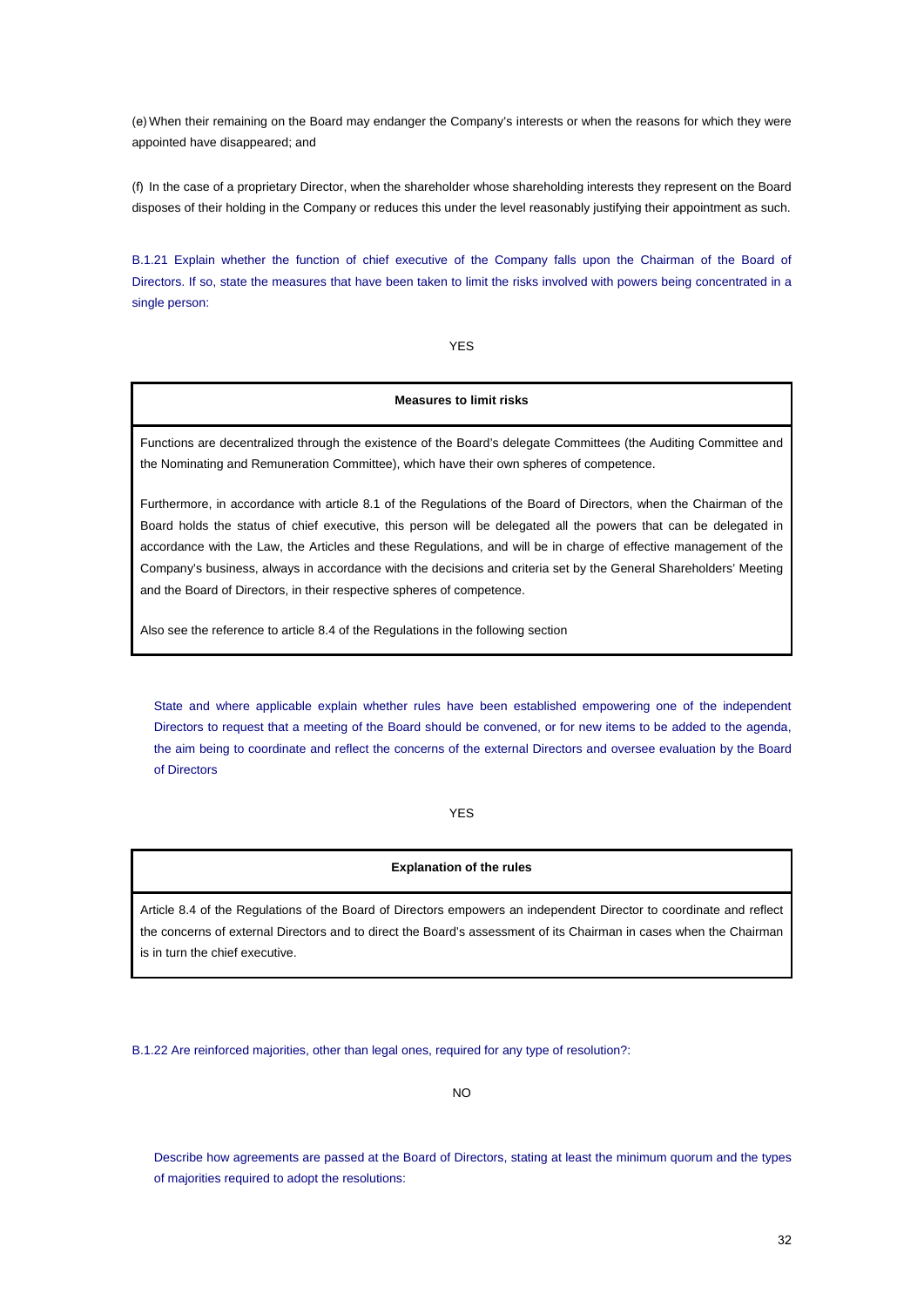#### **Description of the agreement:**

All the agreements

| Quorum                         | %  |
|--------------------------------|----|
| Half plus one of the Directors | 01 |

| Type of majority                                                            | %  |
|-----------------------------------------------------------------------------|----|
| Absolute majority. In the event of a tie, the Chairman has the casting vote | OΙ |

B.1.23 Explain whether there are any specific requirements other than the ones regarding Directors, in order to be appointed chairman.

NO

B.1.24 State whether the chairman has the casting vote:

YES

**Questions in which there is a casting vote**

In all questions within the Board's competence.

B.1.25 State whether the Articles or the Regulations of the Board establish any limit to the age of Directors:

NO

| Maximum age of chairman | Maximum age of the chief<br>executive office | <b>Maximum age of Directors</b> |
|-------------------------|----------------------------------------------|---------------------------------|
|                         |                                              |                                 |

B.1.26 State whether the Articles or the Regulations of the Board establish any limit to the maximum term of office of independent Directors: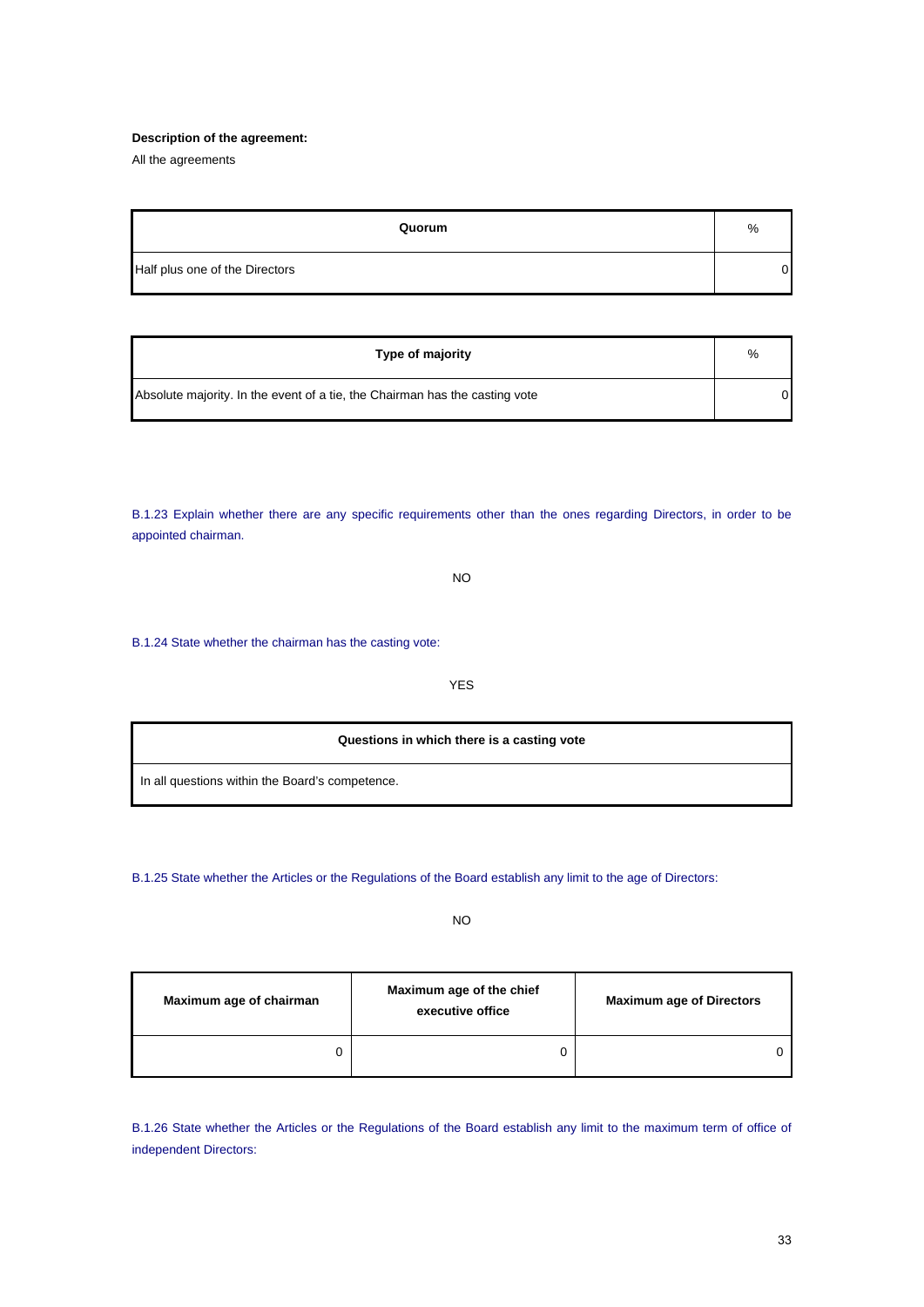B.1.27 If there are few or no female Directors, explain the reasons for this and any measures taken in order to remedy the situation

## **Explanation of the reasons and the measures**

The Board bases its proposals for appointment of Directors strictly on professional qualification criteria (skill, knowledge and experience).

In particular, state whether the Nominating and Remuneration Committee has established procedures to ensure that selection processes do not suffer from implicit biases hindering any selection of female Directors and whether female candidates who meet the required profile are deliberately sought:

NO

B.1.28 State whether there are any formal processes for granting proxies at the Board of Directors. If so, provide a brief description.

Article 28.2 of the Regulations of the Board of Directors establishes Directors' general obligation to attend the meetings of the bodies to which they belong and to take an active part in any discussions in order for their opinion to make an effective contribution to decision-making. Furthermore, in the event of their not being able to attend any sessions to which they were called, on justified grounds, this article provides that any absent Director must give instructions to the Director who has to represent him/her.

B.1.29 State the number of Board meetings held during the financial year. Where applicable, also state the number of times the Board met without the chairman attending this:

| Number of Board meetings                                   | 141 |
|------------------------------------------------------------|-----|
| Number of Board meetings without the chairman's attendance |     |

State the number of meetings held by the different Board Committees during the financial year:

| Number of meetings of the Executive or Delegate Committee       | $\overline{0}$ |
|-----------------------------------------------------------------|----------------|
| Number of meetings of the Audit Committee                       | 10             |
| Number of meetings of the Nominating and Remuneration Committee | 5              |
| Number of meetings of the Nominating Committee                  | 0              |
| Number of meetings of the Remuneration Committee                | 0              |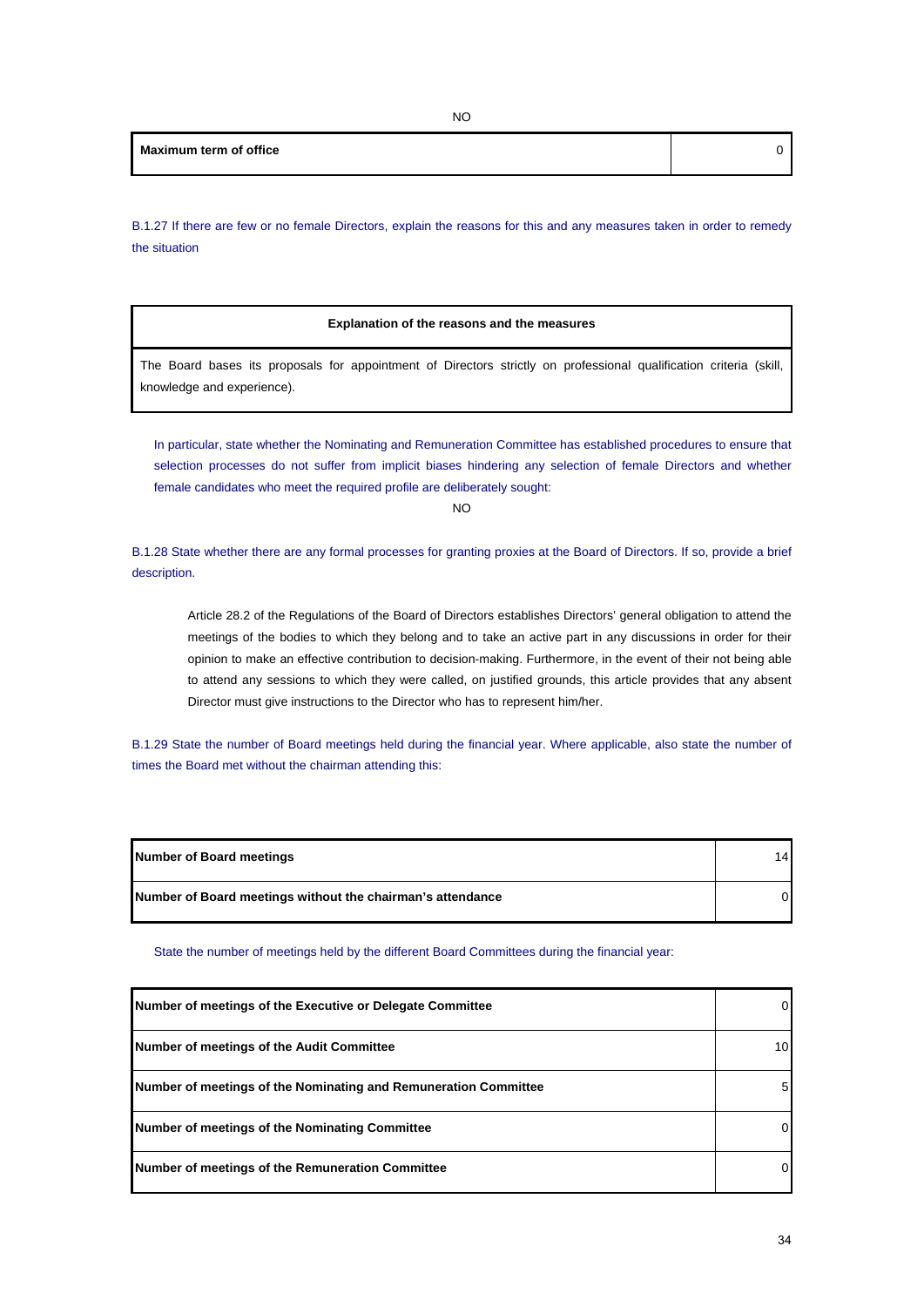B.1.30 State the number of Board meetings held during the year without the attendance of all Board members. Any proxies granted without specific instructions for the meeting will be considered as being absences:

| Number of Directors' absences during the year         |       |
|-------------------------------------------------------|-------|
| % of absences of the total votes cast during the year | 0.000 |

B.1.31 State whether the individual and consolidated annual accounts presented to the Board for approval are previously certified:

YES

Identify, where applicable, the persons who certified the Company's individual and consolidated accounts for approval by the Board:

| <b>Name</b>                   | <b>Position</b>                                       |
|-------------------------------|-------------------------------------------------------|
| MS. MONTSERRAT LLOVERAS CALVO | CHIEF ADMINISTRATIVE OFFICER AND<br><b>CONTROLLER</b> |
| MR. ALFREDO ARROYO GUERRA     | VICE-PRESIDENT ADMINISTRATION<br>AND FINANCE          |

B.1.32 Explain, if there were any, the mechanisms established by the Board of Directors to prevent the individual and consolidated accounts drawn up by it from being presented to the General Shareholders' Meeting with reservations in the audit report.

Article 42.4 of the Regulations of the Board is transcribed below:

Article 42. Relations with auditors

(...)

4.The Board of Directors shall attempt to draw up the final accounts in such a way that there are no reservations by the auditor, and in the event of there being any, their content and scope shall be explained to shareholders by both the Chairman of the Auditing Committee and by the external auditors.

B.1.33 Is the Secretary to the Board also a Director?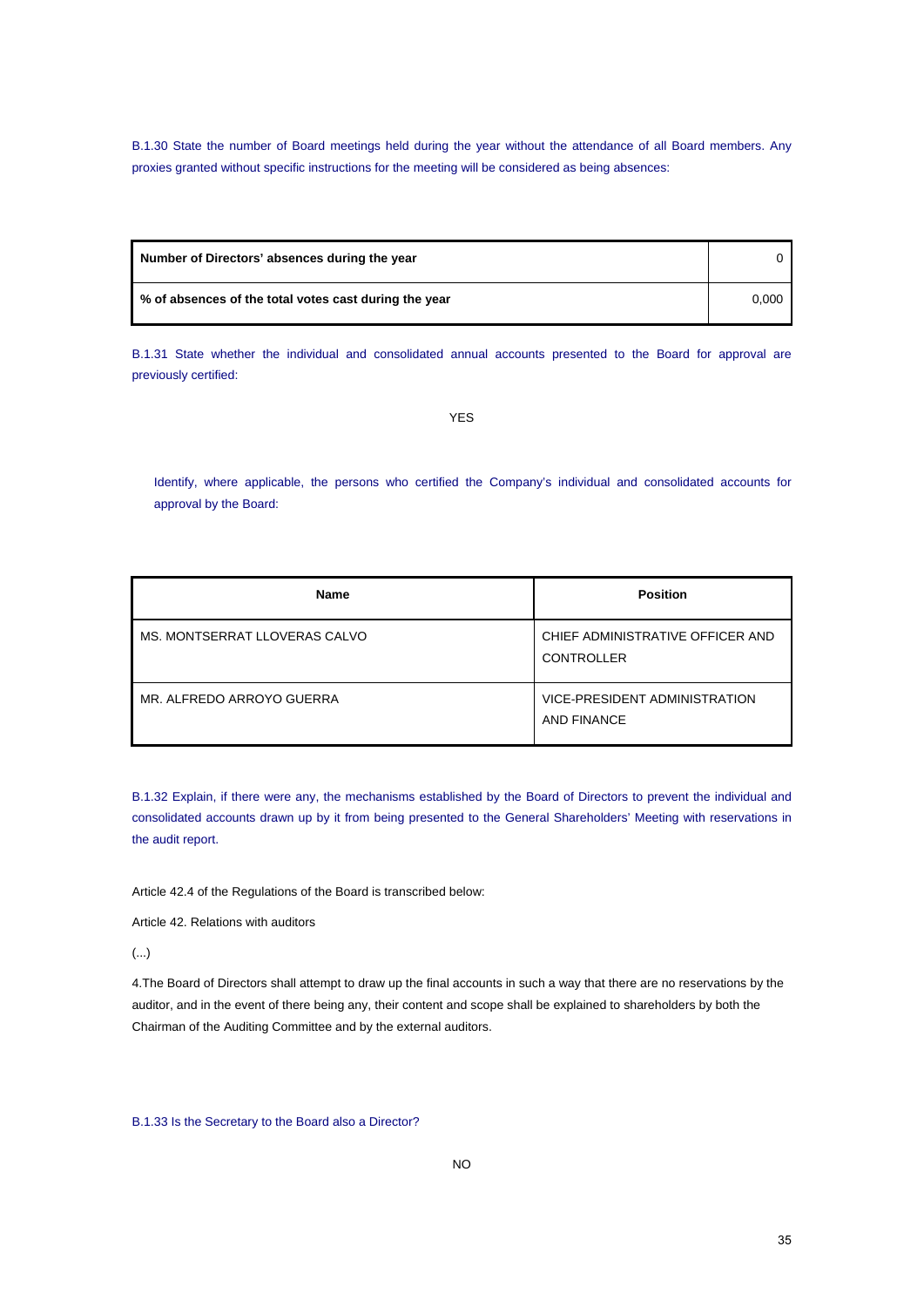B.1.34 Explain the procedures for the appointment and removal of the Secretary to the Board, stating whether he/she is proposed by the Nominating Committee and approved by a plenary session of the Board.

#### **Procedure for appointment and removal**

According to article 10 of the Regulations of the Board, the Secretary does not need to be a Director.

According to article 15.5 of the Regulations of the Board, it is the Nominating and Remuneration Committee's competence to inform about the appointment and removal of the Secretary and Vice-secretaries to the Board of Directors.

| Does the Nominating Committee inform about the appointment? | <b>YES</b> |
|-------------------------------------------------------------|------------|
| Does the Nominating Committee inform about the dismissal?   | <b>YES</b> |
| Does the Board approve the appointment?                     | <b>YES</b> |
| Does the Board approve the dismissal at a plenary session?  | <b>YES</b> |

Does the secretary to the Board have special responsibility for ensuring that the recommendations on good governance are followed?

YES

B.1.35 State if applicable, the mechanisms established by the Company to preserve the independence of the auditor, financial analysts, and rating agencies.

Article 14 of the Regulations of the Board gives the Audit Committee the following competences as regards the external auditor:

(i) To pass on to the Board any proposals for selection, nomination, contracting and replacement of the external auditor;

(ii) To be directly in charge of the fees and supervision of the work done by the external auditor;

(iii) To regularly receive information directly from the external auditor on the progress, incidents and execution of auditing, as well as on the auditing plan and the results of its implementation and to make sure that senior management is acting on its recommendations.

(iv) To ensure the independence of the external auditor, and for this purpose: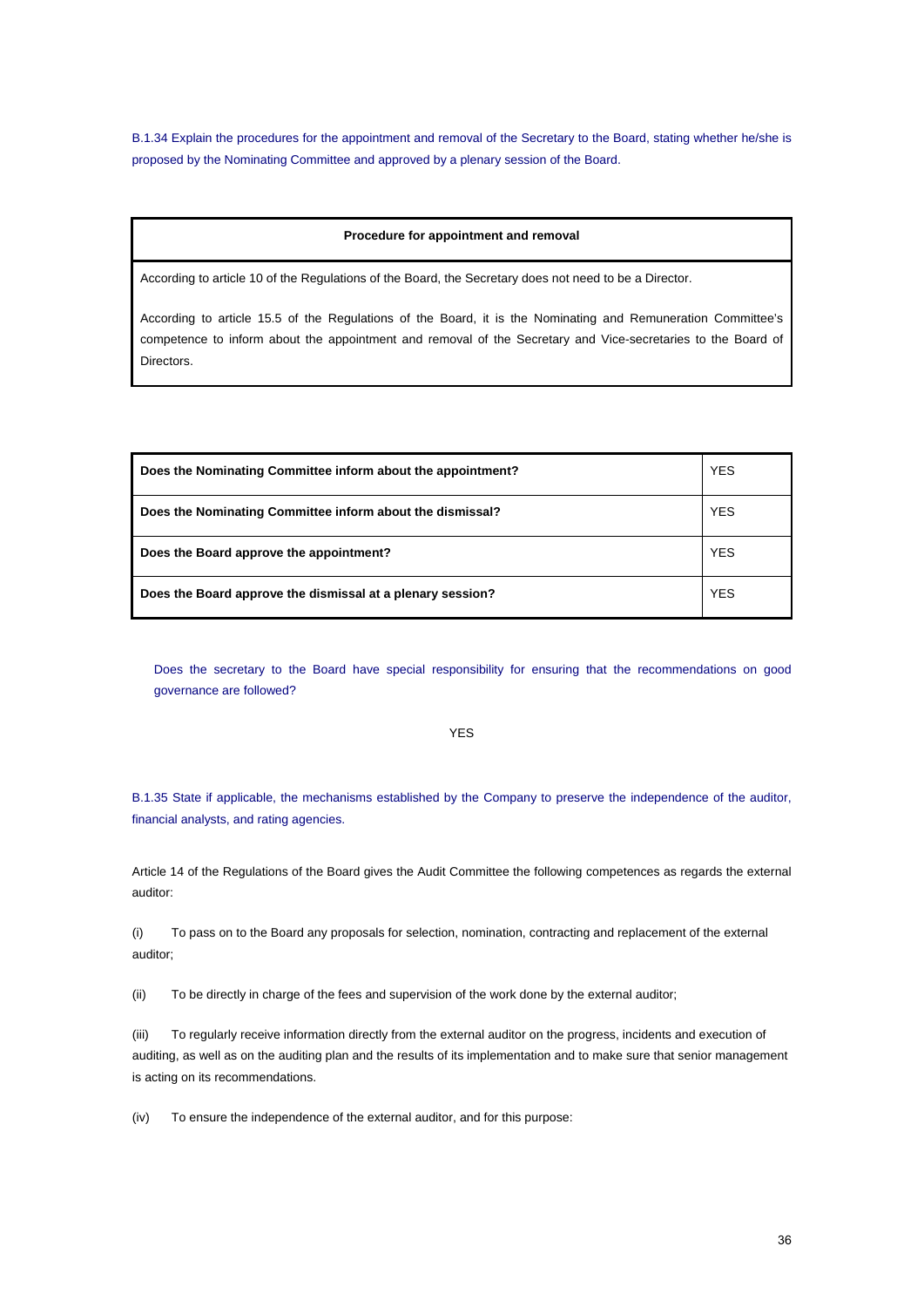. For the Company to inform the CNMV (Spanish Stock Exchange Commission), as a relevant fact, of the change of auditor and to adjoin a declaration on the possible existence of disagreements with the outgoing auditor, and if there were any, of their content;

. For the Company and the auditor to ensure respect for current legislation on rendering services other than auditing, the limits to concentration of the auditor's business and in general the other rules laid down for ensuring auditors' independence;

. In the event of the external auditor resigning, to examine the circumstances which had given rise to this.

Article 42 of the Regulations of the Board furthermore establishes that the Board's relations with the Company's external auditors shall be channeled through the Audit Committee. The Board of Directors shall furthermore refrain from proposing to the Meeting the contracting of any auditing firms in which the fees intended to be paid to it for all items are over ten per cent (10%) of its total income during the last financial year. This article also provides that the Board of Directors shall publicly inform, every year, of the overall fees that the Company has paid to the auditing firm for services other than auditing.

B.1.36 State whether the Company changed its external auditor during the financial year. If so, identify the incoming and outgoing auditors:

NO

| <b>Outgoing auditor</b> | Incoming auditor |
|-------------------------|------------------|
|                         |                  |

In the event of any disagreements with the outgoing auditor, please provide details:

NO

B.1.37 State whether the audit firm carries out other work for the Company and/or its business Group apart from auditing, and if so, state the amount of the fees received for such work and the percentage that this represents of the fees invoiced to the Company and/or its business Group:

# YES

|                                                                                        | Company | Group  | Total  |
|----------------------------------------------------------------------------------------|---------|--------|--------|
| Amount of other non-auditing work (thousand euros)                                     | 744     | 464    | 1.208  |
| Amount of other non-auditing work/total work invoiced by<br>the auditing firm (as a %) | 39.200  | 19.900 | 28.560 |

B.1.38 State whether the audit report of the annual accounts for the previous financial year contains reservations or qualifications. If it does, detail the reasons given by the Chairman of the Audit Committee to explain the content and scope of such reservations or qualifications.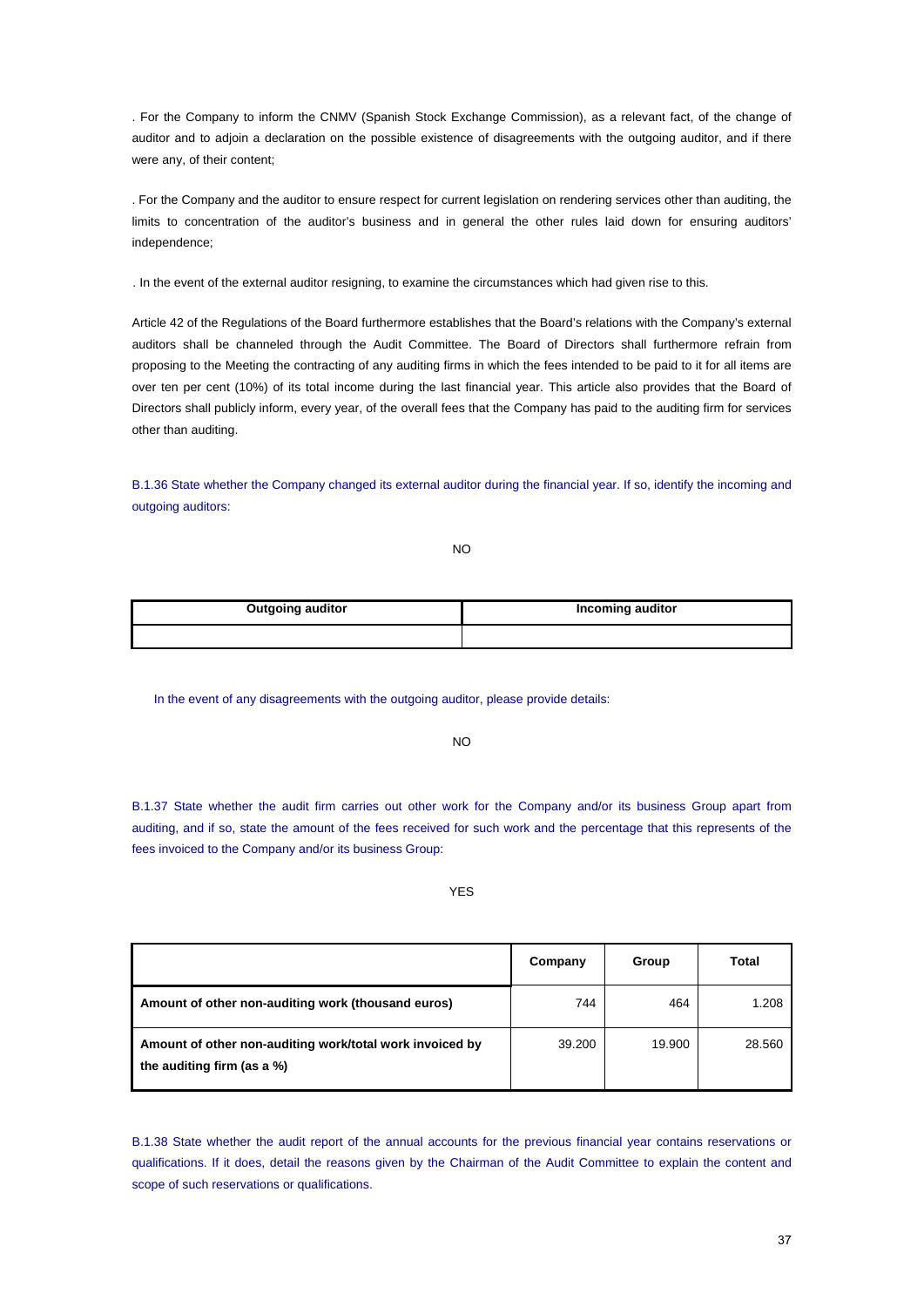B.1.39 State the number of consecutive years for which the present audit firm has been auditing the annual accounts of the Company and/or its business Group. Likewise, give the percentage represented by the number of years the current audit firm has been auditing the accounts in respect of the total number of years for which the annual accounts have been audited:

|                                                                                                                  | Company | Group |
|------------------------------------------------------------------------------------------------------------------|---------|-------|
| Number of consecutive years                                                                                      | 21      | 21    |
| No. of years audited by the<br>current audit firm /No. of years<br>that the Company has been<br>audited (as a %) | 100.0   | 100.0 |

B.1.40 State any holdings of the members of the Company's Board of Directors in the capital of entities engaged in the same, similar or complementary type of business to the one stated as the corporate purpose of either the Company or its Group, insofar as these have been made known to the Company. Also state the positions or functions that they carry out at said companies:

B.1.41 State and give details in each case of whether there is a procedure for the Directors to seek external consultancy:

YES

| Detail of the procedure                                                                                                                                                                  |  |  |  |
|------------------------------------------------------------------------------------------------------------------------------------------------------------------------------------------|--|--|--|
| This is established in article 25 of the<br>Regulations of the Board:                                                                                                                    |  |  |  |
| Article 25. Expert assistance                                                                                                                                                            |  |  |  |
| 1. In order to be assisted in the practice of their functions, external Directors may request legal, accounting, financial<br>or other experts to be taken on, at the Company's expense. |  |  |  |
| Any such commission must necessarily involve specific problems of some scale and complexity arising during<br>performance of the function.                                               |  |  |  |
| 2. The decision to contract must be made known to the Chairman of the Board, and may be turned down by the<br>Board of Directors if it is accredited that:                               |  |  |  |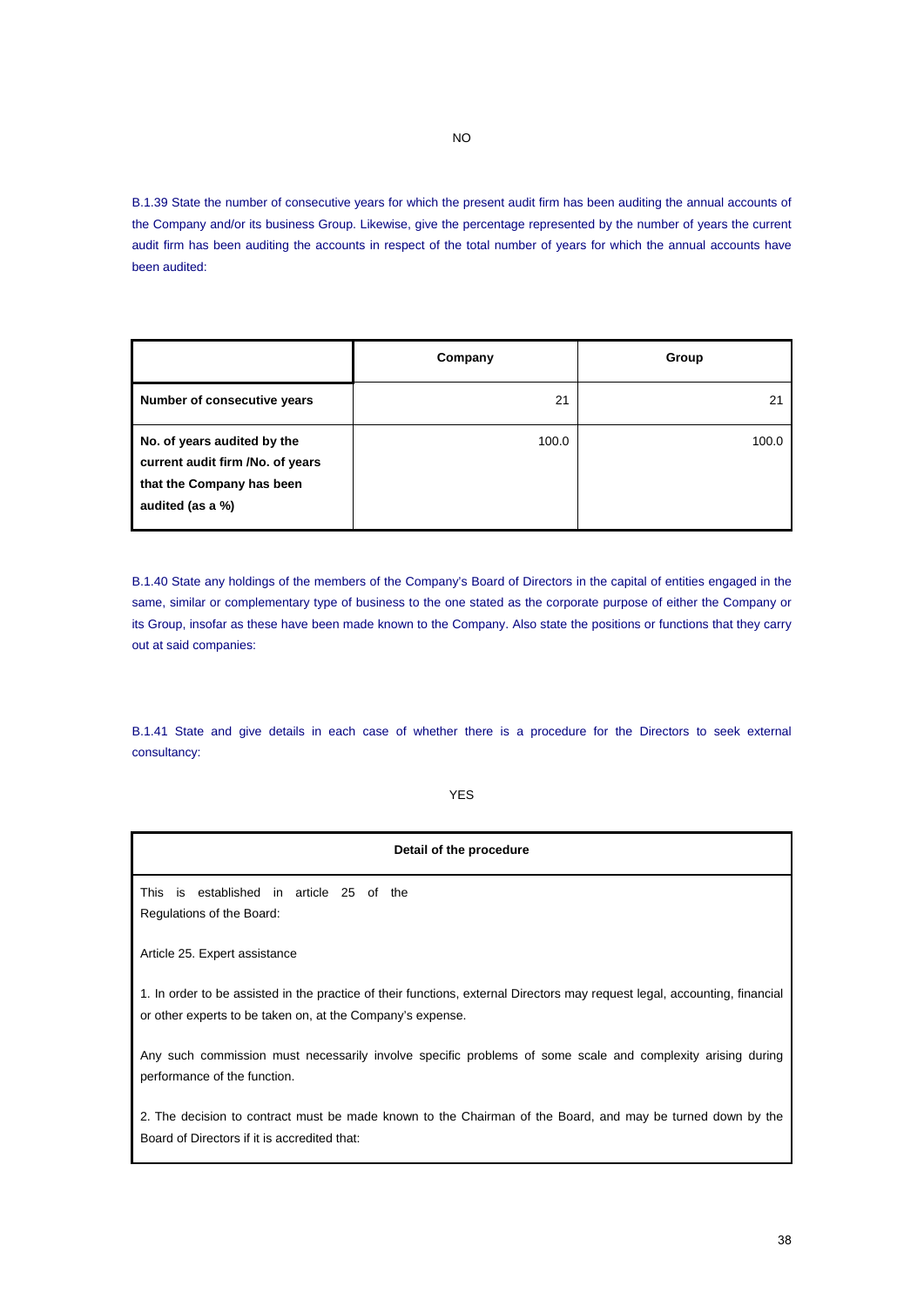## **Detail of the procedure**

(a) This is not required for proper performance of the functions entrusted to the external Directors;

(b) Its cost is not reasonable in view of the importance of the problem and of the assets and earnings of the Company; or

(c) The technical assistance being sought can be properly given by the Company's own experts and technical staff.

B.1.42 State and, where applicable, give details as to whether there is a procedure for the Directors to be able to obtain the information needed to prepare for meetings of the governing bodies sufficiently long in advance:

YES

# **Detail of the procedure**

In accordance with article 16.2 of the Regulations of the Board, the call for ordinary sessions shall be made in accordance with the advance notice and the procedures stipulated in the Corporate Articles. The call shall always include the agenda of the session and shall adjoin all the relevant information, properly summed up and prepared, sent long enough in advance for proper preparation of the meeting. When, in the Chairman's opinion, this proves inadvisable for security reasons, the information shall not be adjoined and the Directors will be informed of the possibility of examining this at the corporate headquarters.

B.1.43 State and where applicable give details as to whether the Company has established rules that oblige Directors to report and where appropriate resign in cases in which the image and reputation of the Company may be harmed:

YES

# **Explain the rules**

Article 28.2 of the Regulations of the Board lays down Directors' obligation to inform the Nominating and Remuneration Committee about any criminal proceedings in which they are charged, as well as the later stages of the proceedings.

Article 22.3 envisages Directors' obligation to offer their resignation to the Board and if the latter considers this appropriate, to go through with this resignation if, amongst other reasons:

(i) When they are involved in any of the legally envisaged cases of incompatibility or prohibition;

(ii) When charges are brought against them for a presumably criminal offense or when a judge's order for hearing to commence is issued for any of the offenses stated in article 213 of the Spanish Corporate Enterprises Act, or when they are involved in disciplinary proceedings for serious or very serious misconduct brought by supervisory authorities;

(iii) When they are seriously admonished by the Auditing Committee for having failed to comply with their obligations as Directors; and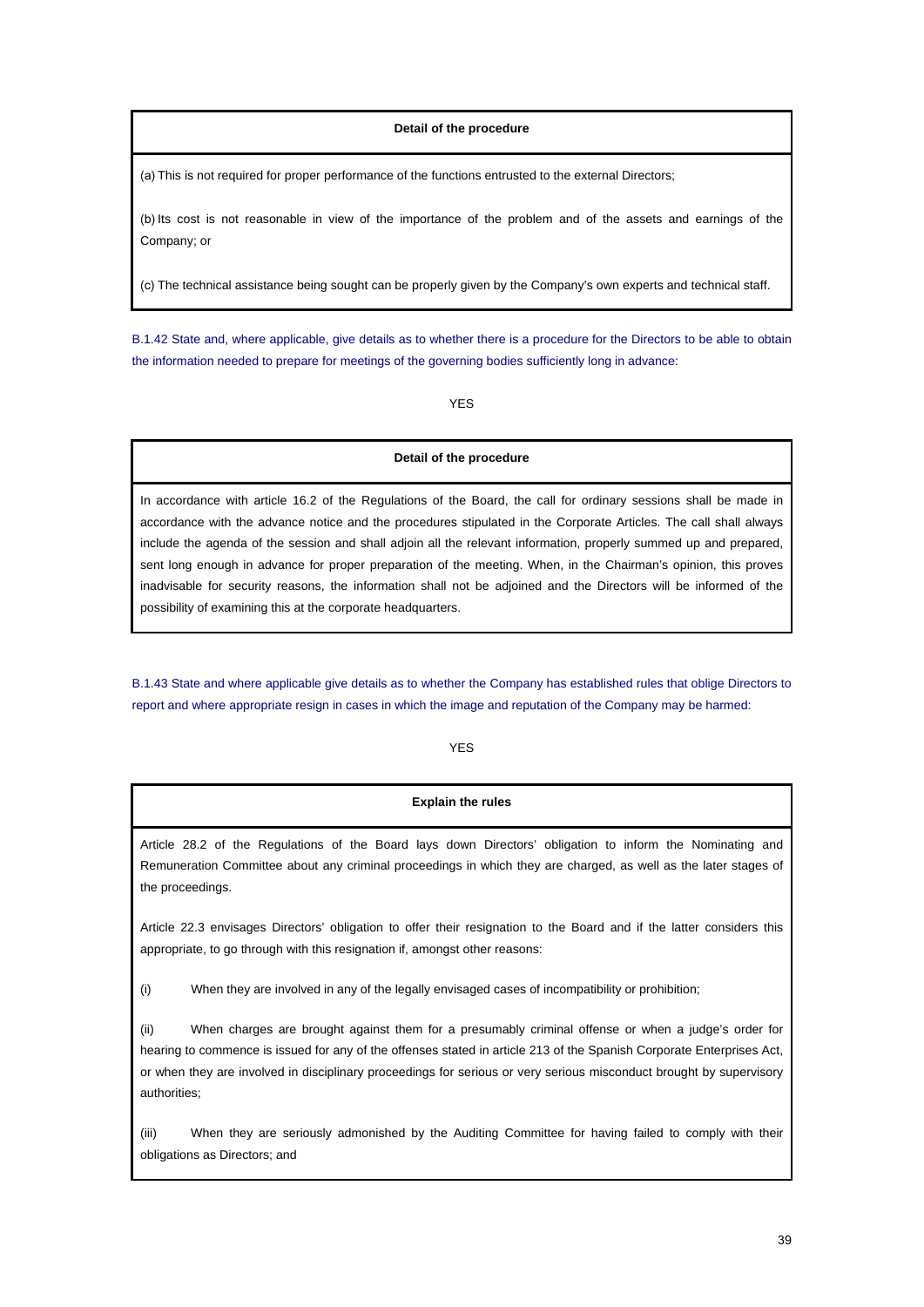# **Explain the rules**

(iv) When their remaining on the Board may endanger the Company's interests.

B.1.44 State whether any member of the Board of Directors has informed the Company that he/she has been sentenced or formally accused of any of the offenses stipulated in article 124 of the Spanish Public Limited Companies Law:

NO

State whether the Board of Directors has analyzed the case. If so, explain the decisions made regarding whether or not the Director should remain in his/her post, giving reasons.

NO

| <b>Decision taken</b> | <b>Grounded explanation</b> |  |  |
|-----------------------|-----------------------------|--|--|
|                       |                             |  |  |

B.2 Committees of the Board of Directors

B.2.1 Give details of all the Committees of the Board of Directors and their members:

# **AUDIT COMMITTEE**

| <b>Name</b>                           | <b>Position</b> | Type               |
|---------------------------------------|-----------------|--------------------|
| MR. LUIS ISASI FERNÁNDEZ DE BOBADILLA | CHAIRMAN        | <b>INDEPENDENT</b> |
| MR. STEVEN MAYER                      | <b>MEMBER</b>   | EXTERNAL           |
| MR. W. BRETT INGERSOLL                | <b>MEMBER</b>   | EXTERNAL           |

# **NOMINATING AND REMUNERATION COMMITTEE**

| <b>Name</b>                | <b>Position</b> | Type               |
|----------------------------|-----------------|--------------------|
| MR. EDGAR DALZELL JANNOTTA | <b>CHAIRMAN</b> | <b>INDEPENDENT</b> |
| MS. ANNA VEIGA LLUCH       | MEMBER          | <b>INDEPENDENT</b> |
| MR. VICTOR GRIFOLS ROURA   | <b>MEMBER</b>   | <b>EXECUTIVE</b>   |

B.2.2 State whether the Audit Committee is endowed with the following functions.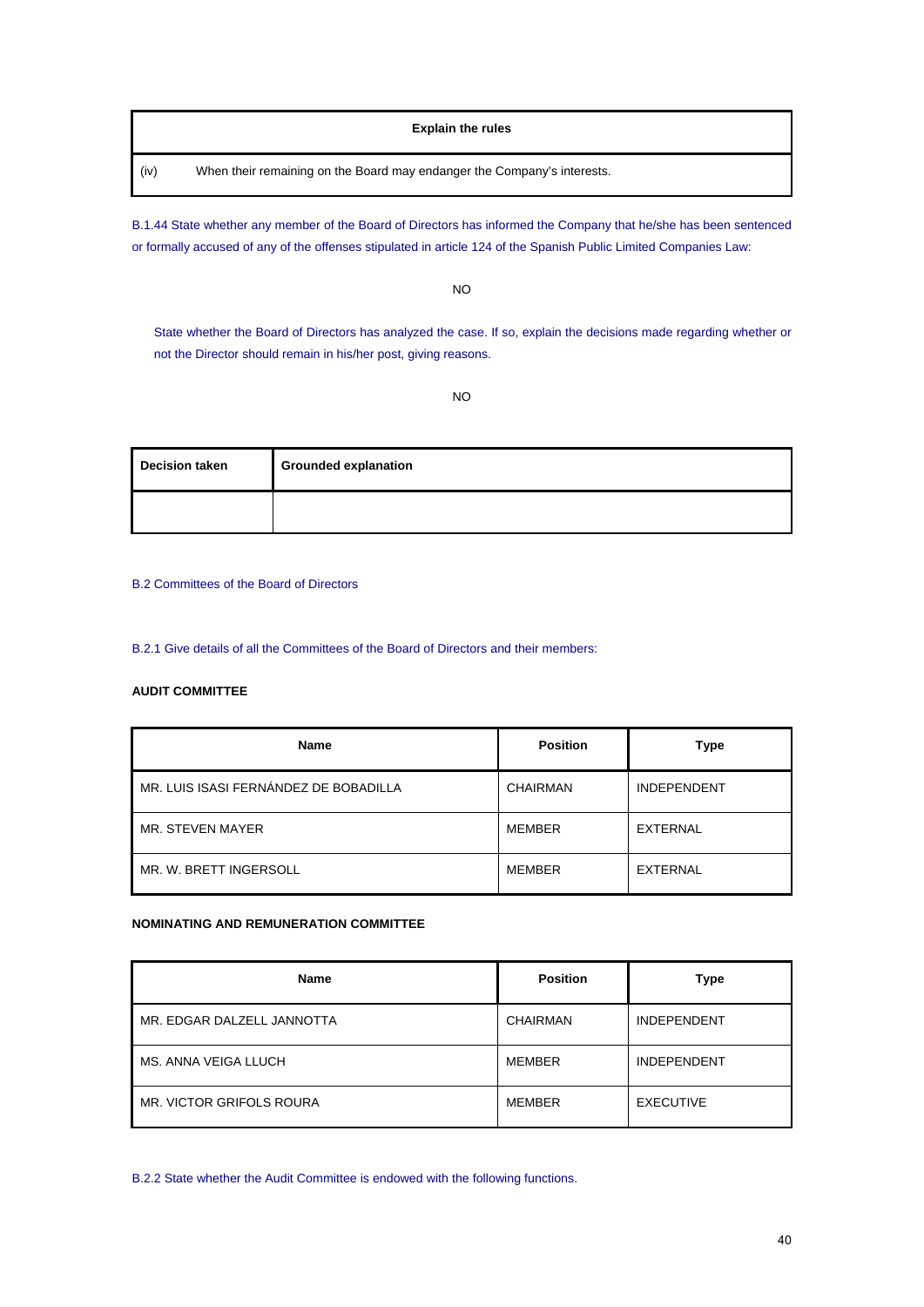| Monitoring the preparation process and the integrity of the financial information on the Company<br>and, where applicable, the Group, verifying compliance with legal requirements, proper delimitation YES<br>of the scope of consolidation and the proper application of accounting criteria                                                                                                     |            |
|----------------------------------------------------------------------------------------------------------------------------------------------------------------------------------------------------------------------------------------------------------------------------------------------------------------------------------------------------------------------------------------------------|------------|
| Regularly assessing the internal control and risk management systems, so that the main risks are<br>appropriately identified, managed and made known                                                                                                                                                                                                                                               | <b>YES</b> |
| Ensuring the independence and efficiency of the internal audit function; proposing the selection,<br>appointment, reappointment and removal of the head of the internal audit service; proposing the<br>budget for such service; receiving regular information on its activities; and checking that the<br>senior management takes the conclusions and recommendations of its reports into account | <b>YES</b> |
| Establishing and overseeing a mechanism that enables employees to communicate – confidentially<br>and where considered appropriate, anonymously – any possible irregularities that they may<br>observe in the Company, particularly financial and accounting ones                                                                                                                                  | <b>YES</b> |
| Presenting to the Board of Directors proposals for the selection, appointment, reappointment and<br>replacement of the external auditor, as well as the conditions under which it is contracted                                                                                                                                                                                                    | <b>YES</b> |
| Regularly receiving from the external auditor information on the audit plan and the results of its<br>implementation, and checking that the senior management takes its recommendations into account                                                                                                                                                                                               | <b>YES</b> |
| Ensuring the independence of the external auditor                                                                                                                                                                                                                                                                                                                                                  | <b>YES</b> |
| In the case of groups, helping to ensure that the Group auditor also assumes responsibility for the<br>audits of individual companies in the Group                                                                                                                                                                                                                                                 | <b>YES</b> |

B.2.3 Describe the rules covering organization, operation and responsibilities of each of the Committees attached to the Board of Directors.

#### **Name of Committee**

NOMINATING AND REMUNERATION COMMITTEE

### **Short description**

This is established in article 15 of the Regulations of the Board: Article 15. The Nominating and Remuneration Committee 1. The Nominating and Remuneration Committee shall assess the profile of the most appropriate persons for forming part of the different Committees and pass the relevant proposals on to the Board. 2. The Nominating and Remuneration Committee shall be made up of a number of from three (3) to five (5) Directors appointed by the Board of Directors, taking into account the knowledge, skills and experience of the Directors and the purposes of the Committee. The Nominating and Remuneration Committee shall in any event be made up of a majority of external Directors. 3. The Board of Directors shall appoint the Chairman of the Nominating and Remuneration Committee. The post of Chairman shall necessarily be given to an external Director and, insofar as this is possible, to an independent one. 4. The Board of Directors shall appoint the Secretary of the Nominating and Remuneration Committee, who could be (a) one of the members of said Nominating and Remuneration Committee (being a Secretary member of the Nominating and Remuneration Committee in this case), (b) any other member of the Company's Board of Directors who were not a member of the Nominating and Remuneration Committee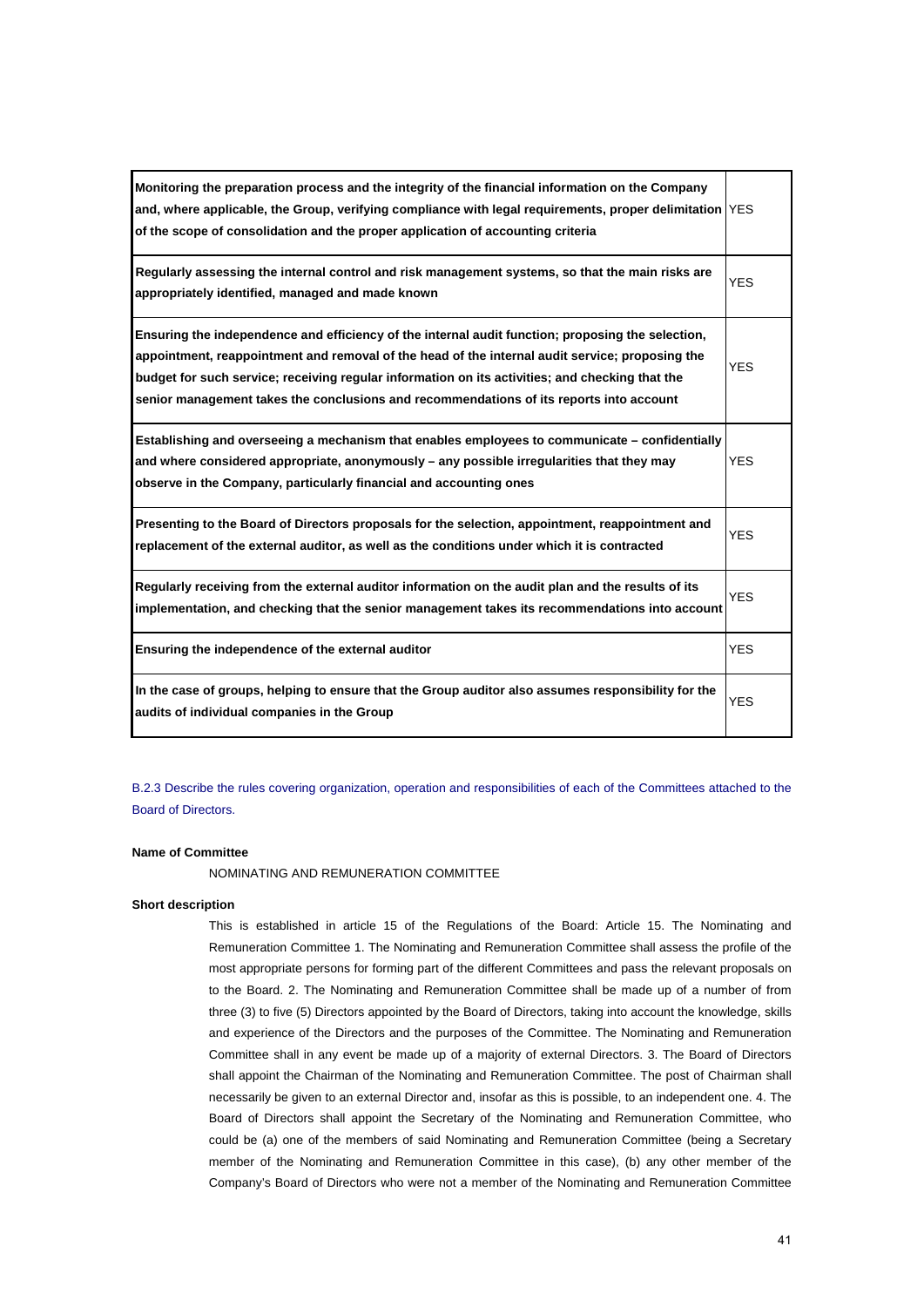(being a Secretary non-member of the Nominating and Remuneration Committee in this case) or (c) the Secretary or a Vice-Secretary of the Company's Board of Directors (being a Secretary non-member of the Nominating and Remuneration Committee in this case). The Secretary shall make a written record of all the agreements passed at each session of the Committee, and shall inform the plenary session of the Board of Directors through its Chairman. In the event of a tie, the Chairman of the Committee shall have the casting vote. 5. With no prejudice to any other tasks assigned by the Board, the Nominating and Remuneration Committee shall have the following basic responsibilities: (a) to draw up and review the criteria that have to be implemented for the composition of the Board of Directors and the selection of candidates, taking into account the skills, knowledge and experience necessary on the Board; (b) to make the proposals of appointments of Directors prior to submitting these to the General Meeting, or where applicable, prior to their adoption by the Board making use of its co-optation powers, informing in any event on the nature of the Director proposed; (c) to make proposals to the Board in order for the succession of the Chairman and of the chief executive to take place in a properly planned and organized manner; (d) to inform on the appointment and removal of the Secretary and Vice-Secretaries of the Board of Directors; (e) to inform about any appointments and removals of senior management that the chief executive may propose to the Board; (f) to propose to the Board the members who are to form part of each of the Committees; (g) to propose to the Board of Directors the system and amount of the annual remuneration of Directors and senior management; (h) to regularly review the remuneration schemes of senior management, considering their fitness and performance; and (i) to inform about any transactions which involve or could involve conflicts of interests and, in general, about the issues considered in Chapter IX of the Regulations of the Board of Directors. 6. Any member of the management team or the staff of the Company whose presence were required by the Chairman would be obliged to attend the sessions of the Committee and to give cooperation and access to any information available. 7. For better performance of its tasks, the Committee could seek consultancy from external professionals, for which purpose what is laid down in article 25 of the Regulations of the Board of Directors shall be applicable. 8. The Committee shall have to consider the suggestions made to it by the Chairman, the members of the Board, the executives or shareholders of the Company. In particular, (a) the Committee shall consult the Chairman and chief executive of the Company on matters to do with executive Directors and (b) any member of the Board may request the Committee to take into consideration potential candidates to cover any Director vacancies in case it considers these appropriate. 9. The Nominating and Remuneration Committee shall meet whenever the Board of Directors of the Company or its Chairman asks for a report to be issued or proposals to be adopted and, in any event, whenever it proves useful for proper performance of its functions. In any case, it shall meet once a year to prepare the information on the remuneration of the Directors that the Board of Directors has to approve and include in its annual public documents. 10. At the first plenary session of the Board after its meetings, the Nominating and Remuneration Committee shall account for its work and answer for what has been done. All the members of the Board shall receive a copy of the minutes of the sessions of the Nominating and Remuneration Committee.

#### **Name of Committee**

#### AUDIT COMMITTEE

#### **Short description**

As established in article 14 of the Regulations of the Board: Article 14. The Audit Committee 1. The Audit Committee will be made up of a number of from three (3) to five (5) Directors appointed by the Board of Directors, taking into account the knowledge, skills and experience of the Directors as regards accounting, auditing and management or risks and the tasks of the Committee. 2. The Audit Committee shall, in any event, be made up of a majority of external Directors, with an appropriate presence of independent Directors. An attempt will also be made to ensure that all the members of the Audit Committee, including its President, have the independence, experience and any other requisite established by the Securities and Exchange Commission (SEC) and the National Association of Securities Dealers Automated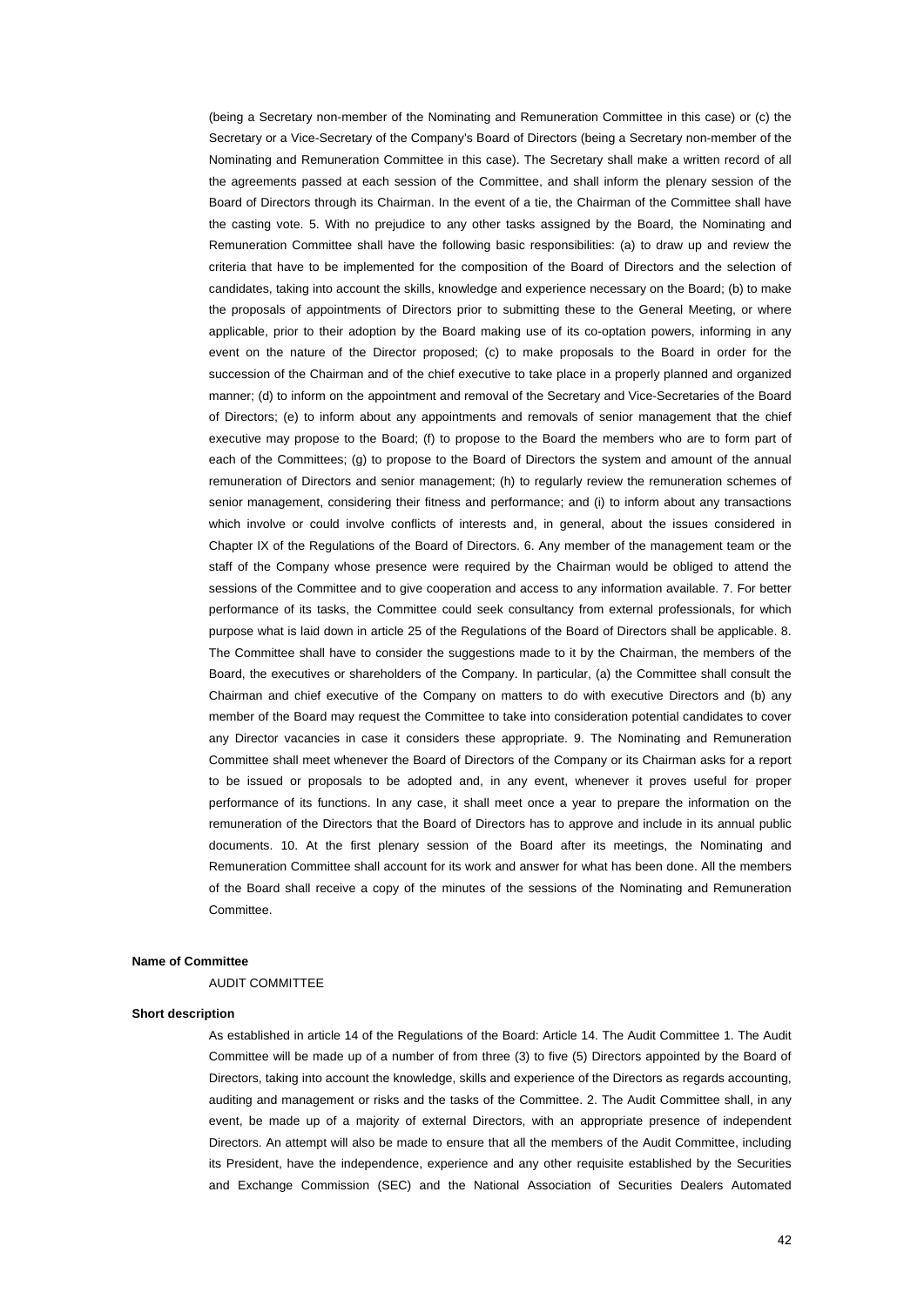Quotation (NASDAQ). 3. The Board of Directors shall appoint the Chairman of the Audit Committee, a post which shall necessarily have to be filled by an external Director, and, where possible, an independent Director. The Chairman of the Committee shall have to be replaced every four (4) years, being able to be reelected after a period of one (1) year from his/her dismissal has elapsed. 4. The Board of Directors will appoint the Secretary of the Audit Committee, who could be (a) one of the members of said Audit Committee (in this case, being a Secretary member of the Audit Committee), (b) any other member of the Company's Board of Directors not a member of the Audit Committee (in this case, being a Secretary nonmember of the Audit Committee), or (c) the Secretary or a Vice-Secretary of the Company's Board of Directors (being a Secretary non-member of the Audit Committee in this case). The Secretary shall make a record of the agreements adopted at each session of the Committee and inform the plenary session of the Board of Directors through its Chairman. In the event of any tie in the voting, the Chairman of the Committee shall have the casting vote. 5. With no prejudice to what is established in the Law, the Corporate Articles, or other tasks assigned to it by the Board of Directors, the Audit Committee shall have the following basic responsibilities: (a) In respect of the General Shareholders' Meeting: (i) To inform the General Meeting of the matters brought up in this body on matters within its competence; (b) In respect of the Board of Directors: (i) To inform the Board beforehand on the regular financial information that the Company periodically has to publish, through its status as a listed organization; in this respect, the Committee shall ensure that the interim accounts are drawn up with the same accounting criteria as the annual ones and to this end shall consider the suitability of a limited review by the external auditor; (ii) To inform beforehand on the creation or acquisition of stock in concerns with a special purpose or registered in countries or territories considered to be tax havens, as well as any other transactions or operations of a similar nature whose complexity means that they might harm the Group's transparency; (iii) To inform beforehand on related party operations; and (iv) To inform on any matter which has or could have any material, financial or accounting impact; (c) In respect of internal control and reporting systems: (i) To supervise the preparation process and the integrity of the financial information on the Company and, where applicable, the Group, verifying compliance with legal requirements, proper delimitation of the scope of consolidation and the proper application of accounting criteria; (ii) To regularly assess the internal control and risk management systems, so that the main risks are appropriately identified, managed and made known; (iii) To ensure the independence and efficiency of the internal audit function; proposing the selection, appointment, reappointment and removal of the Head of the Internal Audit Department; proposing the budget for such Department; receiving regular information on its activities (including the annual work plan and the activities report for the year prepared by the Head of the Department); and checking that the senior management takes the conclusions and recommendations of its reports into account; (iv) o establish and supervise procedures for reception, retention and treatment of any complaints received by the Company in respect of accountancy, internal controls and auditing matters, as well as anonymous and confidential contributions made by employees on questionable auditing and accounting matters; (d) As regards the external auditor: (i) To have exclusive authority to propose the appointment, contracting and replacement of the external auditor to the Board of Directors, with no detriment to the competences granted by Spanish legislation to the General Meeting and the Board itself as regards the approval of those decisions; (ii) To be directly responsible for the fees and supervision of the work done by the external auditor as regards the preparation or issue of auditing reports, or similar, on financial statements; (iii) To regularly receive information directly from the external auditor on the progress, incidents and execution of auditing, as well as on the auditing plan and the results of its implementation and to make sure that senior management is acting on its recommendations; (iv) To ensure the independence of the external auditor, and for this purpose: . For the Company to inform the CNMV (Spanish Stock Exchange Commission), as a relevant fact, of the change of auditor and to adjoin a declaration on the possible existence of disagreements with the outgoing auditor, and if there were any, of their content; . For the Company and the auditor to ensure respect for current legislation on rendering services other than auditing, the limits to concentration of the auditor's business and in general the other rules laid down for ensuring auditors' independence; . In the event of the external auditor resigning, to examine the circumstances which had given rise to this. (iv) To promote the Group auditor's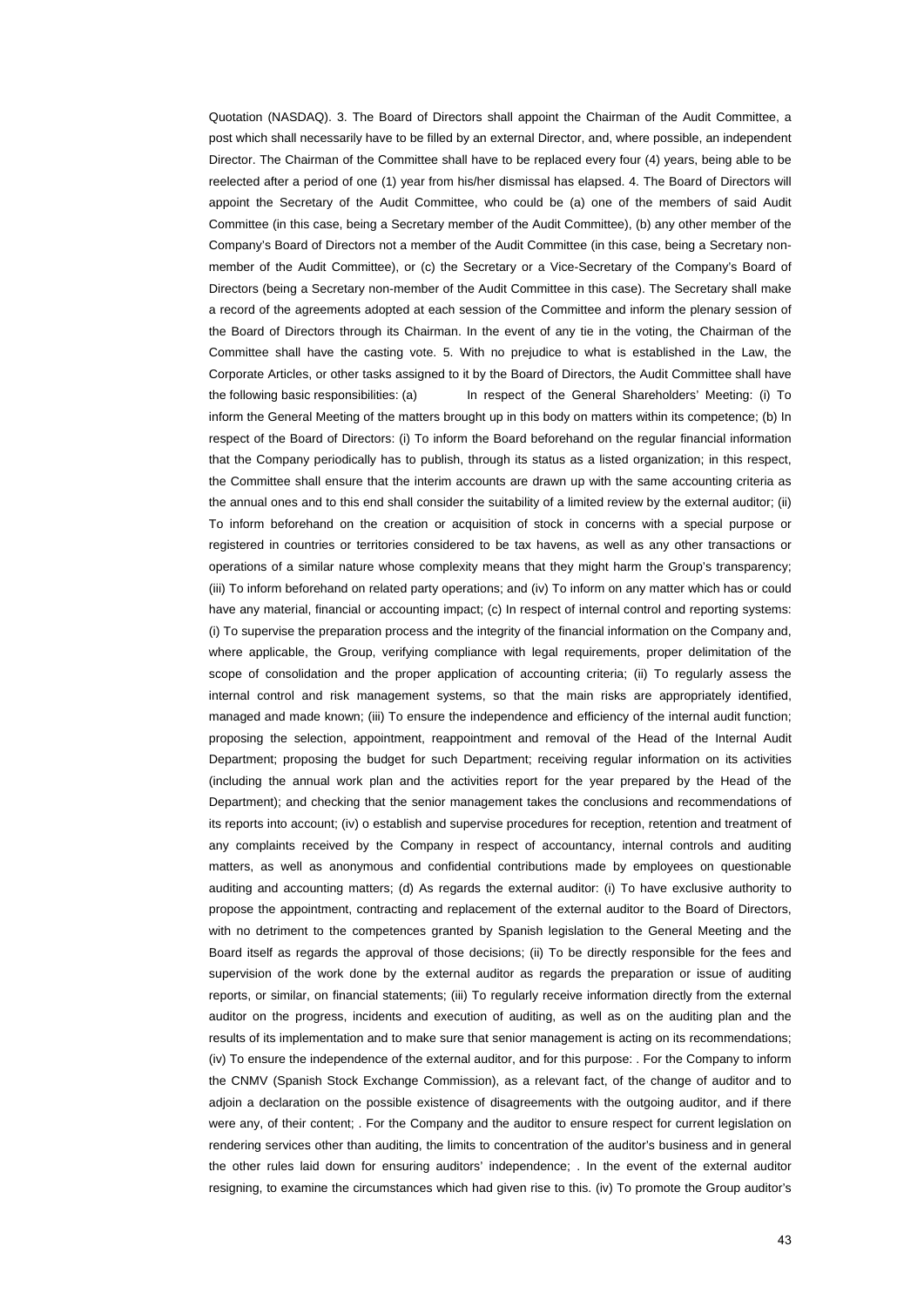assuming responsibility for the audits of the companies forming part of the Group; (e) As regards the external consultants: (i) In order to be assisted in the practice of their functions, request legal, accounting, financial or other experts to be taken on, at the Company's expense; (f) As regards internal rules of conduct: (i) To monitor compliance of the Internal Regulations on Conduct in issues connected with the Securities Markets, of these Regulations, of the norms of conduct laid down in the "Ethical Code for Grifols Group" and in the "Code of Conduct for Grifols' Employees" and, in general, of any other internal rules for governance of the Company, as well as making the proposals required for improving these. 6. The Audit Committee shall meet as often as necessary for performing its work properly. 7. Any member of the management team or the staff of the Company whose presence were required by the Chairman shall be obliged to attend the Committee sessions, and to give cooperation and access to any information available to them. The Chairman may require them to appear in the absence of any other Director. The Chairman of the Committee may require attendance of Auditors at its sessions. 8. To perform its functions better, the Audit Committee may seek consultancy from external professionals at the Company's expense. For the sake of avoiding any doubt, the requisites and limitations envisaged in article 25 of the Regulations of the Board of Directors will not apply. 9. The Company will provide the appropriate funding, in accordance with the indications of the Audit Committee, to pay the fees of external auditors and of any advisor contracted by the Audit Committee, as well as any ordinary administrative expense incurred by the Audit Committee in the performance of its functions; 10. At the first plenary session of the Board after its meetings, the Audit Committee shall report on its work and answer for the work done. All the members of the Board shall be given a copy of the minutes of the Audit Committee's sessions.

B.2.4 State the powers of each of the Committees as regards advice, consultancy and where applicable, delegations available:

#### **Name of Committee**

NOMINATING AND REMUNERATION COMMITTEE

#### **Short description**

See section B.2.3 above

#### **Name of Committee**

AUDIT COMMITTEE

#### **Short description**

See section B.2.3 above

B.2.5 State, where applicable, the existence of regulations governing the Board's Committees, the place where these are available for consultation, and any amendments that have been made during the financial year. It should also be stated whether any annual report on the work done by each Committee has voluntarily been drawn up.

## **Name of Committee**

NOMINATING AND REMUNERATION COMMITTEE

# **Short description**

The regulations of the Nominating and Remuneration Committee are contained in the Regulations of the Board of Directors, which may be consulted on the Company's web page (www.grifols.com). This regulation was modified at a meeting of the Board of Directors of 24th May 2011, in order to adapt the Regulations of the Board of Directors to the regulatory norms of the National Association of Securities Dealers Automated Quotation (NASDAQ).

#### **Name of Committee**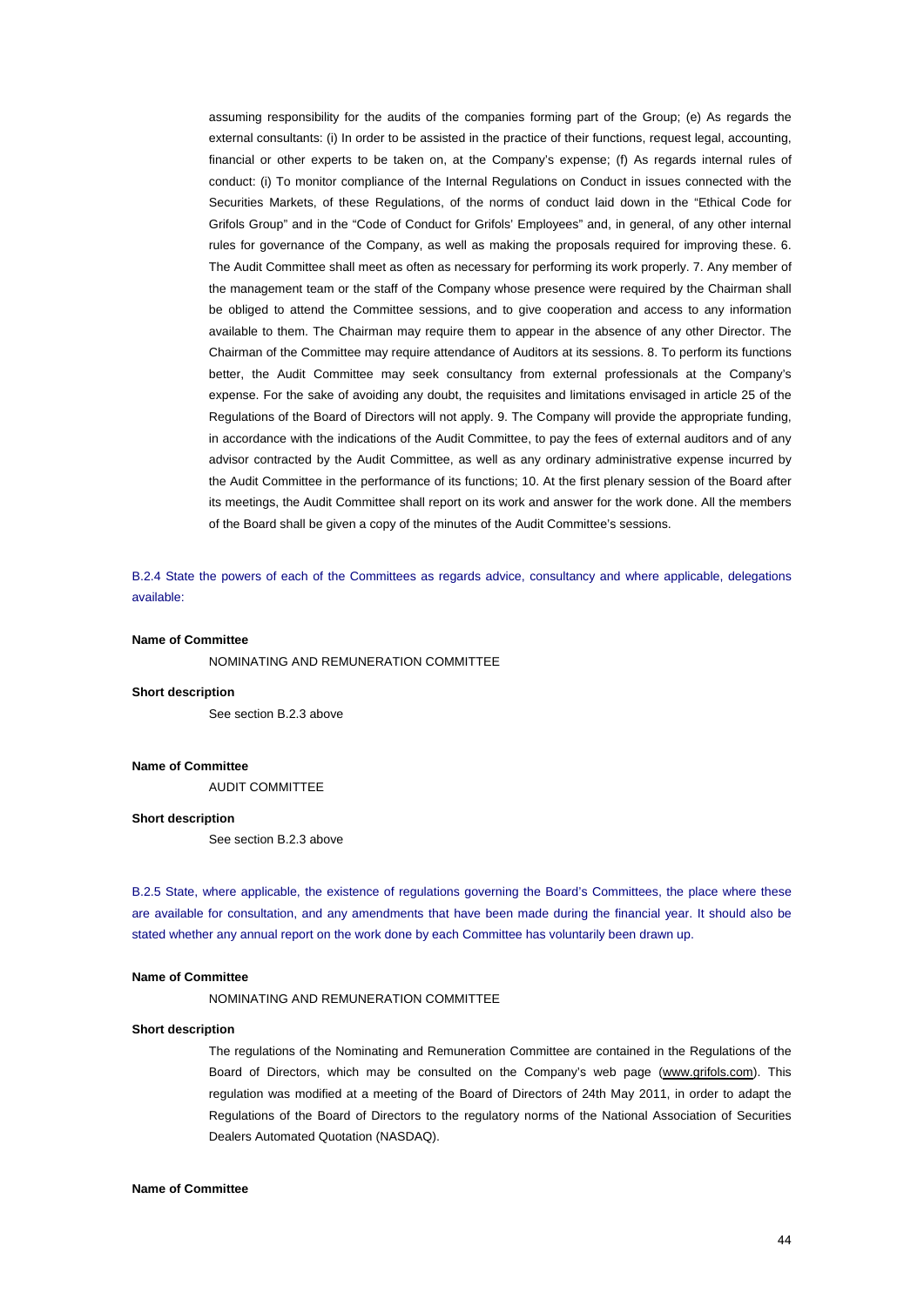# AUDIT COMMITTEE

# **Short description**

The regulations of the Audit Committee are contained in the Regulations of the Board of Directors, which may be consulted on the Company's web page (www.grifols.com). This regulation was modified at a meeting of the Board of Directors of 24th May 2011, in order to adapt the Regulations of the Board of Directors to the regulatory norms of the National Association of Securities Dealers Automated Quotation (NASDAQ).

B.2.6 State whether the composition of the Executive Committee reflects the participation on the Board of the different categories of Directors:

NO

# **If not, explain the composition of your Executive Committee**

There is no Executive Committee

# **C – RELATED-PARTY TRANSACTIONS**

C.1 State whether a plenary session of the Board has reserved for itself the function of approving transactions that the Company carries out with Directors, with significant shareholders or shareholders represented on the Board, or with related parties, following a favorable report from the Audit Committee or any other body entrusted with this task:

#### YES

C.2 Provide details of any relevant operations involving a transfer of assets or liabilities between the Company or Group entities and significant shareholders in the Company:

| <b>Personal or corporate</b><br>name of the significant<br>shareholder | Personal or corporate<br>name of the Company<br>or entity in its Group | Nature of the<br>relation                                     | Type of<br>operation                        | <b>Amount (thousand</b><br>euros) |
|------------------------------------------------------------------------|------------------------------------------------------------------------|---------------------------------------------------------------|---------------------------------------------|-----------------------------------|
| <b>SCRANTON</b><br>ENTERPRISES, B.V.                                   | <b>GRIPDAN INVEST, S.L.</b>                                            | Scranton is the<br>sole partner of<br>Gripdan Invest,<br>S.L. | Sale of goods<br>(finished or<br>under way) | 5,222                             |
| <b>SCRANTON</b><br>ENTERPRISES, B.V.                                   | <b>GRIPDAN INVEST, S.L.</b>                                            | Scranton is the<br>sole partner of                            | Sale of goods<br>(finished or               | 39,267                            |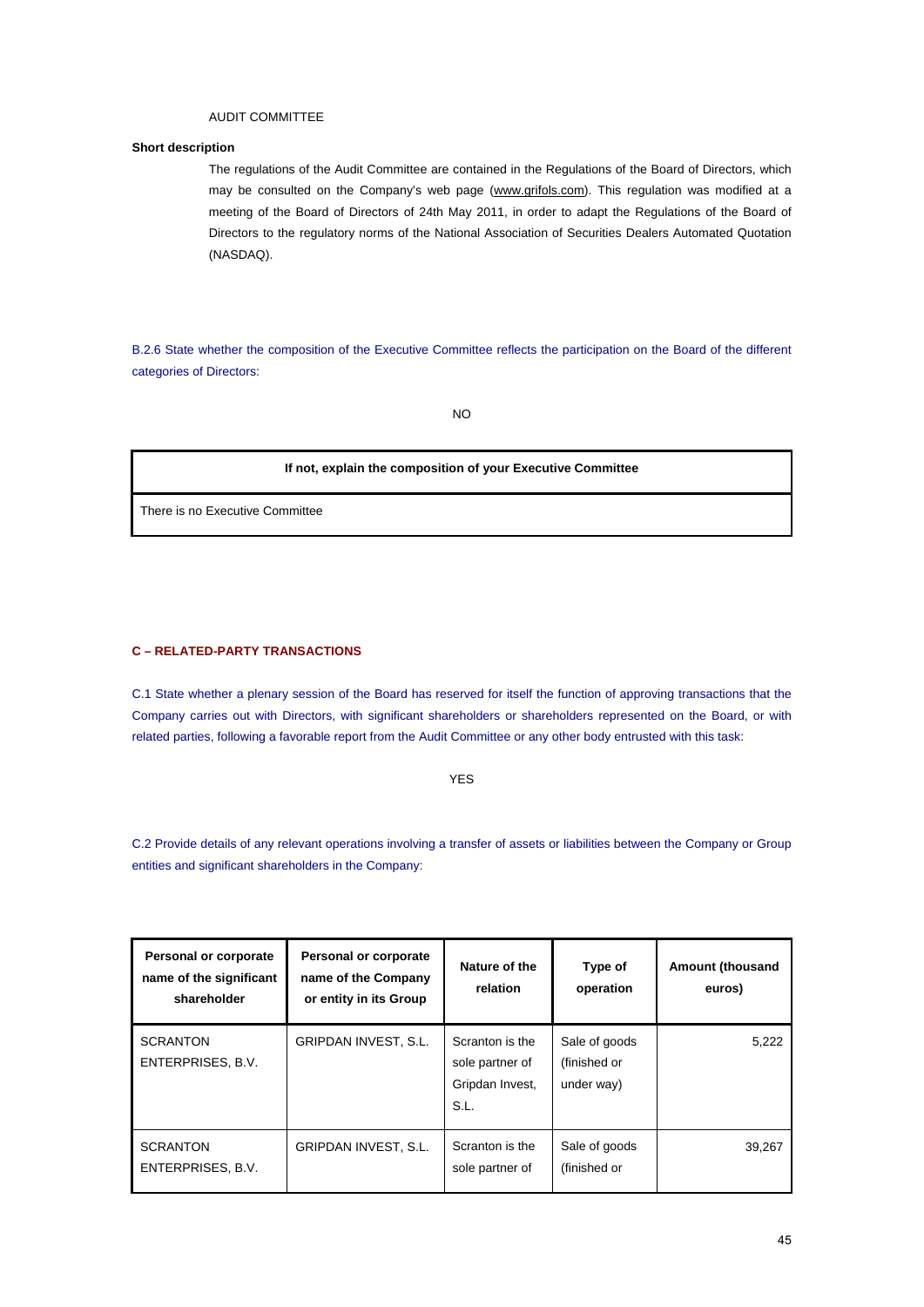| Personal or corporate<br>name of the significant<br>shareholder | Personal or corporate<br>name of the Company<br>or entity in its Group | Nature of the<br>relation                                                                                        | Type of<br>operation                        | Amount (thousand<br>euros) |
|-----------------------------------------------------------------|------------------------------------------------------------------------|------------------------------------------------------------------------------------------------------------------|---------------------------------------------|----------------------------|
|                                                                 |                                                                        | Gripdan Invest,<br>S.L.                                                                                          | under way)                                  |                            |
| <b>SCRANTON</b><br>ENTERPRISES, B.V.                            | GRIPDAN INVEST, S.L.                                                   | Scranton is the<br>sole partner of<br>Gripdan Invest,<br>S.L.                                                    | Sale of goods<br>(finished or<br>under way) | 17,650                     |
| <b>SCRANTON</b><br>ENTERPRISES, B.V.                            | GRIPDAN INVEST, S.L.                                                   | Scranton is the<br>sole partner of<br>Gripdan Invest,<br>S.L.                                                    | Sale of goods<br>(finished or<br>under way) | 12,467                     |
| <b>SCRANTON</b><br>ENTERPRISES, B.V.                            | GRIPDAN INVEST, S.L.                                                   | Scranton is the<br>sole partner of<br>Gripdan Invest,<br>S.L.                                                    | Sale of goods<br>(finished or<br>under way) | 5,787                      |
| <b>SCRANTON</b><br>ENTERPRISES, B.V.                            | <b>SCRANTON</b><br><b>ENTERPRISES USA</b><br>INC.                      | Scranton<br><b>Enterprises USA</b><br>Inc. is a<br>company in<br>which Scranton<br>Enterprises has<br>a holding. | Sale of goods<br>(finished or<br>under way) | 152,000                    |

C.3 Provide details of any relevant operations involving a transfer of assets or liabilities between the Company or Group entities and the Company's managers or Directors:

| Personal or<br>corporate name<br>of the managers<br>or Directors | Personal or<br>corporate name<br>of the Company<br>or entity in its<br>Group | Nature of the<br>operation                                                                          | Type of operation                                | <b>Amount (thousand</b><br>euros) |
|------------------------------------------------------------------|------------------------------------------------------------------------------|-----------------------------------------------------------------------------------------------------|--------------------------------------------------|-----------------------------------|
| <b>THORTHOL</b><br>HOLDINGS, B.V.                                | GRIFOLS, S.A.                                                                | <b>CONTRACTUAL</b><br>(amounts received<br>by Marca Grifols,<br>S.L., in which it has<br>a holding) | Transfers of ID and<br>agreements on<br>licenses | 1,772                             |
| MR. TOMAS<br><b>DAGA GELABERT</b>                                | GRIFOLS, S.A.                                                                | <b>CONTRACTUAL</b><br>(amount received by<br>Osborne Clarke,                                        | Services rendered                                | 15,973                            |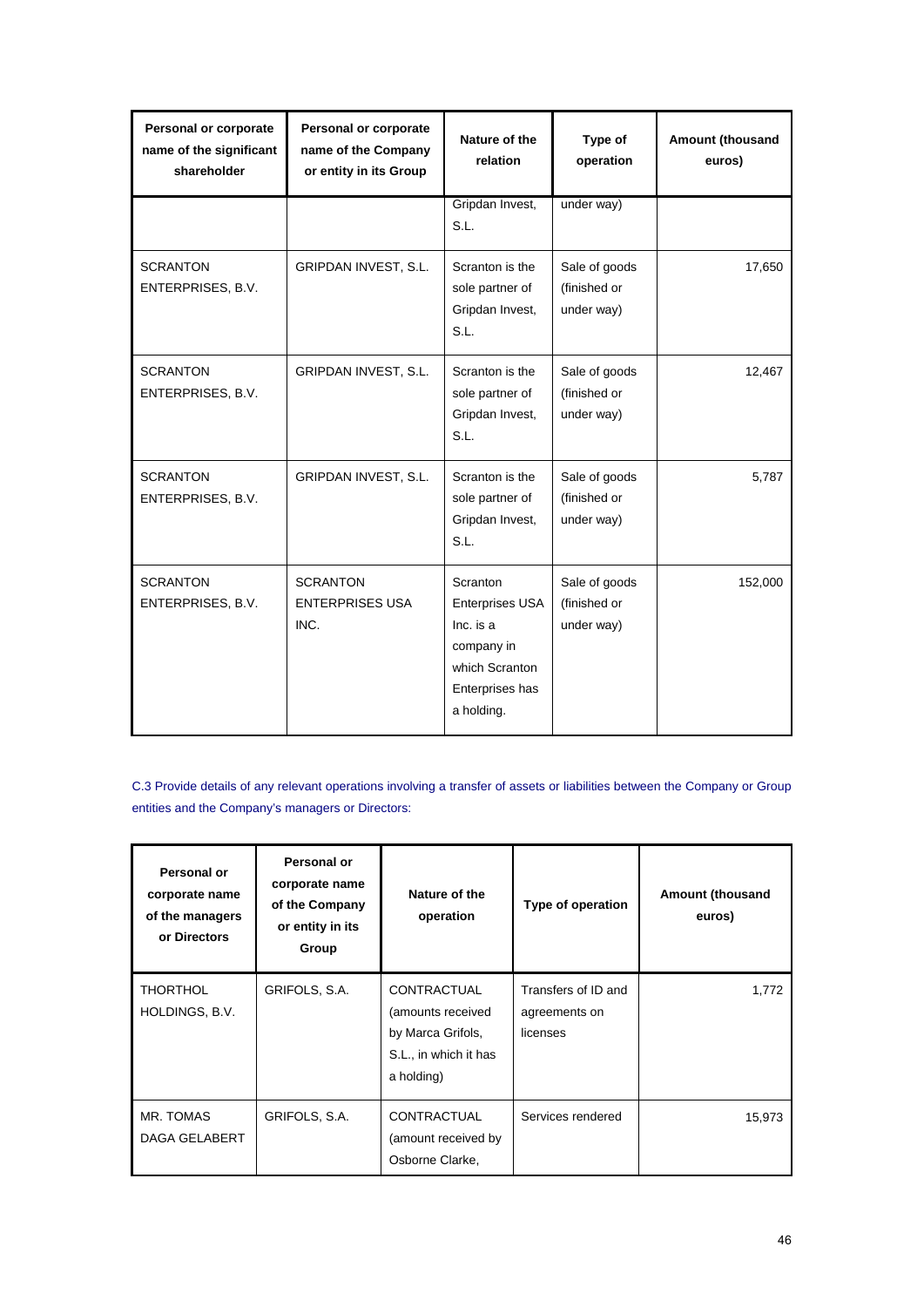|  | S.L., a practice in |  |
|--|---------------------|--|
|  | which he is a       |  |
|  | partner)            |  |
|  |                     |  |

C.4 Give details of any relevant transactions carried out by the Company with other companies belonging to the same Group, provided they are not eliminated during the process of preparing the consolidated financial statements and do not form part of the normal business of the Company in terms of their subject and applicable terms and conditions:

C.5 State whether the members of the Board of Directors have found themselves involved in any conflict of interest during the financial year, in accordance with what is stipulated in article 127 three of the Spanish Public Limited Companies Law.

YES

**Personal or corporate name of Director**  MR. EDGAR DALZELL JANNOTTA

### **Description of the conflict of interest situation**

Mr. Jannotta has a minority interest in Scranton Enterprises BV, a significant shareholder of the Company.

### **Personal or corporate name of Director**

MR. VICTOR GRIFOLS ROURA

# **Description of the conflict of interest situation**

Mr. Grifols has a minority interest in Scranton Enterprises BV, a significant shareholder of the Company.

C.6 Give details of any mechanisms set up to detect, determine and solve any possible conflicts of interest between the Company and/or its Group and its Directors, executives or significant shareholders.

One of the general obligations of any Director laid down in article 28.2 of the Regulations of the Board is that of clearly expressing their opposition, in particular concerning independent Directors and other Directors who are not affected by the potential *conflict* of interest, when this involves decisions which might harm the shareholders not represented on the Board.

Furthermore, article 30.2 of the Regulations of the Board establishes that a Director must consult the Nominating and Remuneration Committee before accepting any management position in another company or concern which might represent a conflict of interests or affect their dedication.

Finally, article 31 establishes the following: (i) the Director must refrain from attending and getting involved in discussions which affect matters in which he or she is personally, directly or indirectly, an interested party; and (ii) the Director shall not be able to carry out, directly or indirectly, any professional or commercial transactions with the Company unless the situation of conflict of interests is informed of in advance, and the Board approves the transaction, after receiving a report from the Nominating and Remuneration Committee.

### C.7 Is more than one Company from the Group listed in Spain?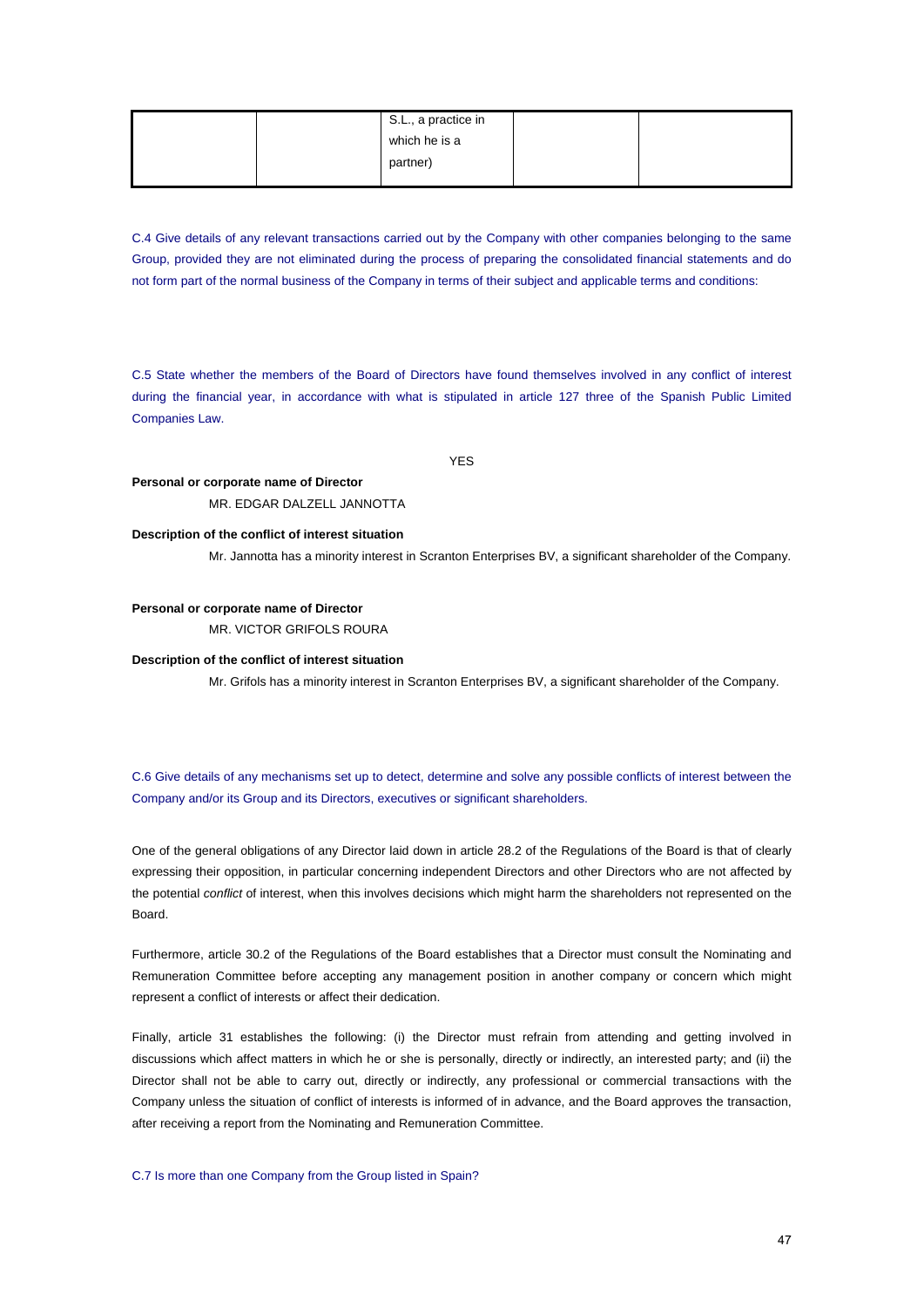Identify any subsidiaries that are listed:

# **D** *–* **RISK CONTROL SYSTEMS**

D.1 General description of the risk policy of the Company and/or its Group, detailing and evaluating the risks covered by the system, together with an explanation of why these systems are appropriate for each type of risk.

NO

The Company's risk management policy focuses on identifying, evaluating, reducing and controlling the different risks that may prevent it from attaining its business goals. To this end, the Company has the organization and infrastructures able to carry out the functions required, by means of a continuous process.

Risk management is the responsibility of senior management, whose main functions in this respect are:

- The identification and evaluation of risks.

- The definition, application and regulatory development of corporate risk management policies.

- The implementation of the processes required to ensure proper management of risks, their follow-up and control.

The Audit Committee oversees the way the management monitors compliance with the Group's risk management policies and procedures, and reviews whether these policies and procedures are appropriate, considering the risks to which the Group is exposed.

The Board of Directors' meeting on 24th May 2011 approved an amendment of the Regulations, reinforcing the internal control and information mechanisms of the Audit Committee in article 14, establishing the following amongst its competences for this purpose:

(i) To supervise the preparation process and the integrity of the financial information on the Company and, where applicable, the Group, verifying compliance with legal requirements, proper delimitation of the scope of consolidation and the proper application of accounting criteria;

(ii) To regularly assess the internal control and risk management systems, so that the main risks are appropriately identified, managed and made known;

(iii) To ensure the independence and efficiency of the internal audit function; proposing the selection, appointment, reappointment and removal of the head of the internal audit service; proposing the budget for such service; receiving regular information on its activities (including the annual work plan and the activities report for the year prepared by the Head of the Department); and checking that the senior management takes the conclusions and recommendations of its reports into account;

The Audit Committee is assisted by the Internal Audit department in these functions.

Internal Audit performs regular reviews of the checks and risk management procedures and informs the Audit Committee of the results.

The main risk factors covered in the Management Report and the Consolidated Annual Report of Grifols for 2011 are as follows:

- Possible effects of the global financial crisis on our distributors or on the countries in which these operate
- The emergence of competitive products
- Changes in the regulatory norms of the markets in which it operates
- Risks stemming from the process of integrating the Talecris Group, whose purchase took effect as of 2nd June 2011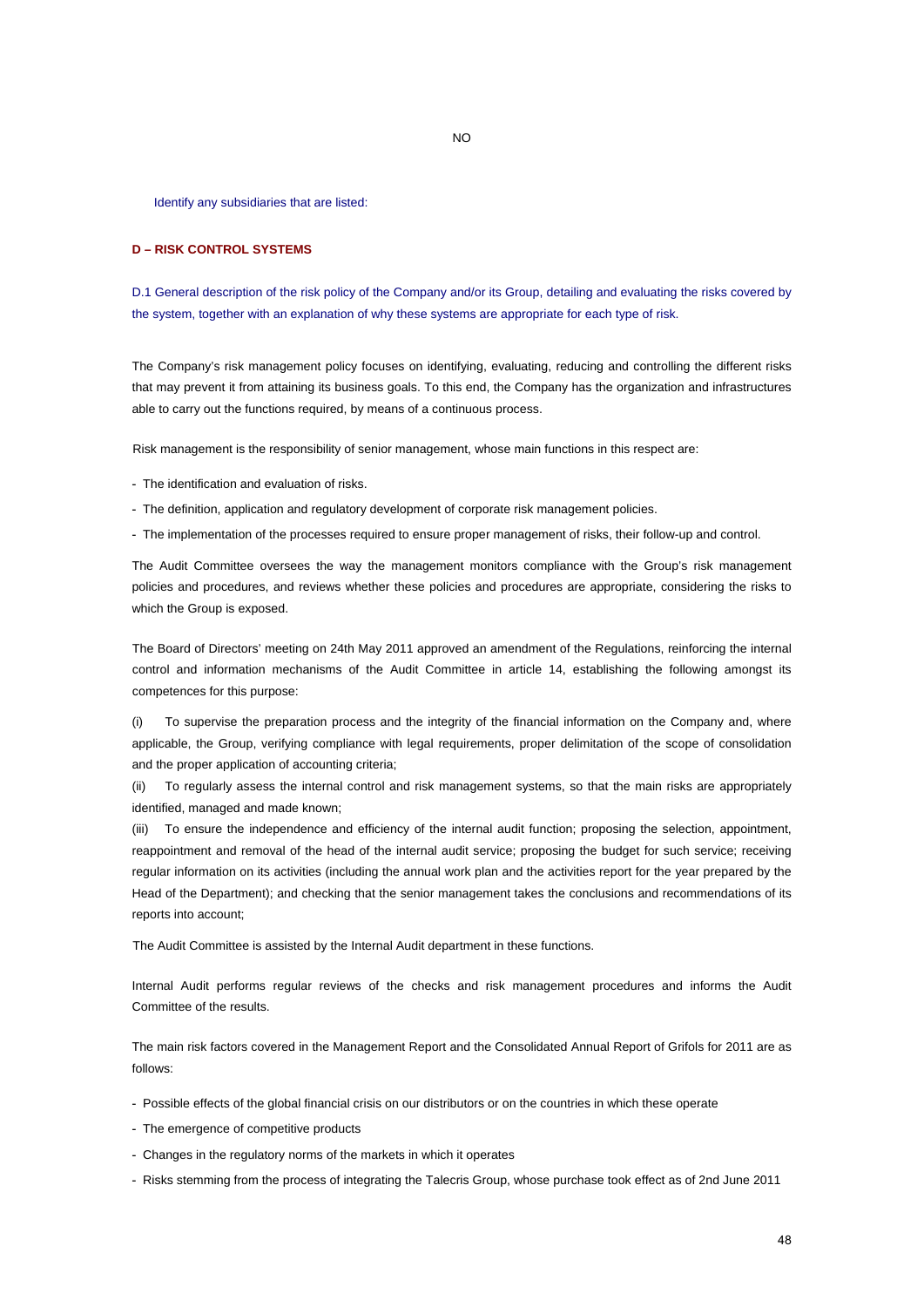- Credit, liquidity and market risk
- Possible shortages of supplies of raw materials

The Group has the necessary departments and the backing of specialized external consultants to ensure compliance of laws and rules applicable to it. The healthcare legislation of different countries and the financial-accounting rules are prominent among these regulations.

The Group does not have any significant concentrations of commercial credit risk. Furthermore, due to the type of customers with whom it works, most of whom are public bodies, the risk of insolvency is low. The only risk that may affect credits with public bodies is that of delayed payment. The companies in the Group cover this risk by claiming their right to collect legal interest. Apart from this, no significant insolvency problems have been detected on the markets on which it sells to private bodies.

As regards the credit risk with banks and financial institutions, the Group only works with institutions of known repute and requires appropriate diversification of its investments.

The Group implements cautious management of the liquidity risk, based on the availability of cash and financing facilities by means of a sufficient amount of engaged credit facilities which enable the Group to carry out its business plan and operations with stable and ensured financing sources.

The objective of management of market risk is to administer and control the Group's exposure to changes in market prices (including changes in exchange and interest rates) within reasonable parameters and at the same time, to optimize profitability.

The Group's main exposure to exchange rate risk is concentrated in the United States dollar. Since earnings in dollars represent 93% of the purchases and expenses in dollars in financial year 2011, the Group has a natural coverage of dollar fluctuations, and for this reason the risks stemming from fluctuations in the exchange rate are minimal.

The liabilities issued at variable rates expose the Group to exchange rate risk as regards cash flows. In order to manage the interest rate risk in cash flows, hedging operations are carried out by contracting derivative financial instruments consisting in floating to fixed interest rate swaps. These derivative financial instruments contracted comply with the requisites of hedge accountancy.

The Group is exposed to the risk of the price of the equity instruments classified as available for sale. The Group has entered into two transactions on non-listed forward contracts whose underlying security are the Grifols, S.A. shares and is thus exposed to the performance risk of the security price.

The risk of the price of raw materials is minimized by vertical integration of the hemoderivatives business, a sector with a high level of concentration.

Apart from this, in the Bioscience division, the positive evolution of the demand for products, which is higher than the supply, guarantees suitable sales prices.

Other prominent operating risks of the Group are:

- Product liability
- Environmental responsibility
- Incidents which may occur on its premises
- The continuity of the business in the event of unexpected situations

Grifols has a quality system designed in order to guarantee the quality of our products from when the raw material is obtained until the release of the finished product for marketing. The quality controls of raw materials, production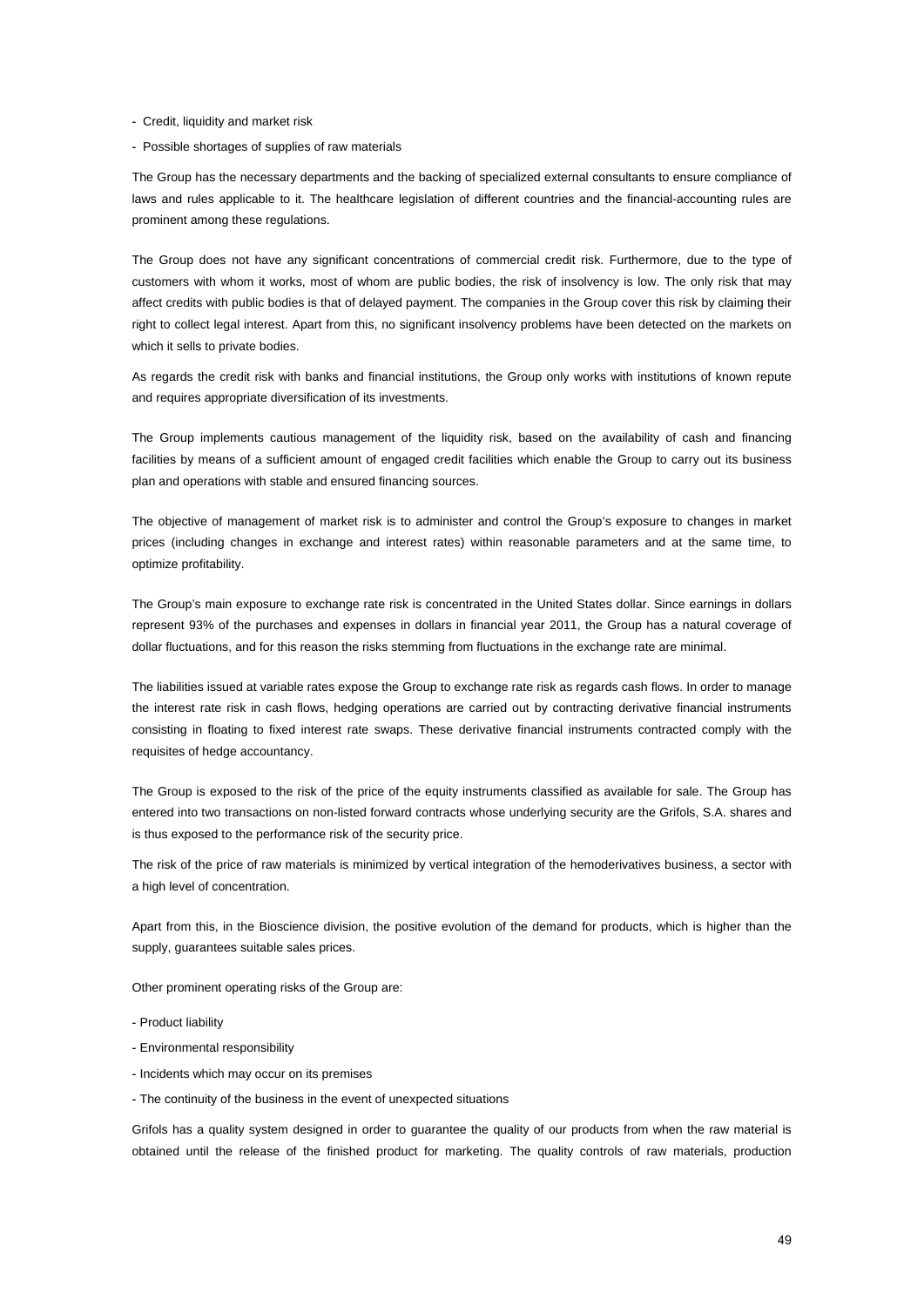processes and finished product have been set up in order to minimize the risk of releasing onto the market a product that could have its quality, effectiveness or safety impaired.

Grifols also has a system for control of claims and pharmacovigilance, designed for early detection of any possible quality, efficiency or safety problems potentially connected with our products, and the adoption of the necessary corrective measures. Combined with the systems for monitoring product traceability on the market, this system enables fast and effective withdrawal of any batch of product from the market at any time.

The Environmental Department plans the environmental management of all the divisions in accordance with Grifols' environmental policy, which has the following objectives, amongst others:

- To minimize the environmental impacts of new products and development.

- To guarantee the compliance of applicable legal requisites and other principles to which the organization subscribes.

- To implement techniques for contamination prevention in order to minimize the environmental risks of its activities.

The system is based on the following mainstays:

- Deployment of a uniform documentary system which covers both operational and management procedures.

- The organization of Environmental Committees in each of the companies to appraise their environmental management, evaluate and decide on priority environmental measures.

- All the departments take into account any possible environmental impacts when establishing their work processes.

As regards our employees' safety, Grifols' safety standards, stricter than legal requirements, are painstakingly documented and the workers receive constant training to guarantee their uniformity and compliance.

Both the product responsibilities and possible incidents on the premises are furthermore covered by means of risk management policies and overall insurance schemes in order to guarantee appropriate and uniform protection for all the companies in the Group.

As regards the continuity of the business in the event of unexpected situations which might break off the work of any of our critical factories, Grifols has alternative premises which would allow ongoing operations at an acceptable level during the contingency. As for information technology services, a number of measures have been implemented to face up to contingency situations. All the procedures which are considered critical are backed up by the most appropriate technology in each case. Apart from this, a replication system between the centers in Spain and the United States has been implemented for some services. For the others there is a crisis recovery plan enabling service to be given to the entire Group in contingencies.

D.2 State whether any of the different types of risk affecting the Company and/or its Group (operating, technological, financial, legal, image-related, tax, etc.) materialized during the financial year.

NO

If so, state the circumstances that led to them and whether the control system established worked.

D.3 State whether there is a Committee or other governing body responsible for establishing and supervising these control devices.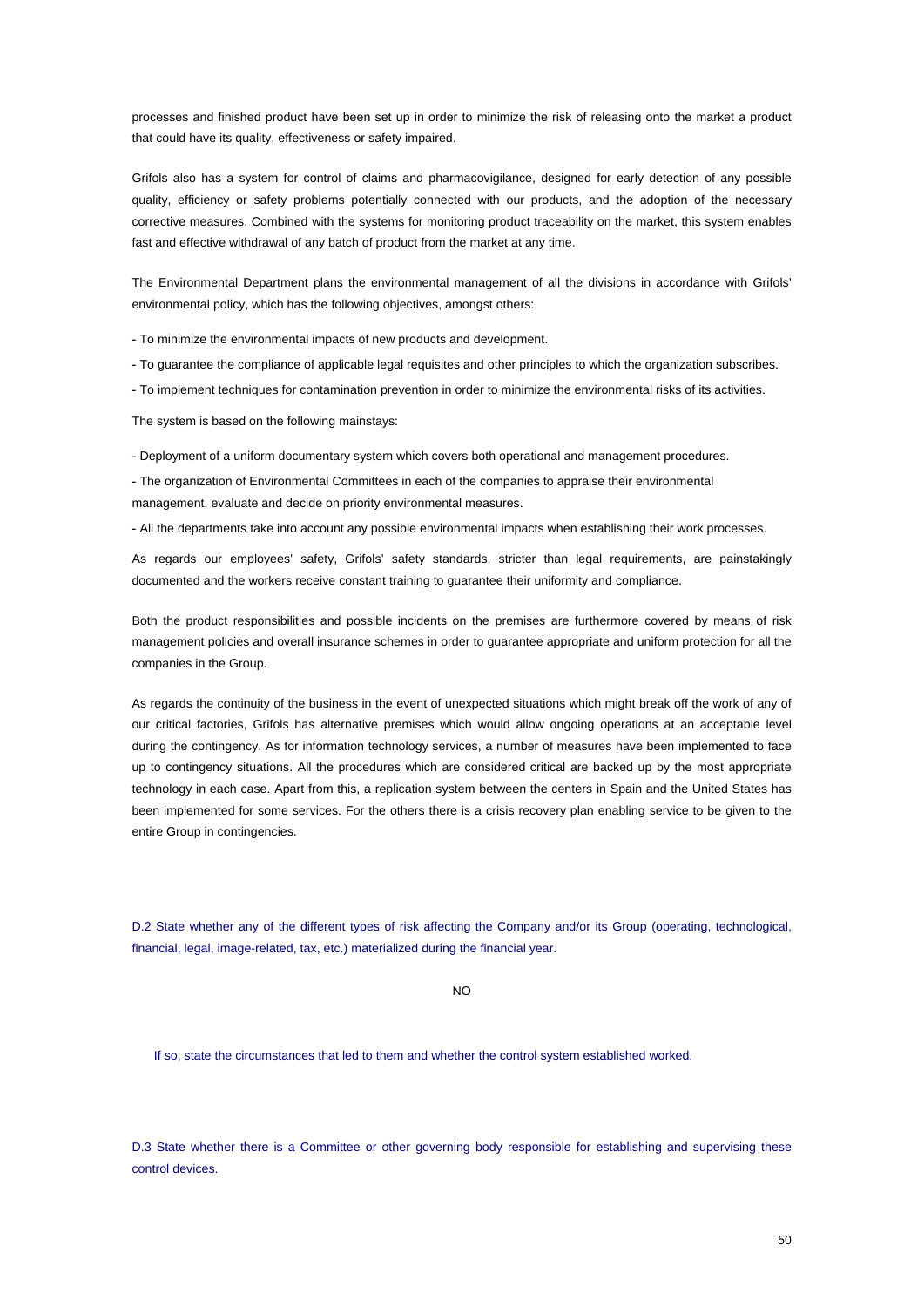#### If so please provide details of its functions

# **Name of the Committee or body**  AUDIT COMMITTEE

# **Description of its functions**

As regards information and internal control systems, article 14 of the Regulations of the Board gives the following competences to the Audit Committee:

(i) To supervise the preparation process and the integrity of the financial information on the Company and, where applicable, the Group, verifying compliance with legal requirements, proper delimitation of the scope of consolidation and the proper application of accounting criteria;

(ii) To regularly assess the internal control and risk management systems, so that the main risks are appropriately identified, managed and made known;

(iii) To ensure the independence and efficiency of the internal audit function; proposing the selection, appointment, reappointment and removal of the head of the internal audit service; proposing the budget for such service; receiving regular information on its activities (including the annual work plan and the activities report for the year prepared by the Head of the Department); and checking that the senior management takes the conclusions and recommendations of its reports into account;

(iv) To establish and supervise procedures for reception, retention and treatment of any complaints received by the Company in respect of accountancy, internal controls and auditing matters, as well as anonymous and confidential contributions made by employees on questionable auditing and accounting matters.

D.4 Identification and description of the processes for complying with the different regulations that affect the Company and/or its Group.

The Group has the departments required to guarantee compliance with the laws and rules affecting the Company's proper operation. The healthcare legislation of different countries and the financial-accounting rules are prominent among these regulations.

Grifols also has external consultants helping to ensure compliance of any regulations applicable to the Group.

## **E – GENERAL SHAREHOLDERS' MEETING**

E.1 State and where applicable provide details of whether there are any differences between the required quorum for the General Shareholders' Meeting and the quorum system laid down in the Spanish Public Limited Companies Act (LSA)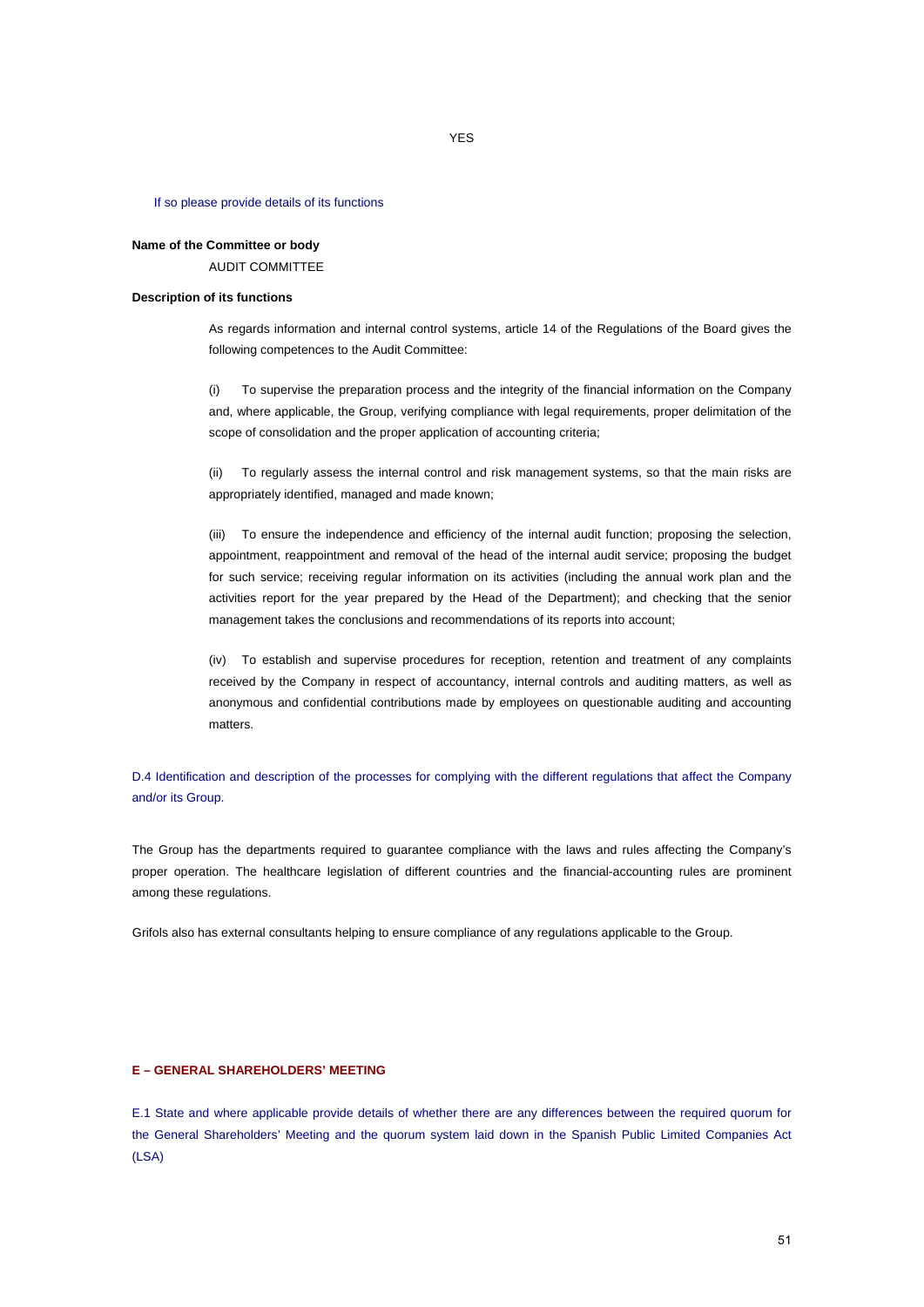|                             | % quorum different to the one<br>established in art. 102 of the LSA<br>for general matters | % quorum different to the one<br>established in 103 LSA for special<br>cases of art. 103 |
|-----------------------------|--------------------------------------------------------------------------------------------|------------------------------------------------------------------------------------------|
| Quorum required at 1st call |                                                                                            | 01                                                                                       |
| Quorum required at 2nd call |                                                                                            | ΟI                                                                                       |

E.2 State and, where applicable, give details of any differences from the system envisaged in the Spanish Limited Companies Law (LSA) for the adoption of corporate resolutions.

NO

Describe how it is different from the system envisaged by the LSA.

E.3 List any rights held by shareholders as regards General Meetings, insofar as these are different to the ones established in the LSA.

Class B Shares have the following rights:

1) Separate vote at the General Shareholders' Meeting in respect of extraordinary matters. With no detriment to what is laid down in article 103 of the Spanish Corporate Enterprises Act and additionally, but also to protect the rights of Class B Shares, any Company agreements on the following matters shall require, apart from their approval in accordance with what is laid down in article 17 of the Corporate Articles, the approval of the majority of Class B Shares outstanding at that time:

(A) An agreement (i) authorizing the Company or any of its subsidiaries to repurchase or acquire any Class A Shares of the Company, except for pro rata repurchases which may be offered to the owners of Class B Shares on the same terms and at an offered price equal to the owners of Class A Shares or (ii) approving the redemption of Company shares and any capital reduction (through repurchasing, cancelling shares or in any other way) other than (a) any legally compulsory redemptions and (b) any redemptions similarly affecting Class A Shares and Class B Shares and in which each Class B Share is given the same treatment and granted the same terms as for each Class A Share;

(B) Any agreement approving the issue, granting or delivery of (or authorizing the Company's Board of Directors to issue, grant or deliver) (i) any shares in the Company; (ii) any voting rights or other securities which entitle the holder to purchase Company shares or which can be exchanged or converted into Company shares; or (iii) any options, warrants or other instruments granting their owner the right to acquire, convert, subscribe or receive any Company securities in any other way except, in cases (i), (ii) and (iii) above, if (a) each Class B Share is given the same treatment in the relevant issue, granting or delivery as a Class A Share, and thus has, if there are any, the same preference rights (of subscription, preferential award or of another kind) in the relevant issue, granting or delivery as a Class A Share; or (b) the issue is made according to what is established in section 6.1 above;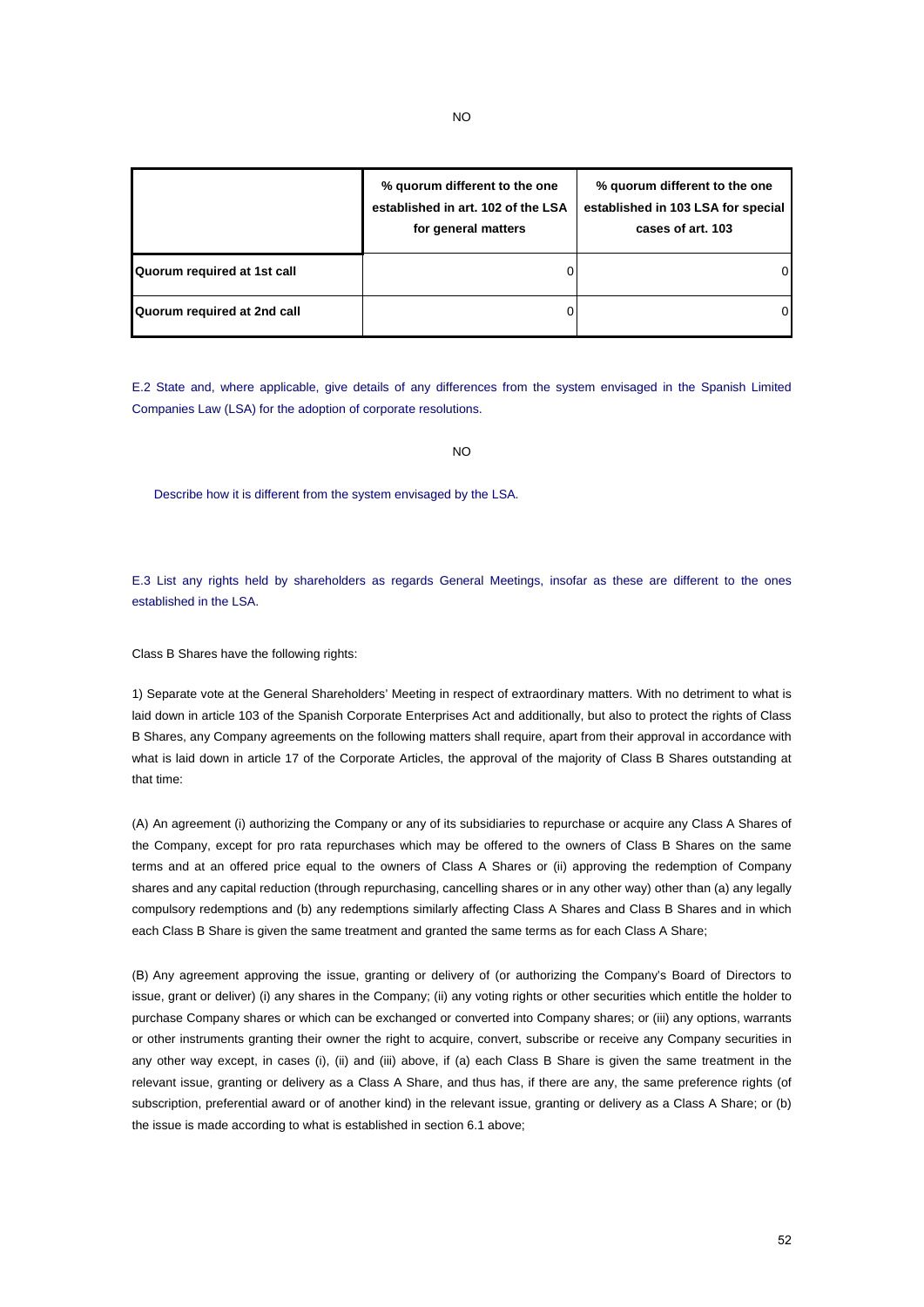(C) Any agreement unconditionally approving or not (i) an operation subject to Act 3/2009 (including, with no limitations, a merger, split-off, change of address abroad or global assignment of assets and liabilities), except if each Class B Share is treated in the same way as Class A Share in all aspects in said operation; or (ii) the dissolution or liquidation of the Company, except when the agreement is legally compulsory;

(D) Any agreement passing the exclusion of any shares of the Company from listing or trading on any securities market or secondary market; and

(E) In general, any agreement and any modification of the Corporate Articles which directly or indirectly impairs or has any adverse effect on the rights, preferences or privileges of Class B Shares (including any agreement which impairs or has any adverse effect on Class B Shares in comparison with Class A Shares or which benefits or positively affects Class A Shares in comparison with Class B Shares, or which affects the provisions of these Articles in respect of Class B Shares).

The General Shareholders' Meeting is competent to decide on any matters which have been attributed to it either legally or by its articles and, in particular, for expository purposes, it shall be the only company body or organism competent to decide on the subjects considered to be "Extraordinary Matters" according to this section of these Articles.

2) Preference dividend. Each Class B Share entitles its holder to receive a minimum annual preference dividend debited to the distributable profit in each business year at the end of which the Class B Share continues to be issued equal to 0.01 euros per Class B Share.

3) Right of redemption. Each Class B Share entitles its holder to obtain its redemption in the event of a takeover bid for the full or partial amount of the company shares being made and liquidated (fully or partly) except if the owners of Class B Shares had been entitled to participate in that offer and their shares had been acquired in that offer in the same way and in the same terms as the owners of Class A Shares (including, with no limitations, for the same consideration).

4) Preferential liquidation right. Each Class B Share entitles its holder to receive, in the event of the Company's dissolution and liquidation, a sum equal to the sum of (i) the face value of the Class B Share and (ii) the issue premium paid up for issuing that Class B Share.

E.4 State, where applicable, any measures adopted to encourage participation by shareholders at General Meetings.

The General Meeting Regulations govern the following aspects:

(i) The shareholder's right to information over the web page and the request for information beforehand (art. 9);

(ii) Attendance by proxy (art. 11);

(iii) Shareholders' involvement in the Meeting (art. 16);

(iv) Split voting is allowed, in order for financial intermediaries legitimated as shareholders but acting on behalf of different clients to be able to cast their votes in accordance with the latter's wishes (art. 19);

(v) The procedures for remote voting (art. 20); and

(vi) Publishing the agreements adopted on the Company's web page (art. 23).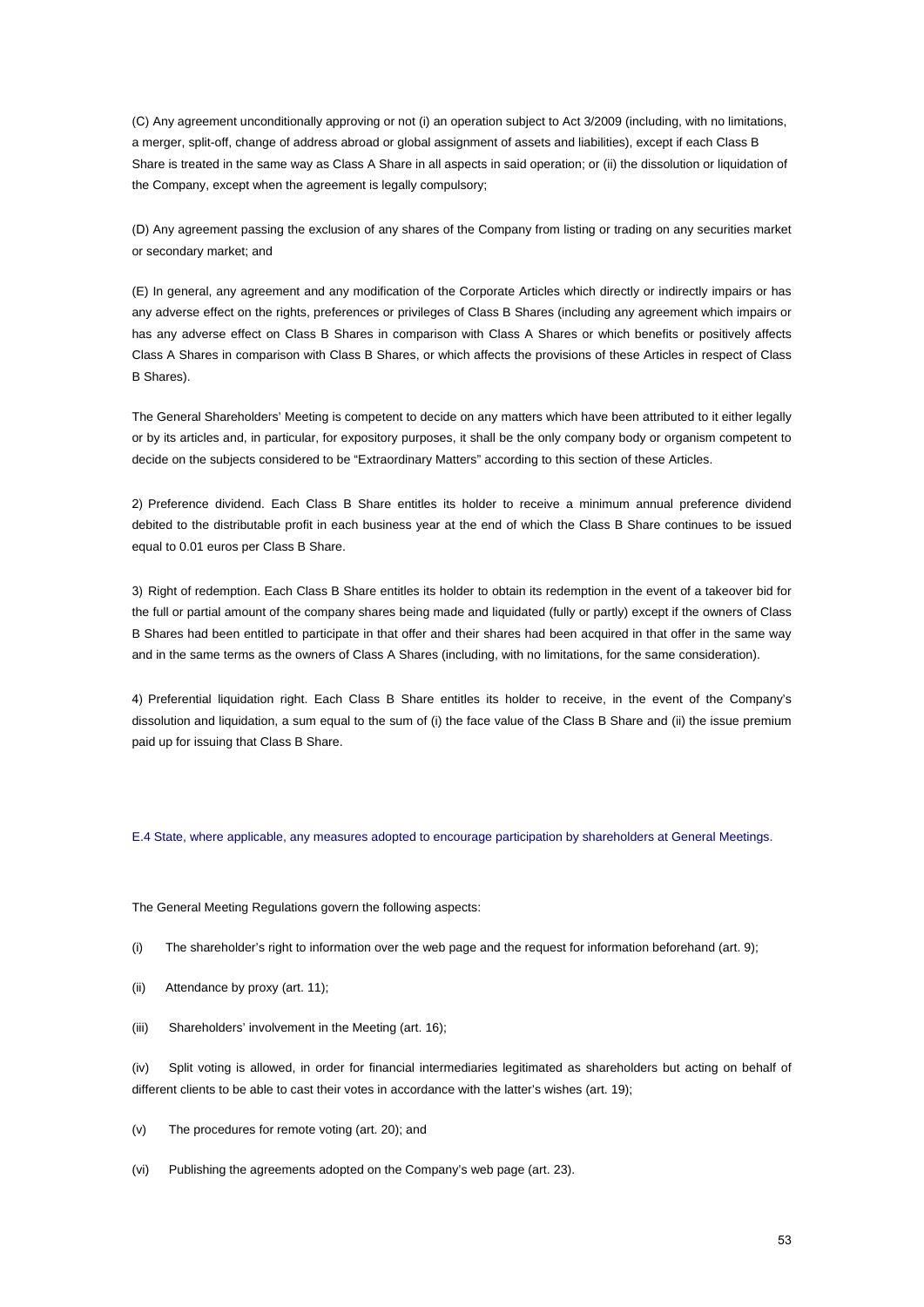E.5 State whether the Chairman of the General Shareholders' Meeting coincides with the position of Chairman of the Board of Directors. Give details, where applicable, of any measures that may have been adopted in order to guarantee the independence and proper operation of the General Meeting:

YES

# **Details of the measures**

Article 13 of the General Meeting Regulations establishes that the Committee for the General Meeting shall be made up of the members of the Board of Directors attending the General Meeting, being presided over by the Chairman and in the presence of the Secretary of the Meeting. The General Meeting shall be presided over by the Chairman of the Board of Directors or by the Director properly standing in for this person in accordance with what is laid down in the Regulations of the Board of Directors. Failing this, it shall be presided over by the attending shareholder designated for this purpose by the shareholders. In the event of being judicially called, the post of Chairman shall be determined by the competent judge. The party acting as Secretary of the General Meeting shall be the Secretary of the Board of Directors or the Vice-secretary validly standing in for this person in accordance with what is laid down in the Regulations of the Board of Directors. Failing this, the Secretary shall be the attending shareholder who is appointed for this purpose by the shareholders. If the Chairman or the Secretary were to be absent from the meeting for any reason they shall be replaced in their functions by the persons indicated above.

Finally, article 22 of the Regulations of the Board lays down that the Board of Directors may require the presence of a Notary to draw up the minutes of the Meeting, being obliged to do so whenever this is requested by shareholders representing at least one per cent (1%) of the share capital, five (5) days prior to the date on which the Meeting is intended to be held.

E.6 State, where applicable, any changes made during the financial year to the Regulations of the General Shareholders' Meeting.

There have not been any modifications.

E.7 Give details of attendance at General Meetings held during the financial year covered by this report:

| Details of attendance      |                              |            |                          |               |       |  |  |
|----------------------------|------------------------------|------------|--------------------------|---------------|-------|--|--|
| Date of General<br>Meeting | % of attendance<br>in person | % as proxy | % remote voting          |               | Total |  |  |
|                            |                              |            | <b>Electronic voting</b> | <b>Others</b> |       |  |  |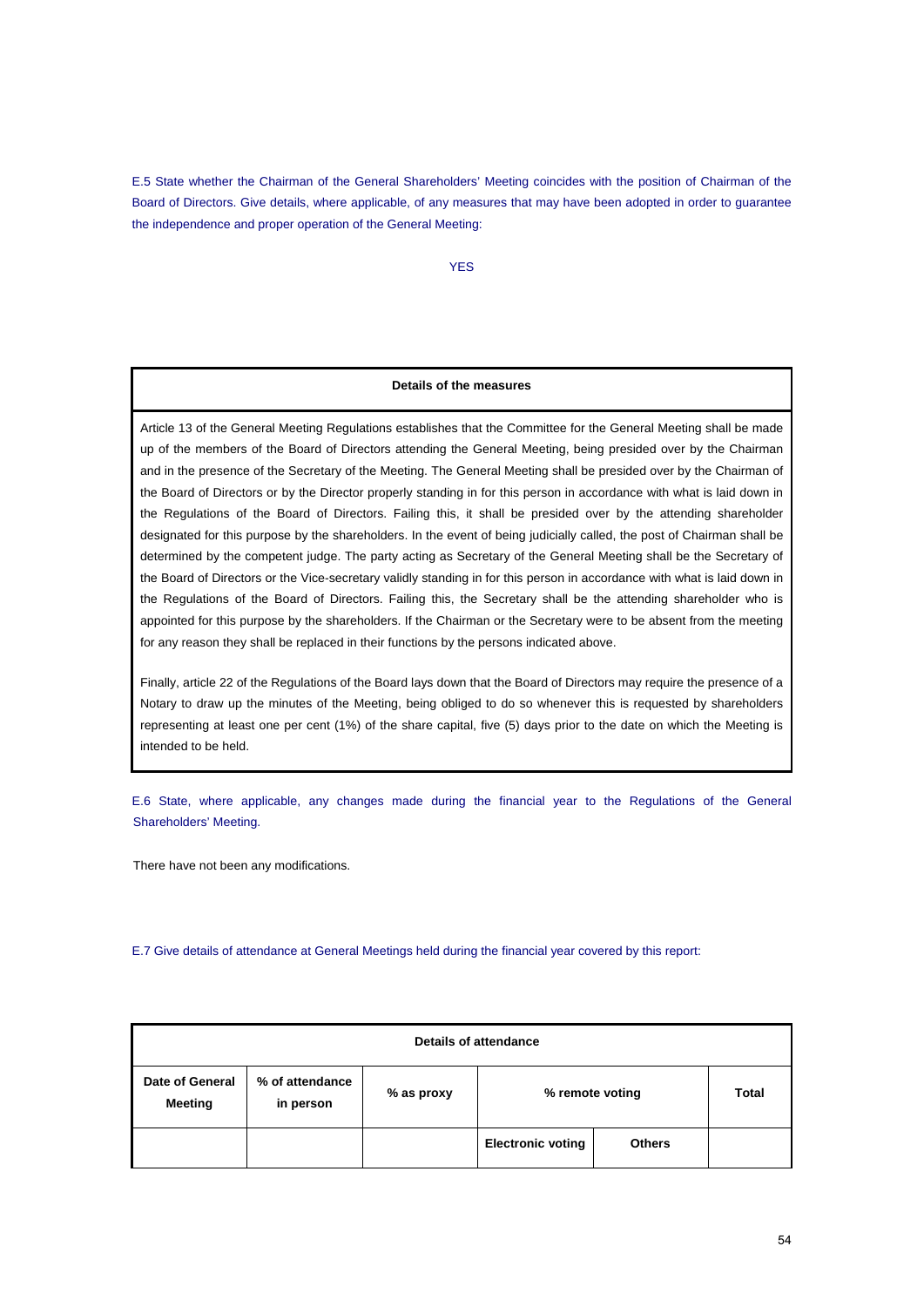| 01/25/2011 | 1.530 | 71.970 | 0.000 | 0.000 | 73.500 |
|------------|-------|--------|-------|-------|--------|
| 05/24/2011 | 9.600 | 57.240 | 0.000 | 0.000 | 66.840 |
| 12/02/2011 | 1.730 | 71.180 | 0.000 | 0.000 | 72.910 |

E.8 Briefly describe the resolutions adopted at the General Shareholders' Meetings held in the financial year covered by this report and the percentage of votes with which each resolution was adopted.

At the Extraordinary General Shareholders' Meeting of 25th June 2011 each and all of the following resolutions were adopted:

One.- Increase of the share capital by a nominal sum of 8,700,000 euros, by means of issuing and putting into circulation (envisaging the possibility of incomplete subscription) 87,000,000 new Class B Shares without voting rights, of 0.10 euros face value each, and an issue premium which will be determined by the Board of Directors, with the express authority to delegate this power to any of its members, at the latest on the date of execution of the agreement and for an amount which shall in any event be from a minimum of 3.02 euros to a maximum of 9.17 euros issue premium per share. The new shares shall be fully subscribed and paid up by means of cash payments. Exclusion from the preferential subscription right. Modification of article 6 of the Corporate Articles and including a new article 6.b to adapt the Corporate Articles to the new class of shares with no voting rights. Delegation of powers to the Board of Directors, with the express power to delegate these to any of its members, to set the conditions for the increase in any matter not envisaged by the General Meeting, including adaptation of Corporate Article 6 (share capital). Application to the competent national and foreign bodies for admitting the new shares for trading on the Stock Exchanges of Madrid, Barcelona, Bilbao and Valencia, as well as the Stock Exchange Interconnection System (Continuous Market) and on the NASDAQ

Vote In favor: 98.8614% Abstentions: 0.7304% Against: 0.4082%

Two.- Nomination of Directors. Increase in the number of members of the Board of Directors

Vote In favor: 99.6433% Abstentions: 0.2793% Against: 0.0774%

Three.- Authorization for acquisition of its own shares on the secondary market, revoking and invalidating the previous authorization passed by the General Meeting on 21st June 2010

Vote In favor: 97.7226% Abstentions: 0.0005% Against: 2.2769%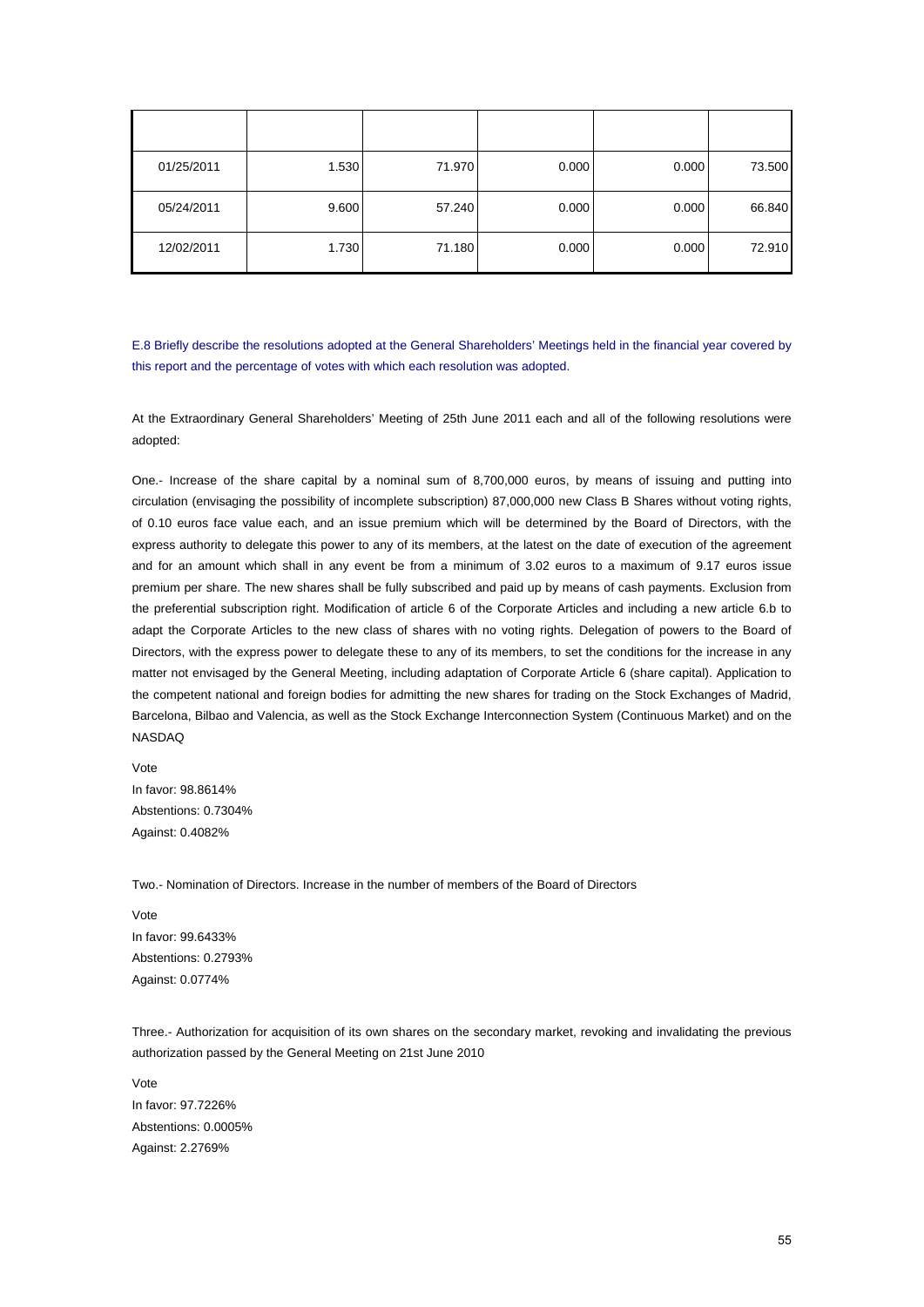Four.- Delegation of powers for formalization and execution of the agreements passed by the General Meeting

Vote In favor: 99.9273% Abstentions: 0.0005% Against: 0.0722%

At the Ordinary General Shareholders' Meeting of 24th May 2011 each and all of the following resolutions were adopted:

One.- Examination and approval, where applicable, of the annual accounts, the individual management report and the proposal for application of the result for the Company year closing as of 31st December 2010

Vote In favor: 99.9655% Abstentions: 0.0345% Against: 50 shares

Two.- Examination and approval, where applicable, of the consolidated annual accounts and management report for the Company year closing as of 31st December 2010

Vote In favor: 99.9472% Abstentions: 0.0345% Against: 0.0183%

Three.- Examination and approval, where applicable, of the work done by the Board of Directors during the financial year closing as of 31st December 2010

Vote In favor: 99.7255% Abstentions: 0.2306% Against: 0.0439%

Four.- Reappointment of individual accounts auditors

Vote In favor: 99.9800% Abstentions: 0.0185% Against: 0.0015%

Five.- Reappointment of consolidated accounts auditors

Vote In favor: 99.9800% Abstentions: 0.0185% Against: 0.0015%

### Six.- Modification of Corporate Articles

Article 18 Vote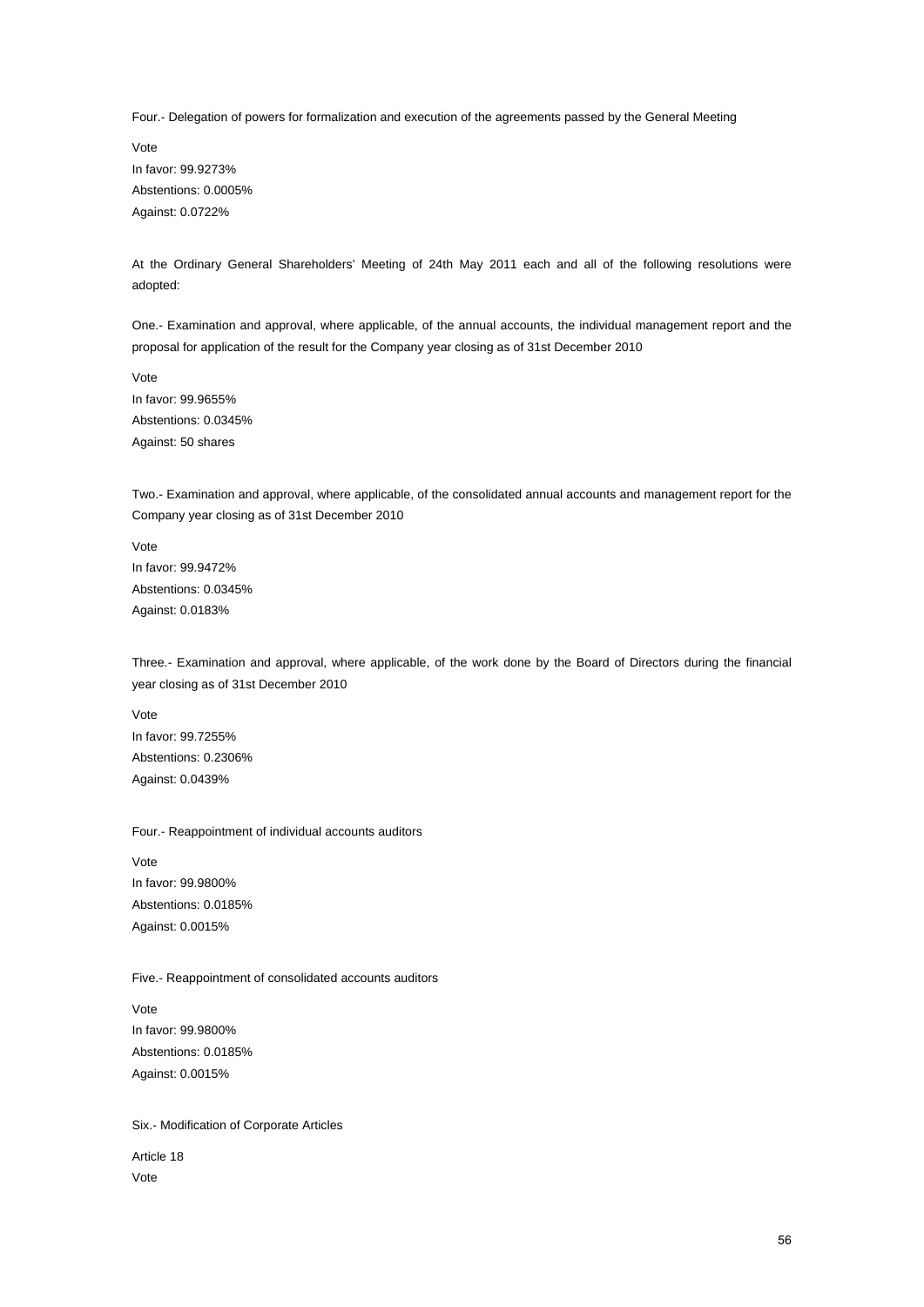In favor: 99.9968% Abstentions: 00.0032% Against: 0%

Article 24.3 Vote In favor: 99.9968% Abstentions: 00.0032% Against: 0%

# Seven.- Nomination and reelection of Directors

Nomination of Mr. Luis Isasi Fernández de Bobadilla Vote In favor: 99.7724% Abstentions: 00.0331% Against: 0.1945%

Reelection of Mr. Thomas Glanzmann Vote In favor: 99.7591% Abstentions: 0.0331% Against: 0.2078%

Determination of the number of members of the Board of Directors Vote In favor: 99.9542% Abstentions: 0.0005% Against: 0.0453%

Eight.- Approval of the remuneration of Directors

Vote In favor: 99.9854% Abstentions: 0.0031% Against: 0.0115%

Nine.- Delegation of powers for formalization and execution of the agreements passed by the Meeting

Vote In favor: 99.9997% Abstentions: 0.0002% Against: 0.0001%

At the Extraordinary General Shareholders' Meeting of 2nd December 2011 each and all of the following resolutions were adopted:

One.- Increasing the share capital by a nominal sum of 2,968,765.80 euros, by issuing and putting into circulation 29,687,658 new Class B Shares without voting rights of 0.10 euros face value each, with no issue premium, debited to voluntary reserves, in the proportion of 1 new Class B Share for each 10 old Class A or Class B Shares, envisaging the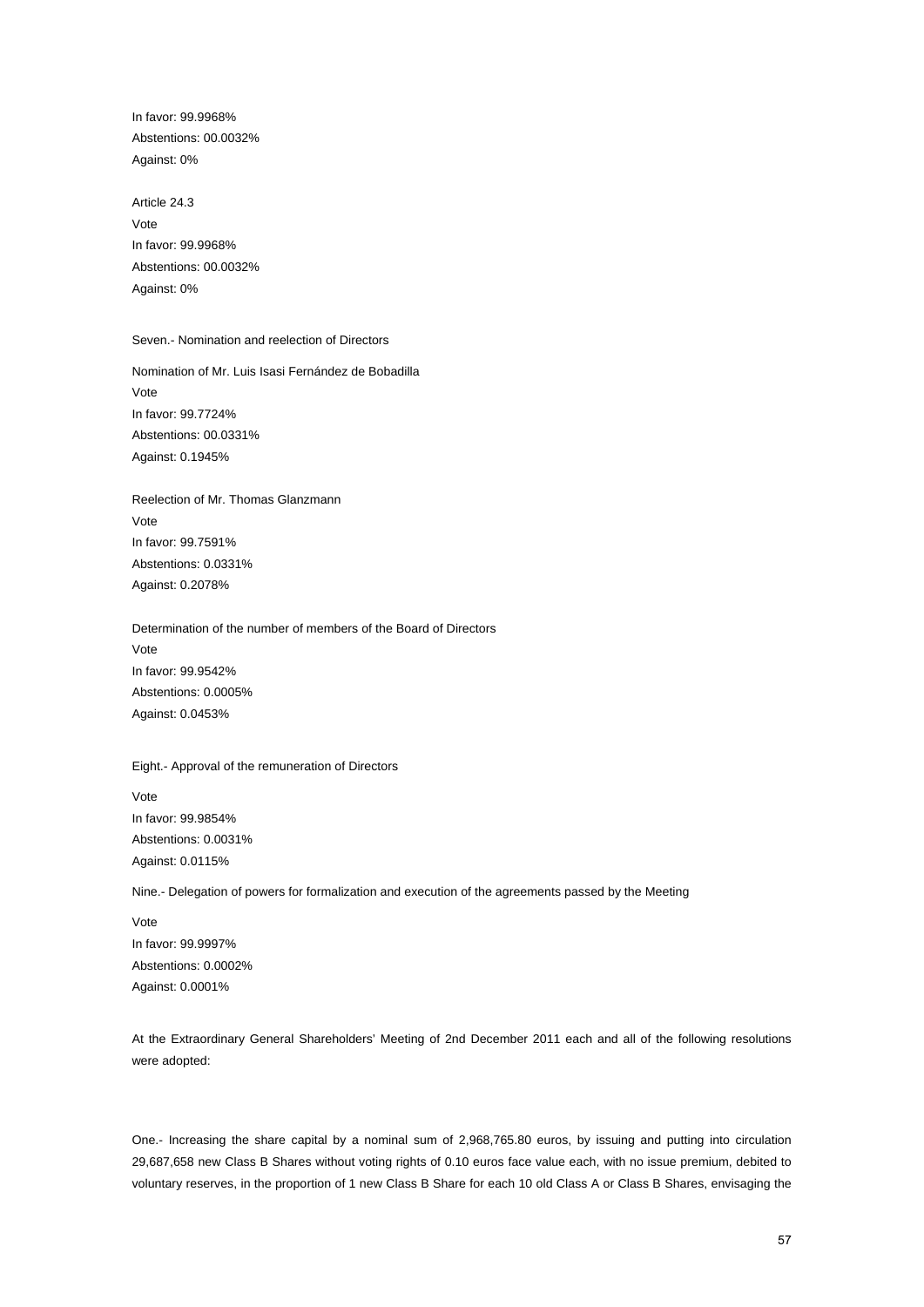possibility of incomplete allocation. Modification of article 6 of the Corporate Articles (Capital Social). Application to the competent national and foreign bodies for admitting the new shares for trading on the Stock Exchanges of Madrid, Barcelona, Bilbao and Valencia, as well as on the Stock Exchange Interconnection System (Continuous Market) and on the NASDAQ

Vote

Class A Shares In favor: 97.5743% Abstentions: 0.1366% Against: 2.2891%

Class B Shares In favor: 90.4223% Abstentions: 0.2105% Against: 9.3672%

Two.- To confer to the Board of Directors, with the express authority to delegate this to any of its members, the power to increase the Company's share capital, as laid down in article 297.1.b) of the Spanish Corporate Enterprises Act, within the period legally allowed of five years from the date of holding this General Meeting, up to the maximum amount corresponding to 50% of the share capital at the time of this authorization, said increase to be able to be executed in one or several stages. Conferring to the Board of Directors, with express authority to delegate this power to any of its members, the power to exclude the preferential subscription right in the relevant capital increases, in accordance with article 506 of the Spanish Corporate Enterprises Act.

Vote Class A Shares In favor: 90.0789% Abstentions: 0.0019% Against: 9.9192%

Three.- Modification of the Corporate Articles.

3.1.- Modification of articles 1, 9, 13, 14, 16, 17.b, 23, 25, 26, 27, 28, 29, and 30 of the Corporate Articles in order to adapt their contents to the current Spanish Corporate Enterprises Act and to introduce certain qualitative improvements in their wording

3.2.- Including a new article 9.b in the Corporate Articles in order to incorporate the latest new items as regards the corporate web page introduced by the current Spanish Corporate Enterprises Act

3.3.- Modification of articles 22 and 22.b of the Corporate Articles in order to improve the flexibility of the system for calling meetings and the remote sessions of the Board of Directors and to adapt its wording to the new aspects brought in by the new Spanish Corporate Enterprises Act

Vote

Class A Shares In favor: 99.9947% Abstentions: 0.0034% Against: 0.0019%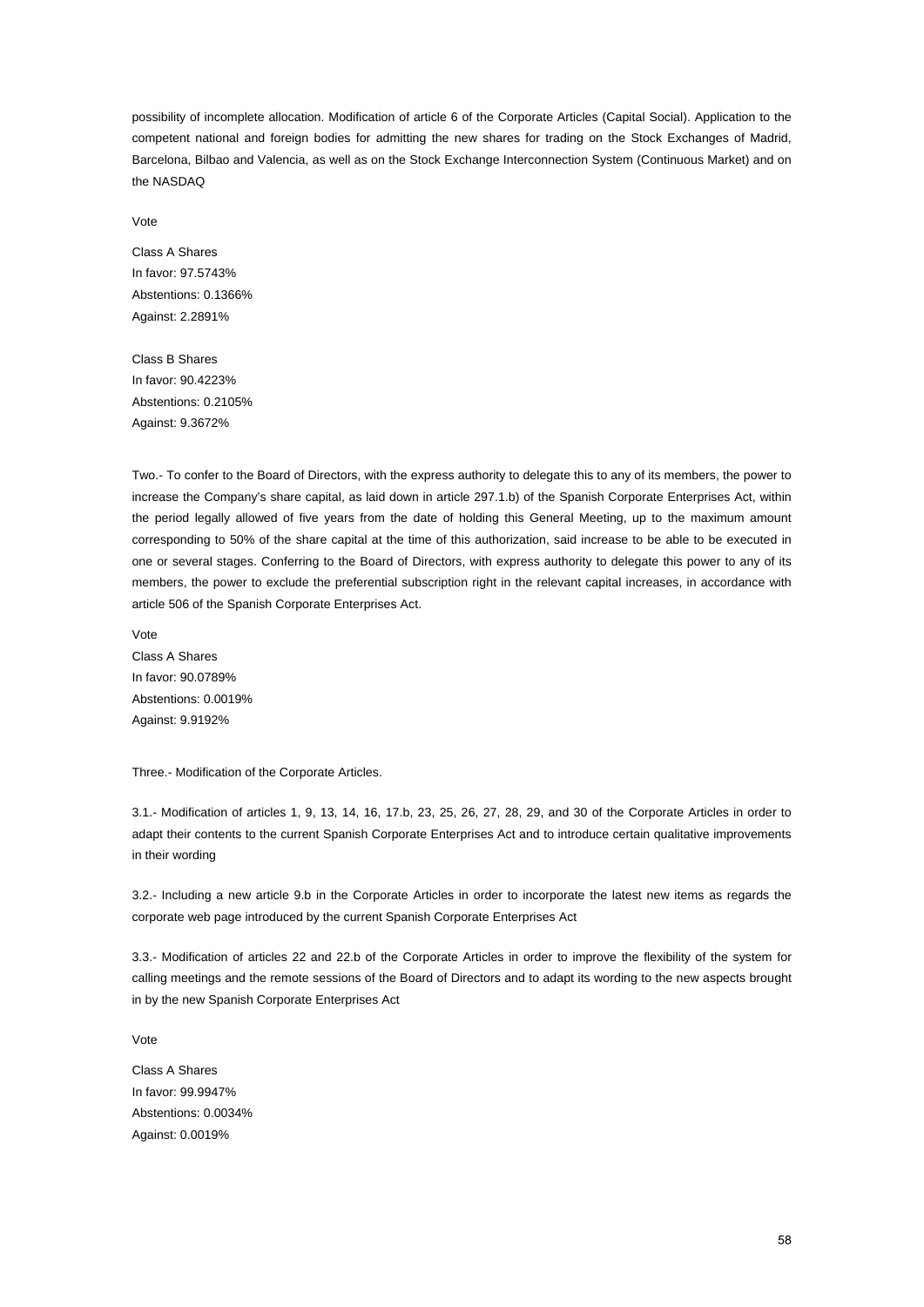Four.- Modification of articles 5, 6, 7, 8, 9, 11, 12, 16, 19, and 20 of the Regulations of the General Shareholders' Meeting to adapt their contents to the current Spanish Corporate Enterprises Act and bring in certain qualitative improvements in the wording.

Vote

Class A Shares In favor: 99.9827% Abstentions: 0.0164% Against: 0.0009%

Five.- Determination of the corporate web page in accordance with article 11.b of the Spanish Corporate Enterprises Act

Vote

Class A Shares In favor: 99.9969% Abstentions: 0.0025% Against: 0.0006%

Six.- Delegation of powers for formalization and execution of the agreements passed by the General Meeting

Vote

Class A Shares In favor: 99.9973% Abstentions: 0.0027% Against: 0%

E.9 State whether there is any statutory restriction in the articles establishing a minimum number of shares needed to attend the General Shareholders' Meeting.

NO

**Number of shares necessary for attending the General Meeting**

E.10 State and explain the policies implemented by the Company with regard to granting proxies at General Shareholders' Meetings.

Right of representation (art. 11 General Meeting Regulations):

1. Any shareholder entitled to attend according to what is laid down in article 10 of the General Meeting Regulations above may be represented by someone else, even though this person were not a shareholder. In the event of representation being conferred to a legal person, the latter shall in turn have to designate a natural person to represent it, as laid down in the Law.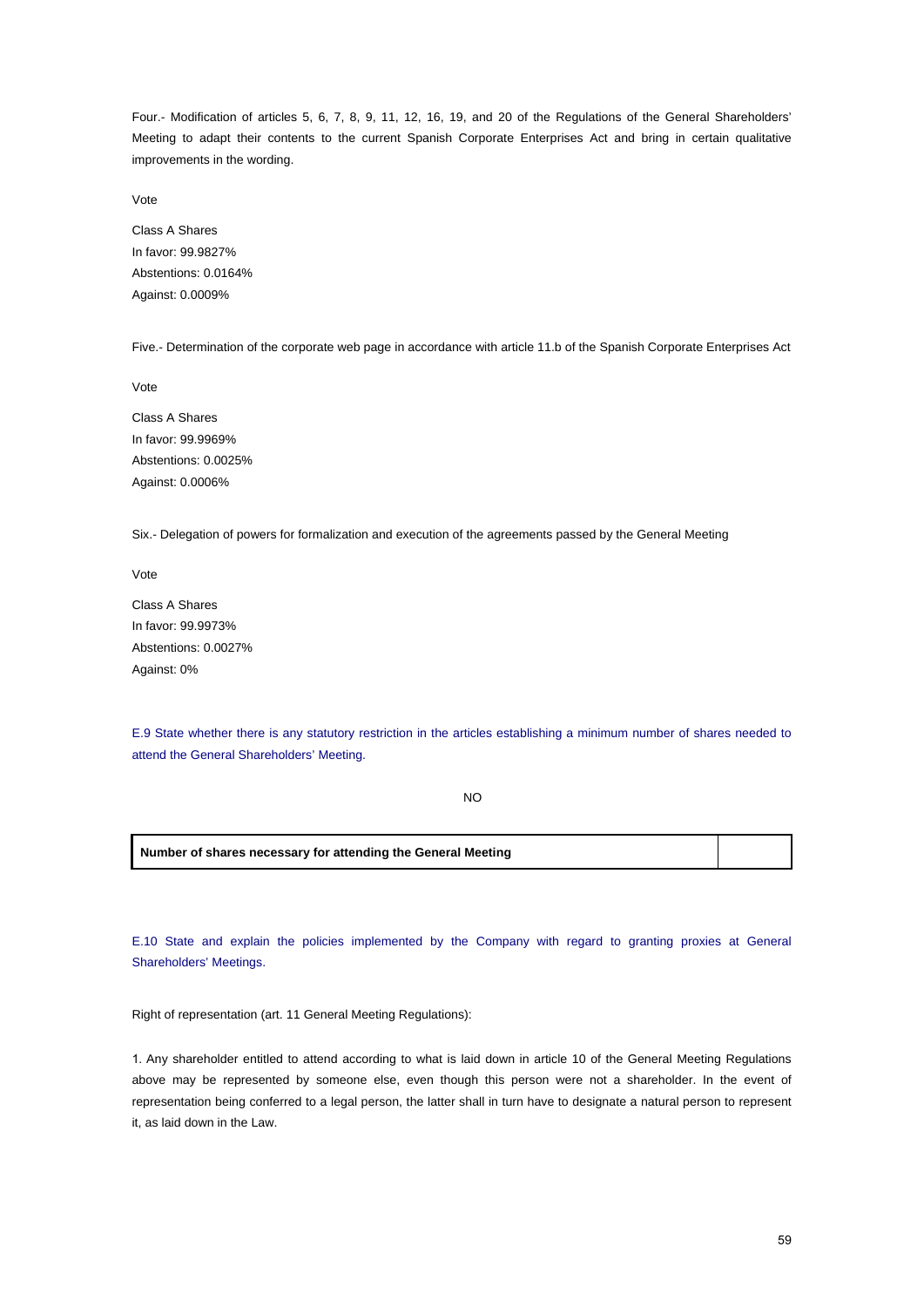2. The proxy must be granted specifically for each Meeting, either in writing or by remote communication channels, on condition that the identity of the principal and the proxy is properly identified, as well as the content of the proxy being granted. The Company's web page shall include the procedures and requisites for granting remote representation.

3. Any natural shareholders who are not in full possession of their civil rights, as well as shareholders who are legal persons, shall be able to be represented by those holding legal powers of attorney, which shall have to be duly accredited.

4. The proxy shall always be revocable. Personal attendance of the shareholder represented at the Meeting shall entail automatic revocation of the proxy.

Public request for representation (art. 12 General Meeting Regulations):

1. Public requests for representation shall be governed by what is laid down in article 186 of the Spanish Corporate Enterprises Act. In the event of the Company being listed on a secondary official market, the limitations established in article 114 of the Securities Market Law as regards exercising voting rights by the proxy shall be respected.

2. In any event, the document in which the power of attorney is given must contain or have adjoined to it the agenda, as well as the request for instructions for exercising voting rights and a statement of how the proxy is to vote in the event of instructions not being given.

3. As an exception, the representative may vote differently when circumstances arise which were not known at the time of sending the instructions, entailing running a risk of harming the principal's interests. In the event of a vote not being cast as specified in the instructions, the proxy must immediately inform the principal by means of a letter explaining the reasons for the vote.

4. There will be understood to have been a public request for representation when the same person is representing over three (3) shareholders.

Remote voting (art. 20 General Meeting Regulations):

1. In accordance with what is laid down in the Corporate Articles, any shareholders entitled to attend may vote remotely, as regards the proposals included in the agenda, through the following media:

(a) by postal vote, by sending in the duly signed attendance card, proxy and/or remote vote with a statement of how they are voting;

(b) by electronic correspondence or other remote communication channels, in accordance with the instructions given on the Company's web page, on condition that the security of electronic communications is duly guaranteed and that the electronic document pursuant to which the voting right is being practiced incorporates a recognized electronic signature, as laid down in the Electronic Signature Law, or which, without meeting the requisites of the recognized electronic signature, is accepted as being sufficient by the Board of Directors through displaying suitable guarantees of authenticity and identification of the shareholder exercising his/her voting right.

2. The announcement calling the General Meeting shall contain the procedure, requisites and deadline for exercising remote voting rights.

3. A remote vote will not be valid if it is not received by the Company at least five (5) days prior to the date on which the General Meeting is intended to be held.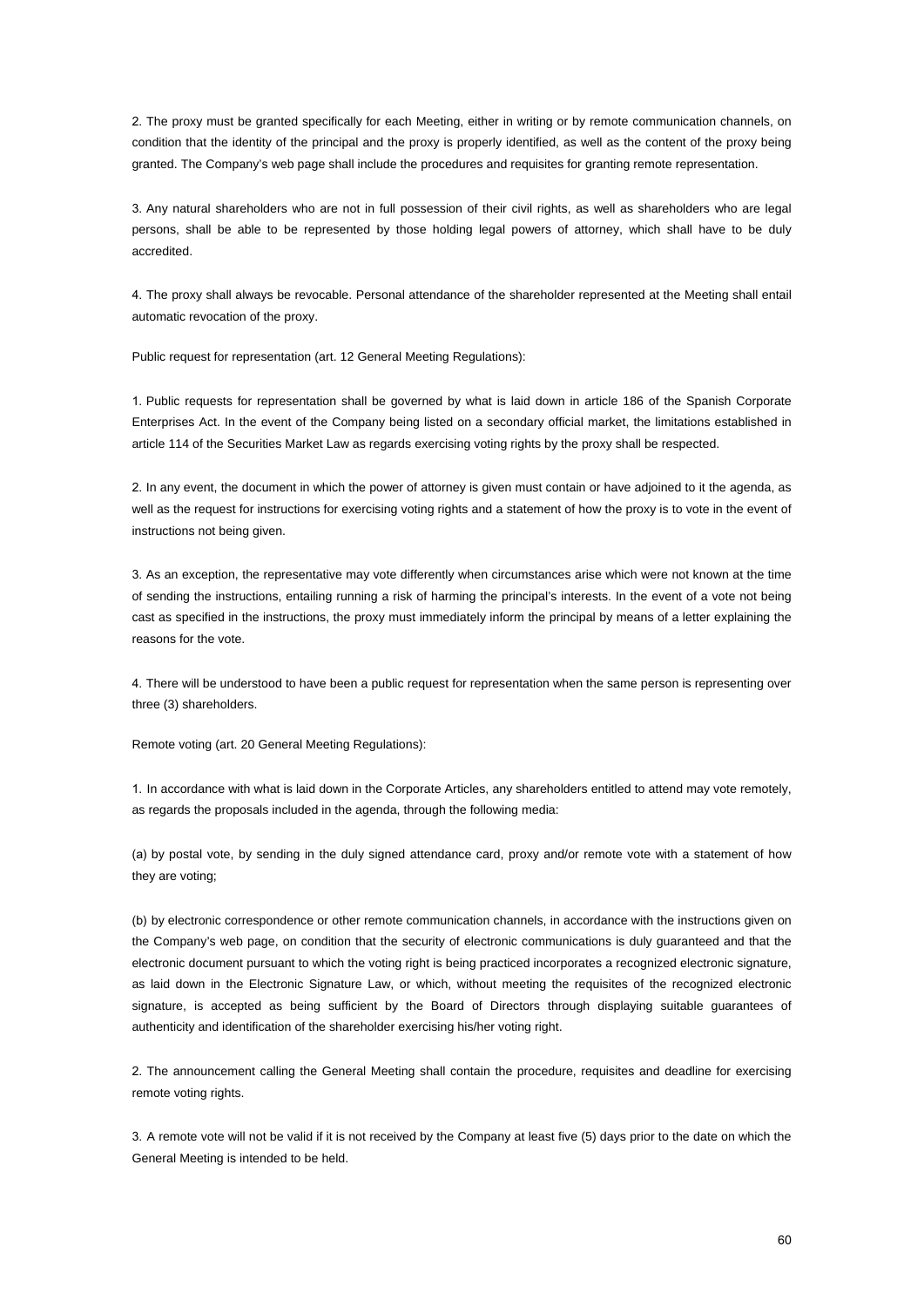4. Any shareholders issuing their remote vote as stipulated in this article shall be considered to be present for purposes of constituting the Meeting. Any delegations previously issued shall consequently be understood to be revoked and any granted thereafter shall be taken as unmade.

5. In spite of the above, any vote issued remotely as referred to in this article shall be invalidated by the personal attendance of the shareholder at the meeting.

E.11 State whether the Company is aware of the institutional investor policy regarding their participation in the Company's decision-making process:

NO

E.12 State the address and means of accessing corporate governance content on the Company's website.

The address of the Company's webpage is www.grifols.com. Information on corporate governance can be accessed through the link Investors Relations on the main page, or directly at http://inversores.grifols.com/portal/grifols/home\_page\_investors.

# **F – DEGREE TO WHICH CORPORATE GOVERNANCE RECOMMENDATIONS ARE FOLLOWED**

State the extent to which the Company follows the recommendations of the Unified Good Governance Code. If any of these are not complied with, explain the recommendations, regulations, practices or criteria that the Company applies.

1. The Corporate Articles of listed companies should not place any upper limit on the number of votes that can be cast by a single shareholder, or impose other restrictions hindering the takeover of the Company by means of purchasing its shares on the market.

*See sections: A.9, B.1.22, B.1.23 and E.1, E.2*

# Complied with

2. When a dominant and a subsidiary Company are stock market-listed, both should publicly disclose in detail:

a) The respective areas of work engaged in and possible business dealings between them, as well as those of the subsidiary Company listed with other Group companies;

b) Any mechanisms set up to settle any possible conflicts of interest that might arise. *See sections: C.4 and C.7*

### Not applicable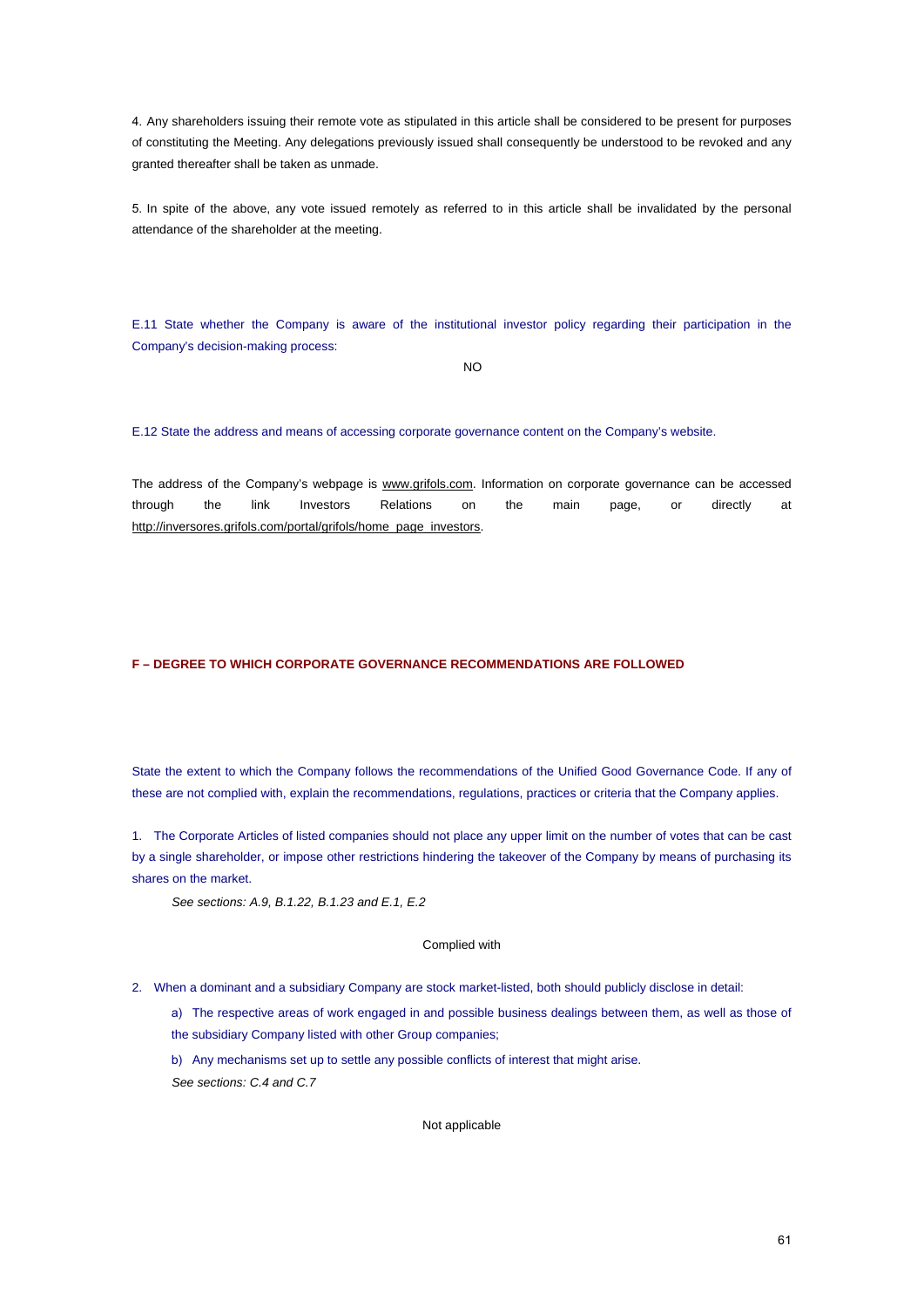3. Even when not expressly required under Commercial Law, any decisions involving a structural corporate change

should be submitted to the General Shareholders' Meeting, for approval or ratification, specifically the following ones:

a) Turning the listed companies into holding companies by means of "subsidiarization" or assigning core activities that were previously carried out by the Company itself to subsidiaries, even when the former keeps full ownership over the latter;

b) The acquisition or disposal of key operating assets that would effectively alter the Company's corporate purpose;

c) Operations that effectively amount to the liquidation of the Company.

# Complied with

4. Detailed proposals of the resolutions to be adopted at the General Shareholders' Meeting, including the information stated in recommendation 28, should be made known at the same time as publication of the announcement convening the Meeting.

### Complied with

5. Separate votes should be held at the General Meeting on materially separate items, in order for shareholders to express their voting preferences separately in each case. This rule should be applied particularly:

a) To the appointment or ratification of Directors, who should be individually voted;

b) In cases of amendments to the Articles, for each article or Group of articles which are materially independent. *See section: E.8*

# Complied with

6. Companies should allow split votes, so that financial intermediaries acting as nominees on behalf of different clients can issue their votes according to their clients' instructions.

*See section: E.4*

# Complied with

7. The Board of Directors should perform its duties with unity of purpose and independent judgment, giving the same treatment to all shareholders. It should at all times be guided by the Company's interest, understood as maximizing its economic value in a sustained fashion.

It should also ensure that the Company abides by laws and regulations in its dealings with stakeholders, fulfils its obligations and contracts in good faith, respects the customs and good practices of the sectors and territories where it does business and upholds any additional social responsibility principles to which it has voluntarily subscribed.

## Complied with

8. The Board should understand the core of its mission as being to approve the Company's strategy and the organization required to put this into practice, as well as to ensure and oversee that the Management complies with the goals set, while pursuing the Company's interests and corporate purpose. To this end, a plenary session of the Board should reserve the power to approve:

a) The Company's general policies and strategies, and in particular:

- i) The strategic or business plan, as well as the management targets and annual budget;
- ii) The investments and financing policy;
- iii) The definition of the structure of the Company Group;
- iv) The corporate governance policy;
- v) The corporate social responsibility policy;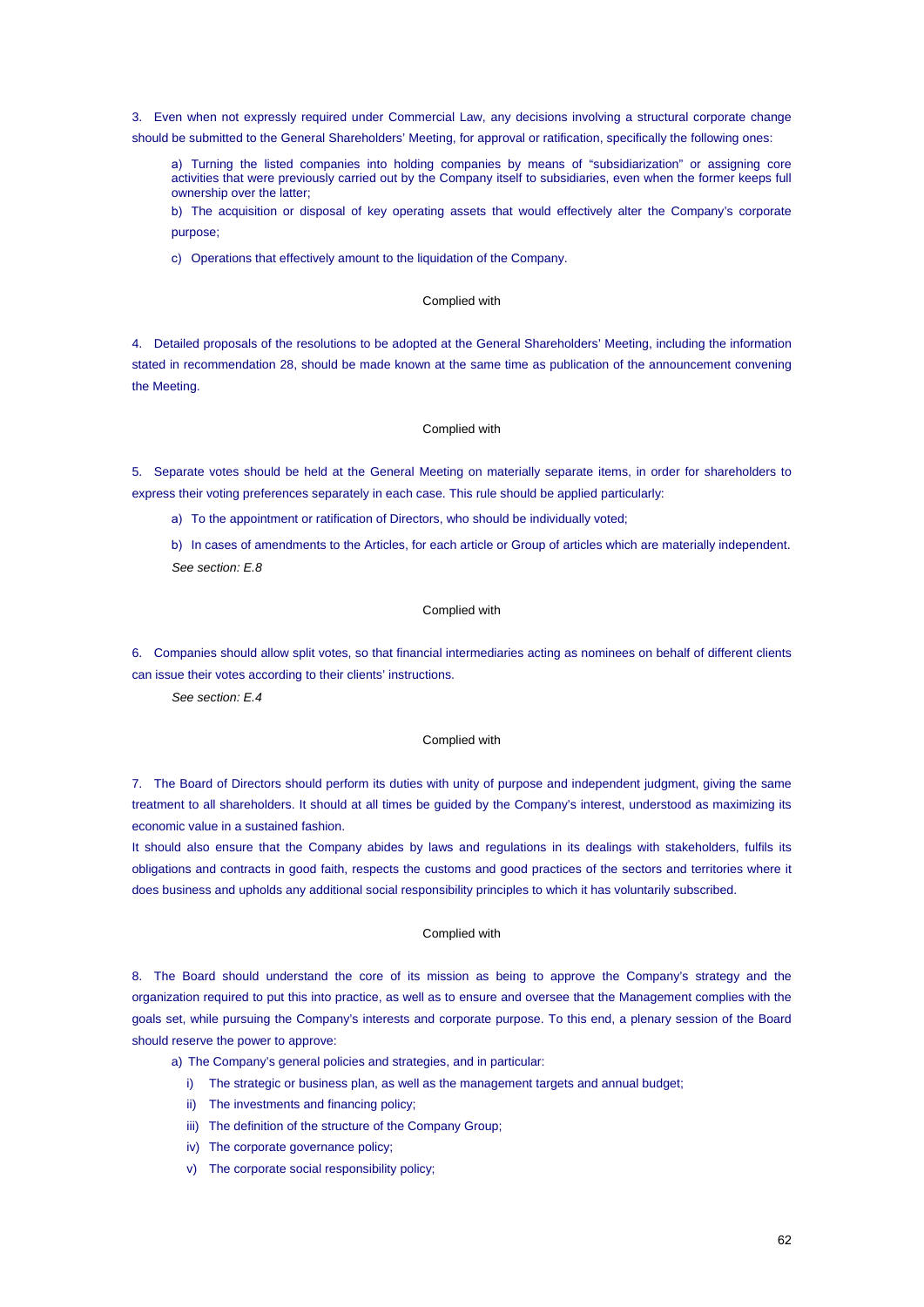vi) The remuneration and performance assessment policy for senior management;

vii) The risk control and management policy, as well as the regular monitoring of the internal information and control systems;

viii) The Company's dividends and treasury stock policy and in particular its limits.

*See sections: B.1.10, B.1.13, B.1.14 and D.3*

b) The following decisions:

i) At the proposal of the Company's chief executive, the appointment and possible dismissal of senior management, as well as their compensation clauses

*See section: B.1.14*

ii) The remuneration of Directors, and, in the case of executive Directors, any additional remuneration for their executive functions and other conditions that must be met in their contracts

*See section: B.1.14*

iii) Any financial information that the Company must regularly disclose through its status as listed.

iv) Investments or operations of all kinds whose large amount or special characteristics mean that these have strategic importance, unless the General Meeting has to approve these;

v) The creation or acquisition of stock in concerns with special purposes or registered in countries or territories considered to be tax havens, as well as any other transactions or operations of a similar nature whose complexity means that they might harm the Group's transparency.

c) Operations carried out by the Company with Directors, significant shareholders or those represented on the Board or other persons linked with them ("related-party transactions").

This authorization of the Board shall not nevertheless be understood as being required in any related-party operations that simultaneously meet the following three conditions:

1. Ones carried out pursuant to contracts with standard conditions and applied on a large scale to a large number of clients;

2. Performed at prices or rates established on general terms by those supplying the goods or services in question;

3. Of an amount not exceeding 1% of the Company's annual income.

It is advisable for the Board to approve related-party operations only after a favorable report is issued by the Audit Committee or, where applicable, by any other to which the same function had been entrusted, and for the Directors involved, apart from not exercising nor delegating their voting right, to leave the meeting room while the Board discusses and votes on this.

It is recommendable for the powers attributed to the Board herein not to be delegated, except for the ones stated in points b) and c), which could be passed by the Delegate Committee for urgent cases, with later ratification by the plenary session of the Board.

*See sections: C.1 and C.6*

### Partially complied with

Article 5 of the Regulations of the Board of Directors does not include either the dividends' policy or the Company's treasury stock and, in particular, its limits, in the Company's general policies and strategies.

9. The Board should have the right size to ensure effective operation and participation, which makes it advisable for this to comprise no fewer than five and no more than fifteen members. *See section: B.1.1*

#### Complied with

10. The proprietary and independent external Directors should constitute a broad majority of the Board, while the number of executive Directors should be the minimum required, taking into account the complexity of the corporate Group and the percentage of ownership interests in the Company capital that the executive Directors control. *See sections: A.2, A.3, B.1.3 and B.1.14*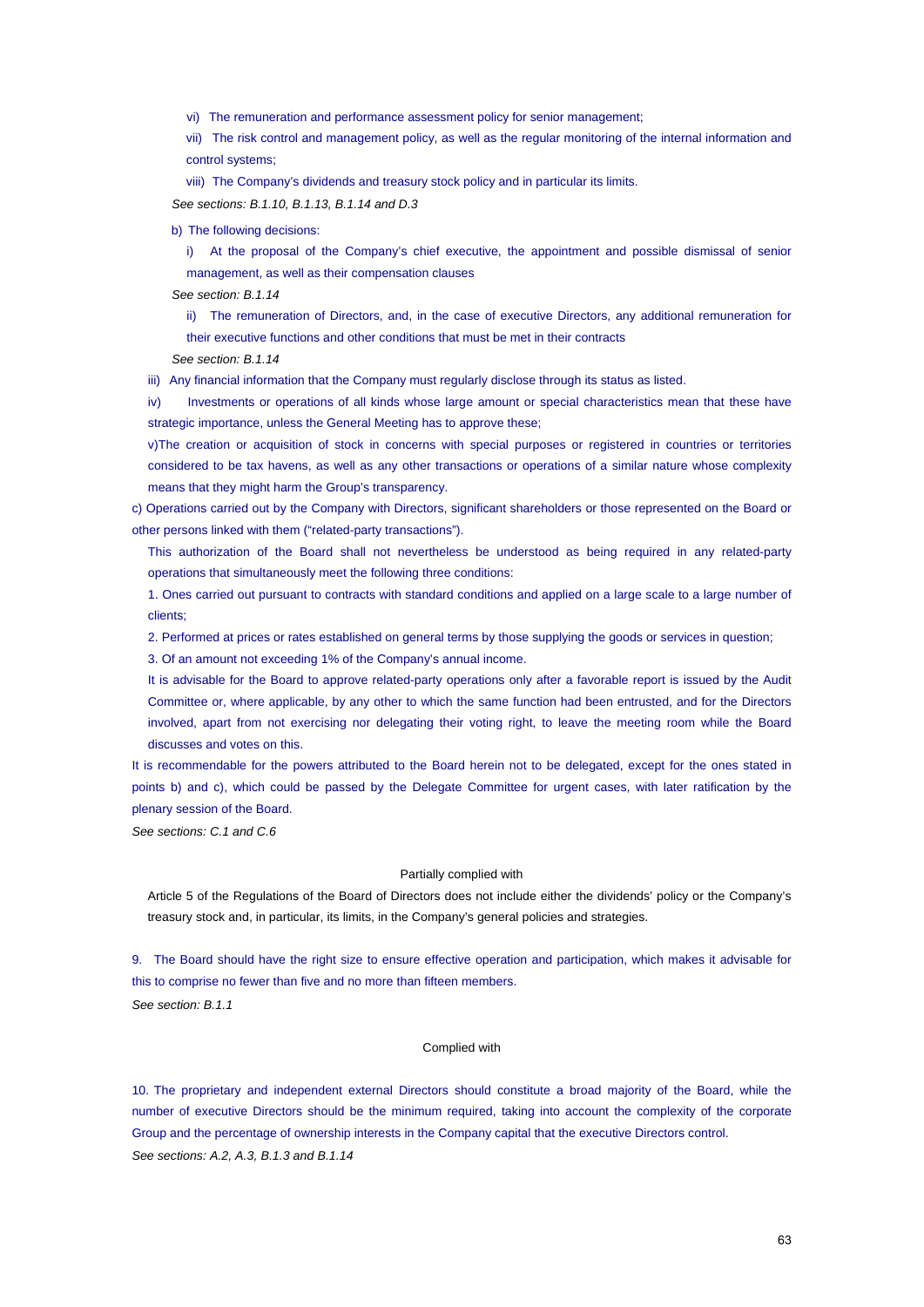#### Complied with

11. In the event of there being any external Director who can neither be considered proprietary nor independent, the Company should explain this circumstance and this person's links with the Company or its senior management, or with its shareholders.

*See section: B.1.3*

# Complied with

12. Among the external Directors, the ratio of proprietary and independent Directors should reflect the proportion between the capital of the Company represented by the proprietary Directors and the remainder of the capital.

This strict proportional criterion could be relaxed so that the weight of the proprietary Directors is greater than would actually correspond to the total percentage of capital that they represent:

1. In companies with high capitalization in which few or no equity holdings are legally considered significant, but where there are shareholders with stakes of a high absolute value.

2. When these are companies in which there is a plurality of shareholders represented on the Board but with no links between them.

*See sections: B.1.3, A.2 and A.3*

### Complied with

13. The number of independent Directors should represent at least one third of the total number of Directors.

*See section: B.1.3*

## Explain

There are three independent Directors. Steven Mayer and W. Brett Ingersoll would nevertheless be independent in accordance with the NASDAQ regulations. The Company is examining the possibility of incorporating further independent Directors.

14. The status of each Director should be explained by the Board at the General Shareholders' Meeting that is to make or ratify their appointment, and annually be confirmed or where applicable reviewed in the Annual Corporate Governance Report, after being verified by the Nominating Committee. Said report should also explain the reasons why proprietary Directors have been appointed at the request of shareholders whose stake is under 5% of the capital. It should state the reasons why, where applicable, they had not entertained formal requests for presence on the Board from shareholders whose stake is equal to or over that of others at whose request proprietary Directors had been appointed.

*See sections: B.1.3 and B.1 4*

# Complied with

15. When the number of female Directors is low or non-existent, the Board should explain the reasons and initiatives adopted to correct this situation, and specifically the Nominating Committee should take measures, when new vacancies arise, to ensure that:

- a) the selection procedures do not involve any implicit bias hindering the selection of female candidates;
- b) the Company is making a conscious effort to seek women meeting the professional profile being sought and includes these among potential candidates.

*See sections: B.1.2, B.1.27 and B.2.3*

### Partially complied with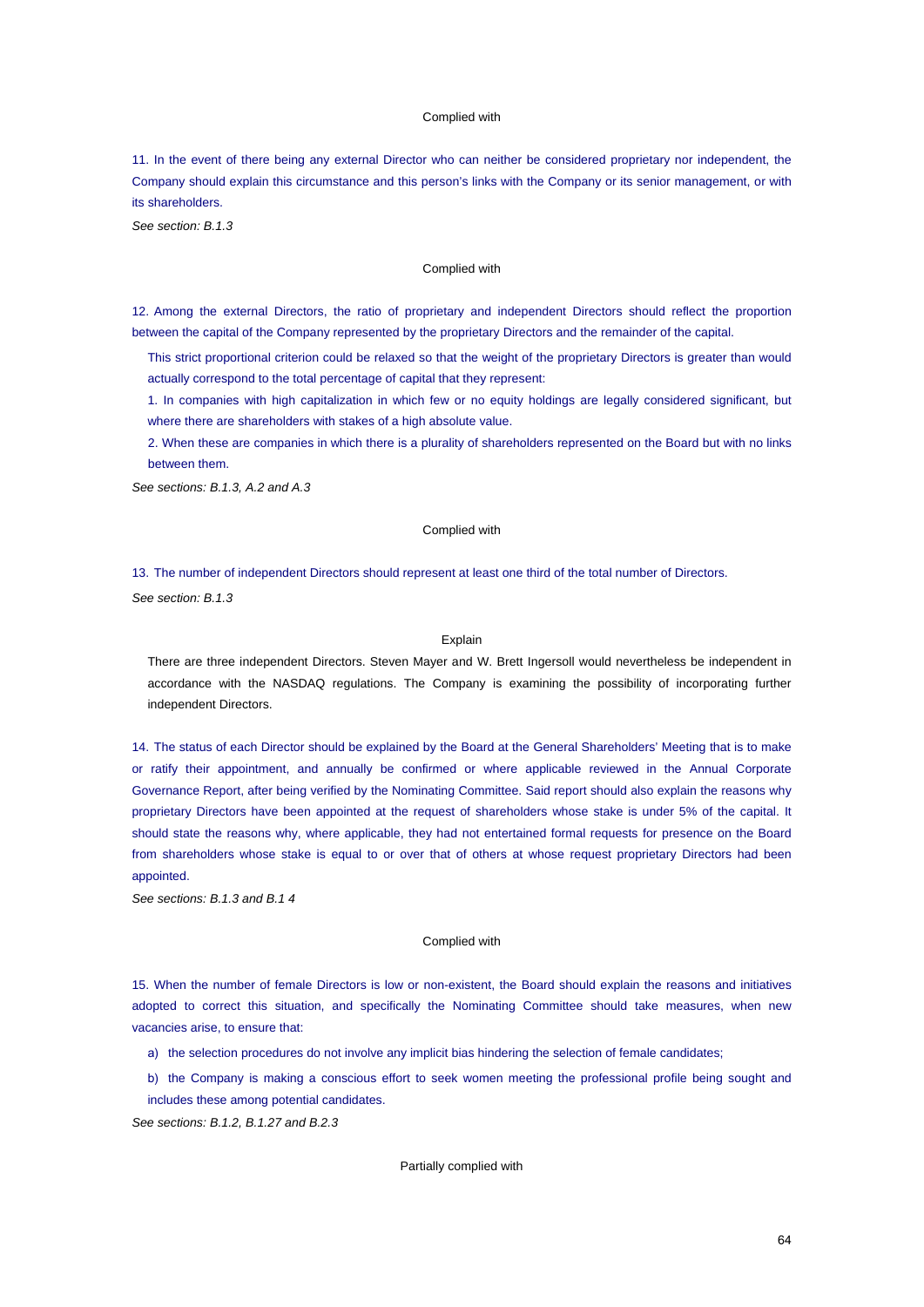The Board bases its proposals for appointment of Directors strictly on professional qualification criteria (skill, knowledge and experience).

16. The Chairman, as person in charge of proper operation of the Board, shall ensure that Directors are previously given sufficient information, stimulate discussion and active participation of the Directors during Board meetings, safeguarding their right to freely take a stance and express their opinion, and to organize and coordinate with the chairmen of the relevant Commissions the regular evaluation of the Board, as well as, where applicable, that of the CEO or chief executive.

*See section: B.1.42*

# Complied with

17. When the Chairman of the Board is also the Company's chief executive, one of the independent Directors should be empowered to request calling Board meetings or including new items on the agenda; to coordinate and reflect the concerns of external Directors, and to lead the Board's appraisal of its Chairman. *See section: B.1.21*

## Complied with

18. The Secretary of the Board should take care to ensure that the Board's actions:

a) Adhere to the spirit and letter of the Laws and their regulations, including the ones issued by regulatory agencies;

b) Comply with the Corporate Articles and with the regulations of the General Shareholders' Meeting, the Board of Directors and any others;

c) Take into account the recommendations on good governance given in this Unified Code which the Company had accepted.

In order to safeguard the independence, impartiality and professionalism of the Secretary, his or her appointment and removal should be proposed by the Nominating Committee and approved by the Board in a plenary session; the relevant appointment and removal procedure should be stated in the Regulations of the Board.

*See section: B.1.34*

# Complied with

19. The Board should meet with the frequency required to properly perform its functions, in line with the schedule of dates and agendas set at the beginning of the year, each Director being able to propose further points on the agenda not previously arranged.

*See section: B.1.29*

# Complied with

20. Absences of Directors should be kept down to unavoidable cases and be quantified in the Annual Corporate Governance Report. If their vote needs to be delegated, this should be done with instructions. *See sections: B.1.28 and B.1.3 0*

#### Complied with

21. When Directors or the Secretary express concerns about some proposal or, in the case of Directors, about the Company's performance, and such concerns are not resolved at the Board meeting, a record of these should be made in the minutes at the request of the person expressing these.

Complied with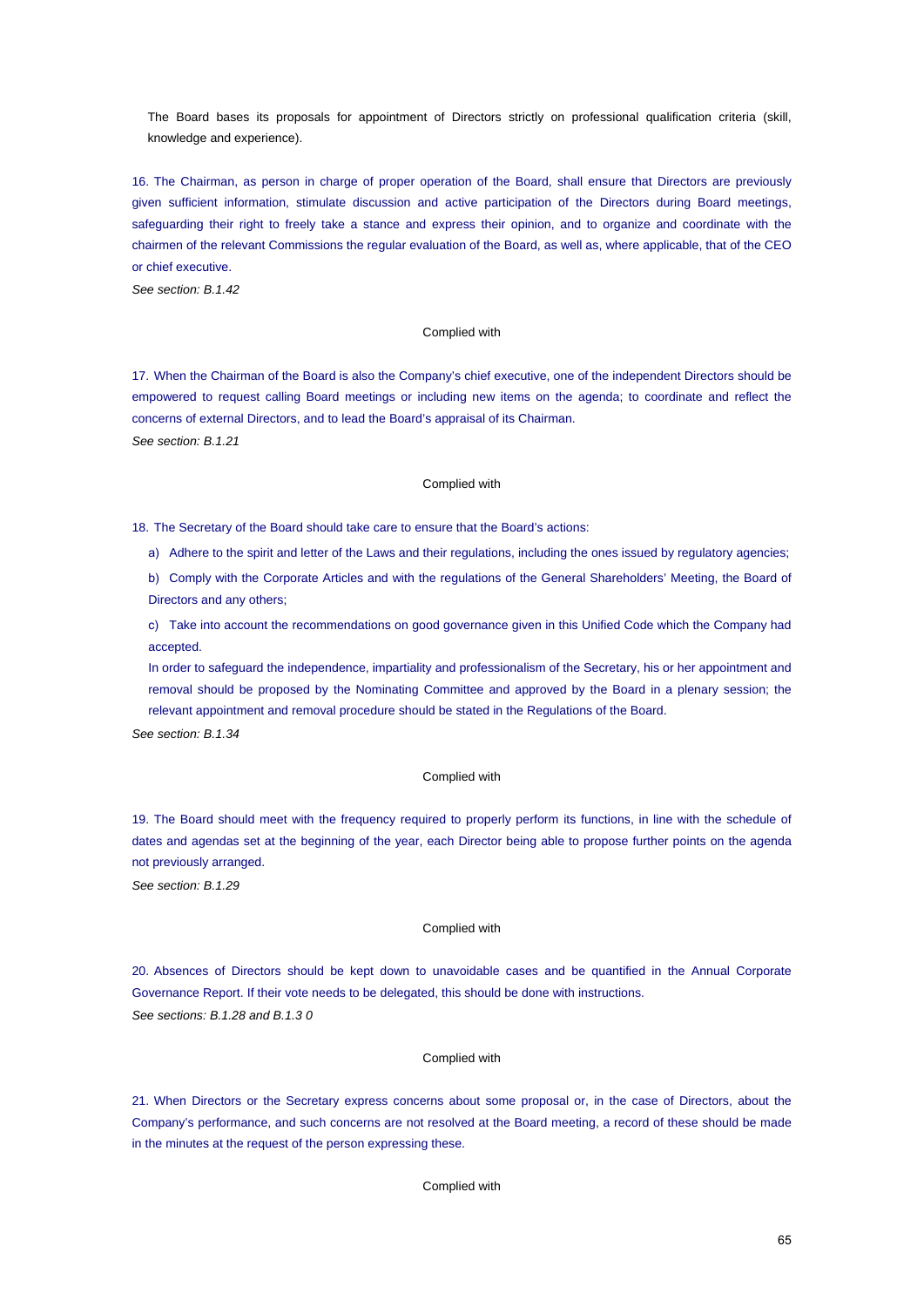22. The Plenary session of the Board should assess once a year:

a) The quality and efficiency of the Board's operation;

b) Starting from a report submitted by the Nominating Committee, the performance of the Chairman of the Board and chief executive of the Company;

c) The performance of its Committees, starting from the reports supplied by these.

*See section: B.1.19*

## Complied with

23. All the Directors should be able to exercise the right to obtain any further information that they may deem fit on matters within the Board's competence. Unless the Corporate Articles or the Regulations of the Board provide otherwise, any such requests should be addressed to the Chairman or the Secretary of the Board. *See section: B.1.42*

# Complied with

24. All the Directors should be entitled to obtain advice required for performance of their functions from the Company. The Company should provide suitable channels for exercising this right, which may in special circumstances include external advice at the Company's expense.

*See section: B.1.41*

# Complied with

25. Companies should set up a guidance program to provide new Directors with fast and sufficient knowledge of the Company, as well as its corporate governance rules. Companies should also provide Directors with schemes for updating knowledge when circumstances make this advisable.

# Complied with

26. Companies should require their Directors to devote the necessary time and effort to their function to perform this effectively and consequently:

a) The Directors should inform the Nominating Committee of any other professional obligations they may have in case these might interfere with the dedication required;

b) Companies should lay down rules on the number of boards which they Directors may sit on.

*See sections: B.1.8, B.1.9 and B.1.17*

# Complied with

27. The proposal for the appointment or reappointment of Directors which the Board submits to the General Shareholders' Meeting, as well as any provisional appointments by the co-optation method should be approved by the Board as follows:

- a) At the proposal of the Nominating Committee, in the case of independent Directors.
- b) Subject to a report from the Nominating Committee in all other cases.

*See section: B.1.2*

# Complied with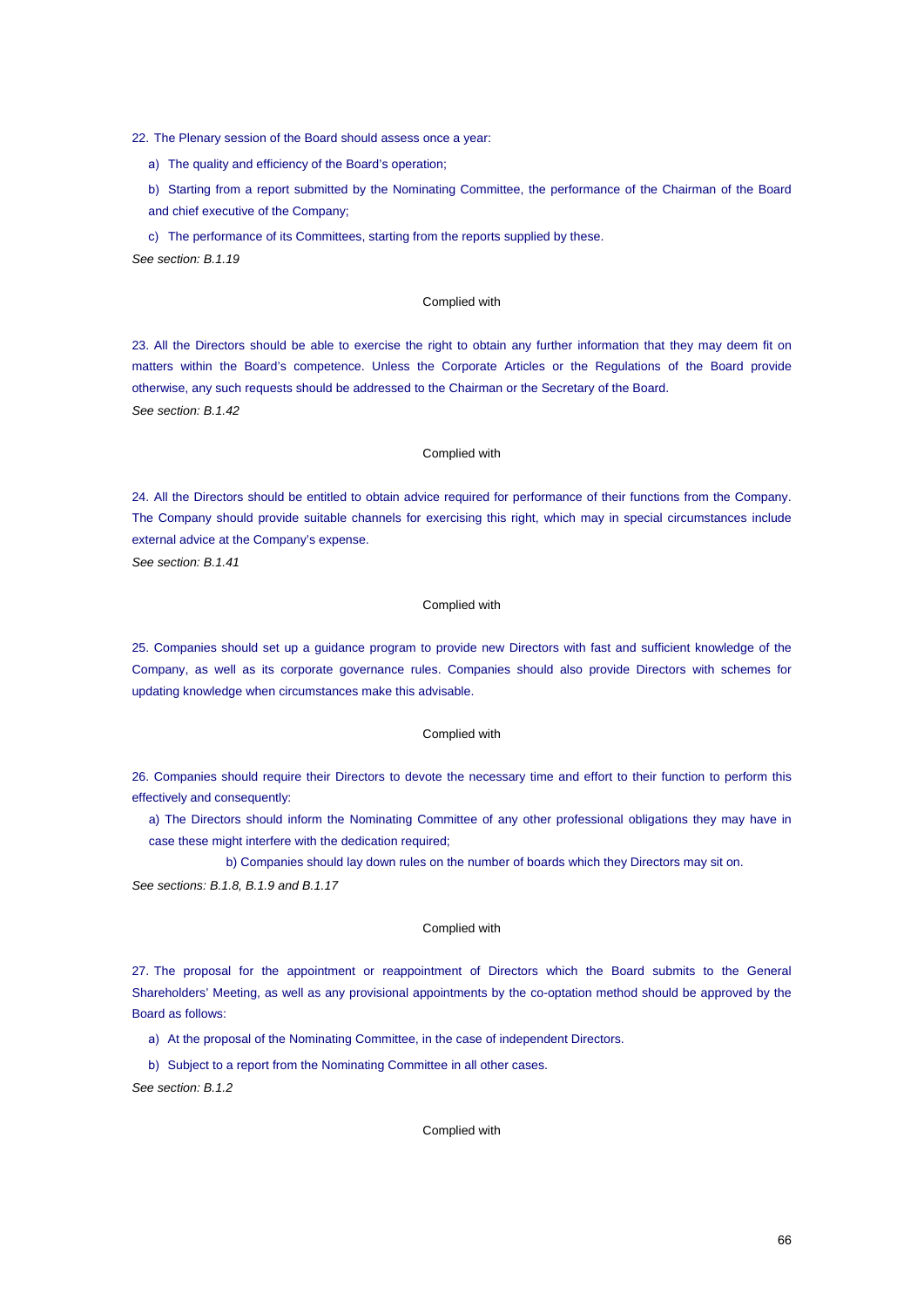28. Companies should publish the following details about their Directors on their web page, and keep this information updated:

- a) Professional and biographical profile;
- b) Other Boards of Directors to which they belong, whether these are of listed companies or not;

c) A statement of the Director's classification and, in the case of proprietary Directors, stating the shareholder that they represent or with whom they have links.

- d) Date of their first and any subsequent appointments as a Company Director, and
- e) Shares held in the Company and any options over these belonging to them.

# Complied with

29. Independent Directors should not continue to have this status for a continuous period of more than 12 years. *See section: B.1.2*

### Complied with

30. Proprietary Directors should resign when the shareholders that they represent sell their entire ownership interest. They should also do so, in the proportional amount, when any such shareholder reduces their stake to a level which requires a reduction in the number of their proprietary Directors.

*See sections: A.2, A.3 and B.1.2*

# Complied with

31. The Board of Directors should not propose the removal of independent Directors before the expiry of the term of office for which they were statutorily appointed, except when the Board considers there is just cause for this after a report has been issued by the Nominating Committee. There will specifically be presumed to be just grounds when the Director had breached the duties imposed by his or her post or comes under any of the circumstances described in point 5 of section III of the definitions in this Code.

The removal of independent Directors may also be proposed as a result of a takeover bid, merger or similar corporate operation entailing a change in the Company's capital structure, when any such changes in the structure of the Board are brought about by the proportionality criterion stated in recommendation 12.

*See sections: B.1.2, B.1.5 and B.1.26*

### Complied with

32. Companies should establish rules obliging Directors to inform the Board and, where applicable, resign in any cases which may threaten the creditworthiness and reputation of the Company and specifically be obliged to inform the Board of any criminal cases in which they are charged as well as the progress of any later hearings.

Should a Director have charges brought against him or her or when a judge's order for hearing to commence is issued for any of the offenses listed in article 124 of the Spanish Limited Companies Law, the Board shall examine the case as soon as possible and, in view of the specific circumstances, decide whether it is appropriate or not for the Director to continue serving in his or her post. The Board shall describe all these circumstances with proper reasoning in the Annual Corporate Governance Report.

*See sections: B.1.43 and B.1.44*

#### Complied with

33. All the Directors should clearly express their opposition when they consider that a proposal submitted for the Board's approval may go against corporate interests. This should also be done, particularly by independent and other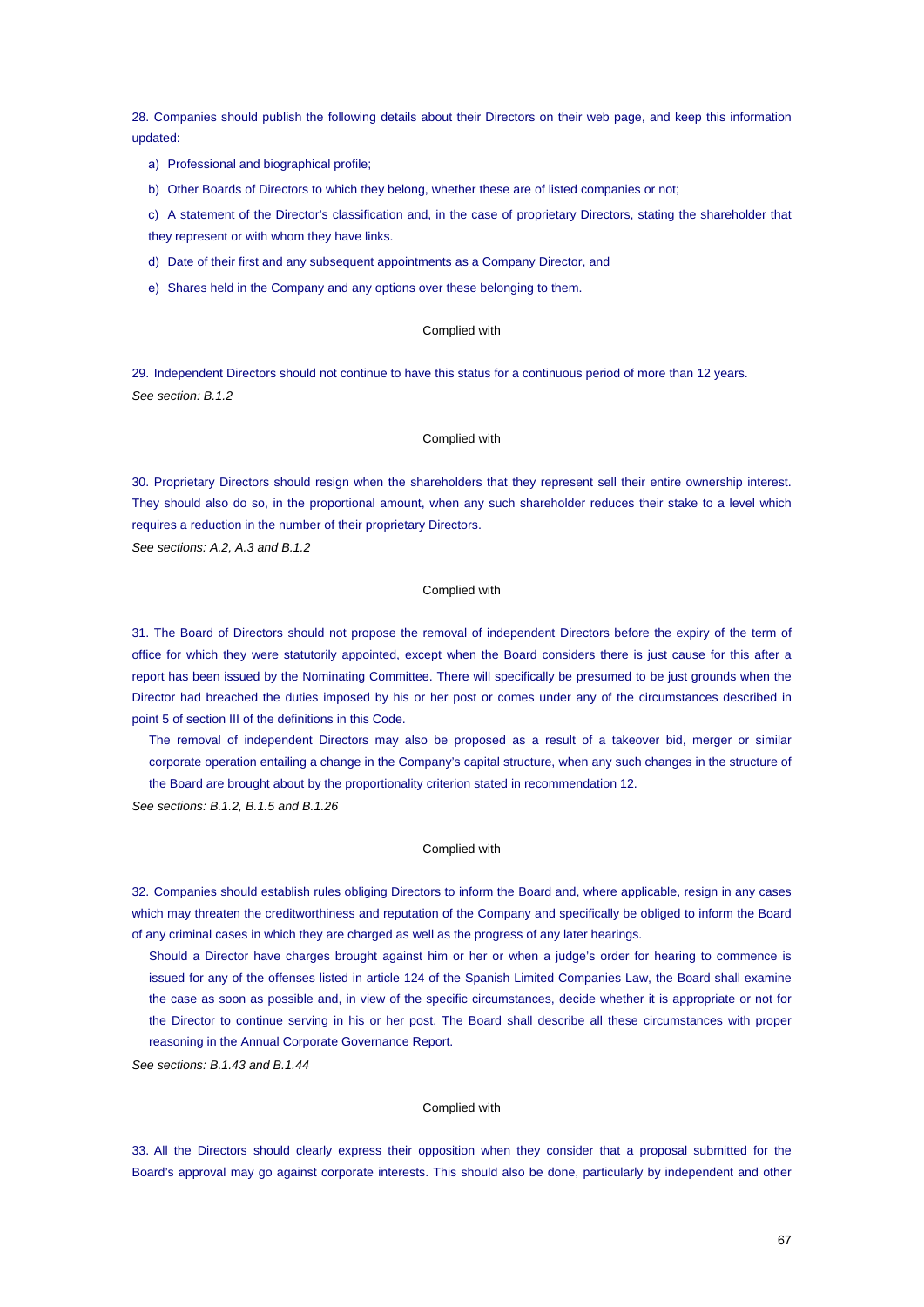Directors who are not affected by the conflict of interest, when these are decisions which might harm the shareholders not represented on the Board.

When the Board adopts significant or repeated resolutions on which the Director had expressed serious reservations, the latter should come to the relevant conclusions and, if he or she opted for resigning, should explain the reasons in the letter referred to in the next recommendation.

This recommendation also covers the Secretary of the Board, whether or not this person is a Director.

# Complied with

34. When a Director gives up his/her post prior to the end of his/her term of office, either through resignation or for other reasons, the reasons for this should be explained in a letter sent to all the members of the Board. The grounds for the removal should be stated in the Annual Corporate Governance Report, irrespective of whether such removal is classified as a significant event.

*See section: B.1.5*

# Complied with

35. The remuneration policy approved by the Board should specify at least the following points:

a) The amount of the fixed components, itemized where necessary, of the attendance fees for the Board and its Committees and an estimation of the annual fixed remuneration to which this gives rise;

- b) Any variable remuneration components, including in particular:
	- i) Types of Directors to whom this applies, as well as an explanation of the relative importance of variable remuneration items in respect of the fixed ones.
	- ii) Criteria for assessment of results used as the basis for any entitlement to remuneration in shares, stock options or any other variable component;
- iii) The main parameters and basis of any annual bonus system or other benefits not paid in cash; and
	- iv) An estimation of the sum total of the variable remuneration to which the remuneration scheme proposed would give rise, according to the degree of compliance with the hypotheses or targets taken as a reference.

c) The main characteristics of benefit schemes (for example, supplementary pensions, life insurance and similar arrangements) with an estimation of the amount involved or equivalent annual cost.

d) The conditions to apply to contracts of senior management such as executive Directors, these to include:

- i) Duration;
- ii) Advance notice periods; and
- iii) Any other clauses as regards engagement bonuses, as well as compensation or "golden parachutes" for early cancellation or termination of the contractual relationship between the Company and the executive Director.

*See section: B.1.15*

#### Complied with

36. Remuneration involving the delivery of shares in the Company or Group companies, stock options or other sharebased instruments, variable remuneration linked to the Company's performance or benefit schemes should be restricted to executive Directors.

The delivery of shares shall not be covered by this limitation, when Directors are obliged to keep these until the end of their term of office.

*See sections: A.3 and B.1.3*

#### Complied with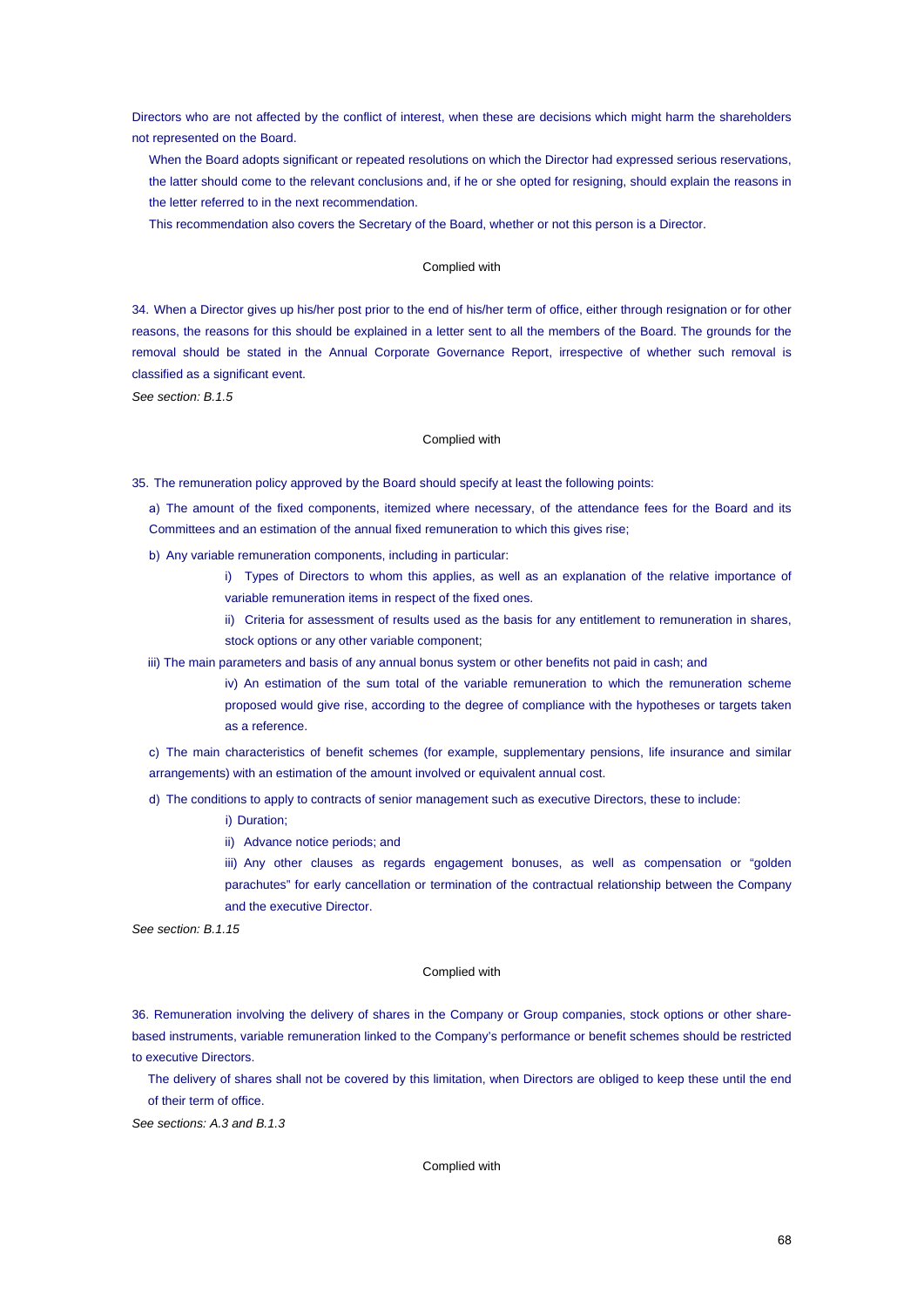37. External Directors' remuneration should be as required to compensate them for the dedication, skills and responsibilities entailed by the post, but not so high as to compromise their independence.

# Complied with

38. Any remuneration linked with the Company's earnings should be subject to deductions calculated for any qualifications stated in the external auditors' report.

# Complied with

39. In the case of variable remuneration, the remuneration policies should include technical safeguards required to ensure that these reflect the professional performance of their beneficiaries and not stem simply from the general development of the markets or of the Company's sector or other similar circumstances.

#### Complied with

40. The Board should submit a report on the Directors' remuneration policy to a vote of the General Shareholders' Meeting, as a separate point on the agenda. This report should be made available to the shareholders, either separately or in any other way that the Company may consider appropriate.

This report shall in particular focus on the remuneration policy that the Board has approved for the current year as well as, where applicable, the one planned for future years. It will address all the points referred to in recommendation 35, except the ones which might entail the disclosure of commercially sensitive information. It should stress the most significant changes in said policies with respect to the one applied the previous year referred to at the General Meeting. It shall also include an overall summary of how the remuneration policy was applied over said previous year.

> The role played by the Remuneration Committee in preparing the remuneration policy should be reported at the Board meeting, as well as the identity of any external consultants if any external advice had been sought.

*See section: B.1.16*

#### Explain

During the business year ending as of 31st December 2011, the remunerations policy was determined on the Board of Directors level. As regards business year 2012, in accordance with article 61.3 of the Spanish Securities Market Law, the Nominating and Remuneration Committee will draw up an annual report on the remuneration of Directors, the Company's remuneration policy, the overall summary of how the remunerations policy was applied during the business year, where applicable, as well as the breakdown of the individual remuneration earned by each of the Directors. The report will be disseminated and put to the vote, on consultative terms, and as a separate point on the agenda, at the Ordinary General Shareholders' Meeting of 2012.

41. The Report (accompanying notes) should give details of the individual remuneration of the Directors during the financial year and include:

a) A breakdown of the remuneration of each individual Director, to include where applicable:

- i) Attendance fees and other fixed remuneration as a Director;
- ii) Any additional remuneration as a chairman or member of one of the Board's Committees;

iii) Any payments made pursuant to profit-sharing or bonus schemes, and the grounds for paying these;

iv) Contributions made on the Director's behalf to defined benefit pension schemes, or any increase in the Director's vested rights in the case of contributions to defined benefit schemes;

- v) Any compensation that may be agreed or paid as severance pay;
- vi) Any remuneration collected as a Director of other companies in the Group;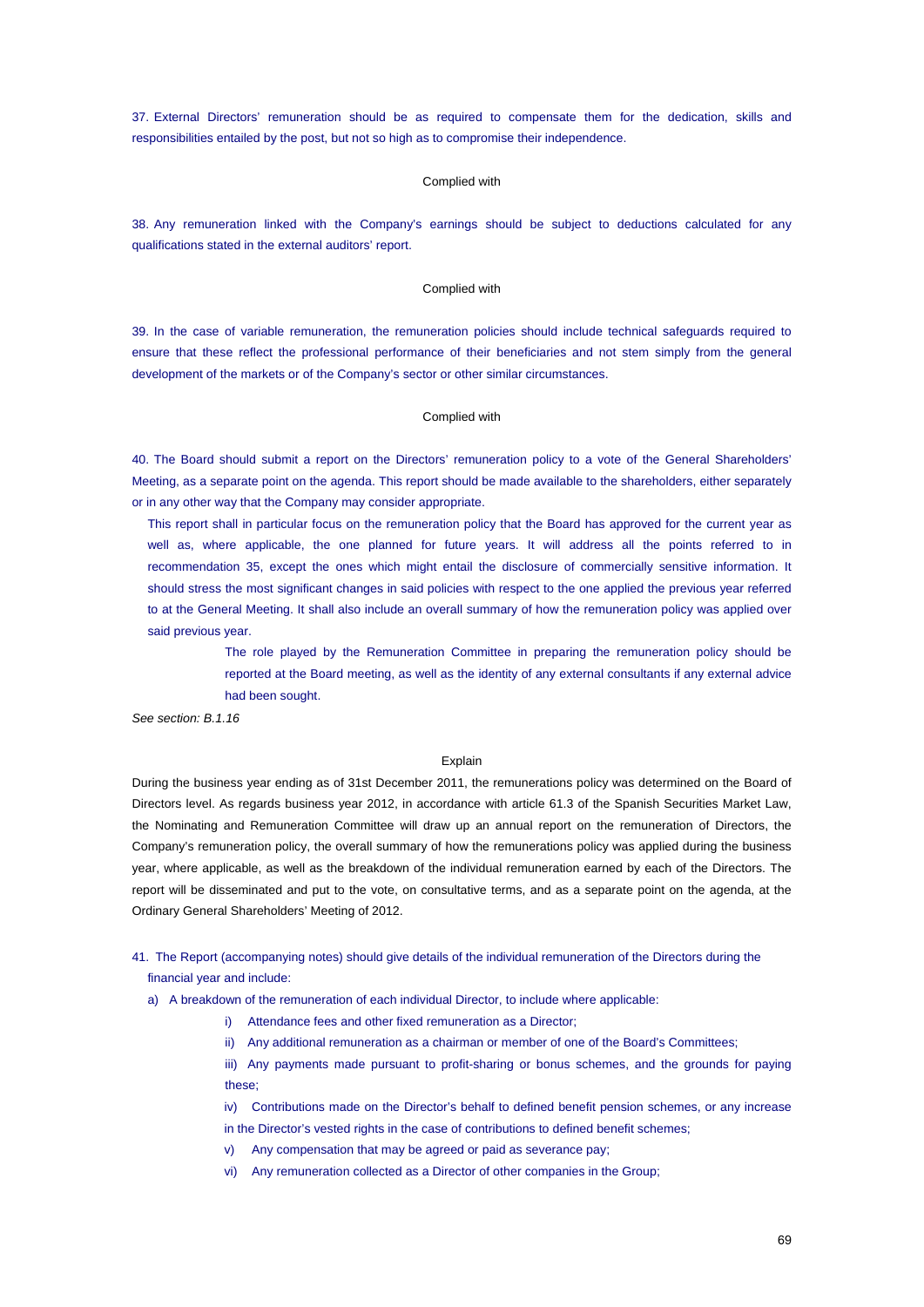vii) The remuneration that executive Directors receive for performance of senior management functions;

viii) Any kind of compensation other than the ones listed above, whatever its nature and the Group entity paying this may be, especially when it may be considered to be a related-party transaction or when its omission would distort the true image of the total remuneration received by the Director.

b) An individual breakdown of any possible deliveries to Directors of shares, stock options or other share-based instruments, detailing:

i) The number of shares or options awarded in the year and the conditions set for exercising these;

ii) Number of options exercised during the year, stating the number of shares involved and the exercise price;

iii) Number of options not yet exercised at the year end, stating their price, date and other exercising requisites;

iv) Any modification during the year in the terms for exercising any options already granted.

c) Information on the ratio in the previous year between the remuneration obtained by executive Directors and the results or other means of assessing the Company's performance.

#### **Explain**

The Board of Directors considers that the disclosure of the salaries paid to executive Directors for their services affects their privacy.

42. When there is a Delegate or Executive Committee (hereinafter known as "Delegate Committee"), the participation structure of the different types of Directors should be similar to that of the Board itself and its secretary should be the Secretary of the Board.

*See sections: B.2.1 and B.2.6*

# Not applicable

43. The Board should be kept fully informed of the business done and the decisions taken by the Delegate Committee and all the members of the Board should receive a copy of the minutes of the Delegate Committee's sessions.

### Not applicable

44. As well as the Audit Committee required pursuant to the Securities Market Law, the Board of Directors should form from its members a Committee or two separate Committees for Nominations and Remunerations.

The rules governing the composition and operation of the Audit Committee and the Nominating and Remunerations Committee or Committees should be stated in the Regulations of the Board, and include the following:

a) The Board should appoint the members of these Committees with regard to the knowledge, skills and experience of the Directors and the purpose of each Committee; it should discuss their proposals and reports and be responsible for answering for their activity and the work done at the first plenary session of the Board following their meetings;

b) These Committees should be formed exclusively of external Directors, with a minimum of three. The above is understood not to affect the attendance of executive Directors or senior management, when this is expressly agreed by the members of the Committee.

c) The Chairpersons of such Committees should be independent Directors.

d) They may seek external advice when this is felt to be necessary for performance of their duties.

e) Minutes of each meeting should be drawn up, a copy of which should be sent to all members of the Board. *See sections: B.2.1 and B.2.3*

# Complied with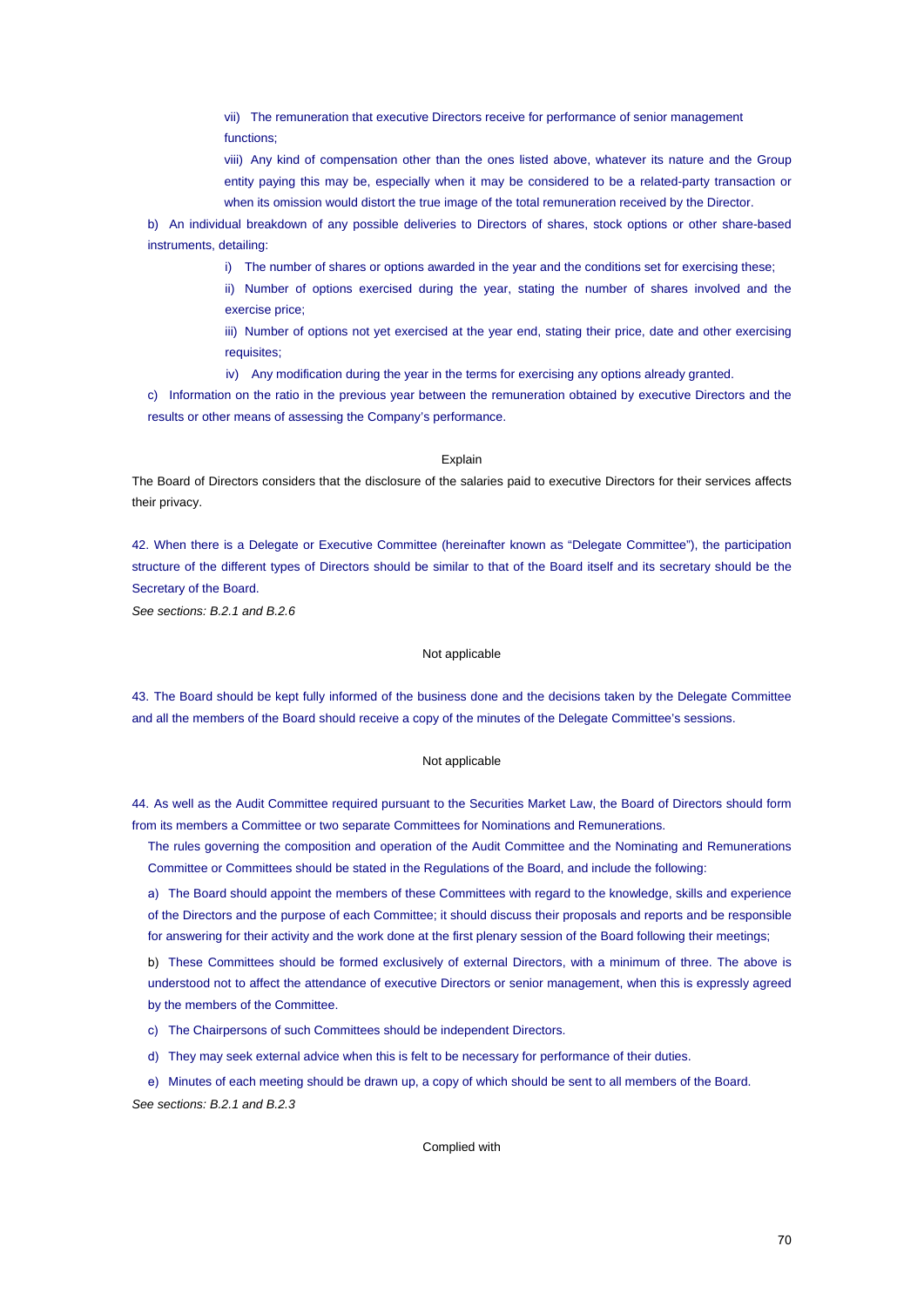45. Supervision of compliance with internal codes of conduct and corporate governance rules should be performed by the Audit Committee, the Nominating Committee or, as the case may be, separate Compliance or Corporate Governance Committees.

# Complied with

46. Members of the Audit Committee, and in particular its chairman, should be appointed with regard to their knowledge and experience in accounting, auditing and risk management.

#### Complied with

47. Listed companies have an internal audit function, under the supervision of the Audit Committee, to ensure proper operation of the information and internal control systems.

# Complied with

48. The person in charge of the internal audit function should submit an annual work program to the Audit Committee, report to it directly on any incidents arising during its implementation, and submit an activities report at the end of each year.

# Complied with

49. Control and risk management policy should specify at least:

- a) The different types of risk (operational, technological, financial, legal, reputation...) which the Company is exposed
- to, including contingent liabilities and other off-balance sheet risks among the financial or economic risks;
- b) Determination of the risk level that the Company sees as acceptable;
- c) Measures intended to mitigate the impact of risks identified, should these materialize;
- d) The internal information and control systems to be used to control and manage the above risks, including contingent liabilities and off-balance sheet risks.

*See sections: D*

## Complied with

50. The Audit Committee's functions should be:

1. In respect of internal control and reporting systems:

a) To supervise the preparation process and monitor the integrity of the financial information on the Company and, where applicable, the Group, and to verify compliance of regulatory requirements, appropriate limitation of the consolidation perimeter and proper application of accounting principles.

b) Regularly reviewing the internal monitoring and management of risks, so that the main risks can be identified, handled and properly made known.

c) Ensuring the independence and efficiency of the internal audit function; proposing the selection, appointment, reappointment and removal of the head of the internal audit service; proposing the budget for such service; receiving regular information on its activities; and checking that the senior management takes the conclusions and recommendations of its reports into account.

d) To establish and oversee a mechanism that enables employees to communicate – confidentially and where considered appropriate, anonymously – any possible important irregularities that they may observe in the Company, particularly those of financial and accounting nature.

# 2. As regards the external auditor: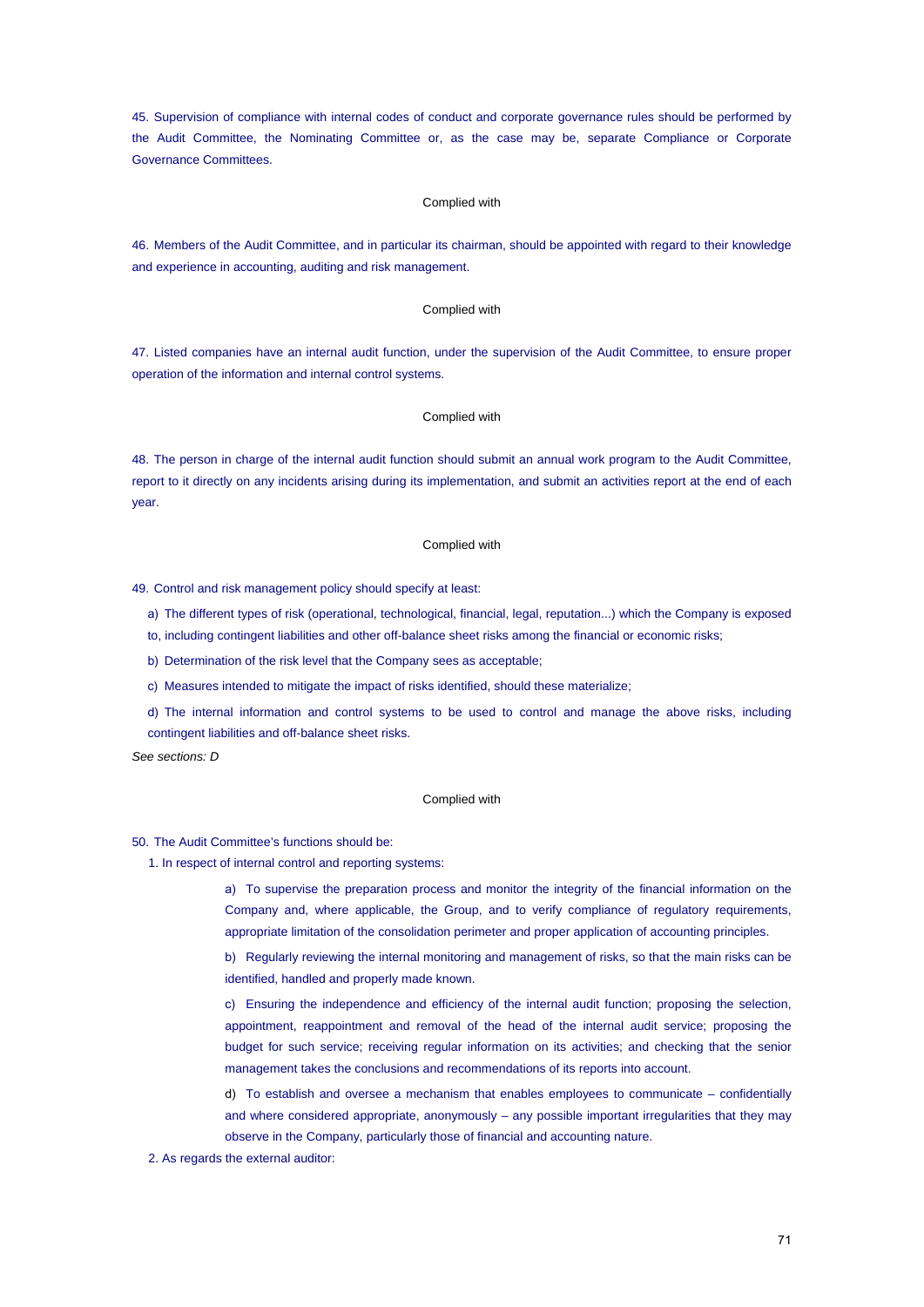a) To submit to the Board any proposals for selection, appointment, reappointment and replacement of the external auditor, and the terms of its engagement.

b) To regularly receive information from the external auditor on the auditing plan and the results of its implementation and to make sure that the senior management is acting on its recommendations.

c) To ensure the independence of the external auditor, and for this purpose:

i) For the Company to inform the CNMV (Spanish Stock Exchange Commission), as a relevant fact, of the change of auditor and to adjoin a declaration on the possible existence of disagreements with the outgoing auditor, and if there were any, of their content.

ii) The Committee should ensure that the Company and the auditor adhere to current regulations on rendering services other than auditing, the limits to concentration of the auditor's business and in general any other requirements in force to ensure the auditors' independence;

iii) In the event of the external auditor resigning, to examine the circumstances which had given rise to this.

d) In the case of groups, helping to ensure that the Group auditor also assumes responsibility for the audits of individual companies in the Group.

*See sections: B.1.35, B.2.2, B.2.3 and D.3*

# Complied with

51. The Audit Committee may order any employee or Director of the Company to appear before them and even do so without the presence of any other Director.

## Complied with

52. The Audit Committee shall inform the Board, prior to the latter's adopting the relevant decisions, on the following matters indicated in recommendation 8:

a) Any financial information that the Company must regularly disclose through its status as listed. The Committee must ensure that the interim accounts are drawn up with the same accounting criteria as the annual statements and may ask the external auditor to perform a limited review for this purpose.

b) The creation or acquisition of stock in concerns with special purposes or registered in countries or territories considered to be tax havens, as well as any other transactions or operations of a similar nature whose complexity means that they might harm the Group's transparency.

c) Related-party operations, unless this preliminary reporting function had been assigned to another supervision and control Committee.

*See sections: B.2.2 and B.2.3*

#### Complied with

53. The Board of Directors should attempt to submit the annual accounts to the General Shareholders' Meeting with no reservations or qualifications in the auditing report and in exceptional cases of any of these existing, both the Chairman of the Audit Committee and the auditors should clearly explain to the shareholders the content and scope of said reservations or qualifications.

*See section: B.1.38*

## Complied with

54. Most of the Nominating Committee, or Nominating and Remuneration Committee if these were a single body, should be independent Directors.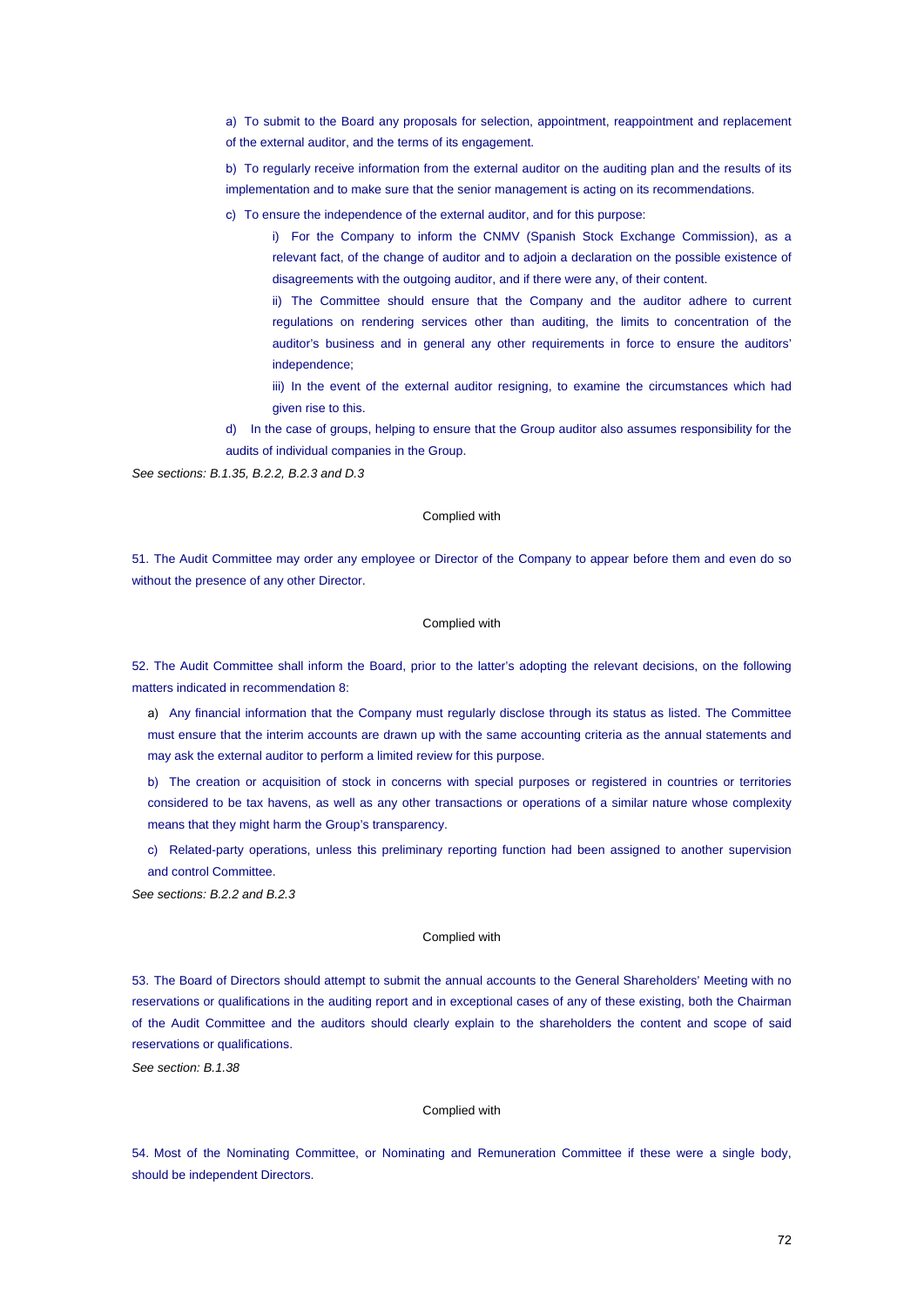### Complied with

55. The Nominating Committee should have the following functions in addition to the ones stated in earlier recommendations:

a) Evaluating the skills, knowledge and experience necessary on the Board and defining the functions and abilities necessary for the candidates to fill each vacancy, and assess the time and dedication required for them to perform their duties properly.

b) Examining or organizing, as it may deem appropriate, the succession of the Chairman and chief executive, making recommendations to the Board so the succession takes place in a well-organized and orderly manner.

c) Reporting on the appointments and removals of senior management that the chief executive proposes to the Board.

d) Reporting to the Board on any gender diversity issues as indicated in recommendation 14 of this Code. *See section: B.2.3*

#### Partially complied with

The Board bases its proposals for appointment of Directors strictly on professional qualification criteria (skill, knowledge and experience).

56. The Nominating Committee should consult with the Chairman and the chief executive of the Company, especially on matters concerning executive Directors.

Any Director may ask the Nominating Committee to take into consideration potential candidates to fill directorship vacancies, in case it considers these appropriate.

# Complied with

57. The Remuneration Committee should have the following functions apart from the ones indicated in the previous recommendations:

a) Proposing to the Board of Directors:

- i) The remuneration policy for Directors and senior management.
- ii) The individual remuneration and other contractual conditions of executive Directors.
- iii) The standard conditions for senior management employment contracts.

b) Monitoring compliance with the remuneration policy established by the Company.

*See sections: B.1.14 and B.2.3*

## Complied with

58. The Remuneration Committee should consult with the Chairman and chief executive, especially on matters connected with executive Directors and senior management.

## Complied with

## **G – OTHER INFORMATION OF INTEREST**

If you consider that there is any relevant principle or aspect connected with the corporate governance practices applied by your Company which has not been covered by this Report, please mention and explain this below.